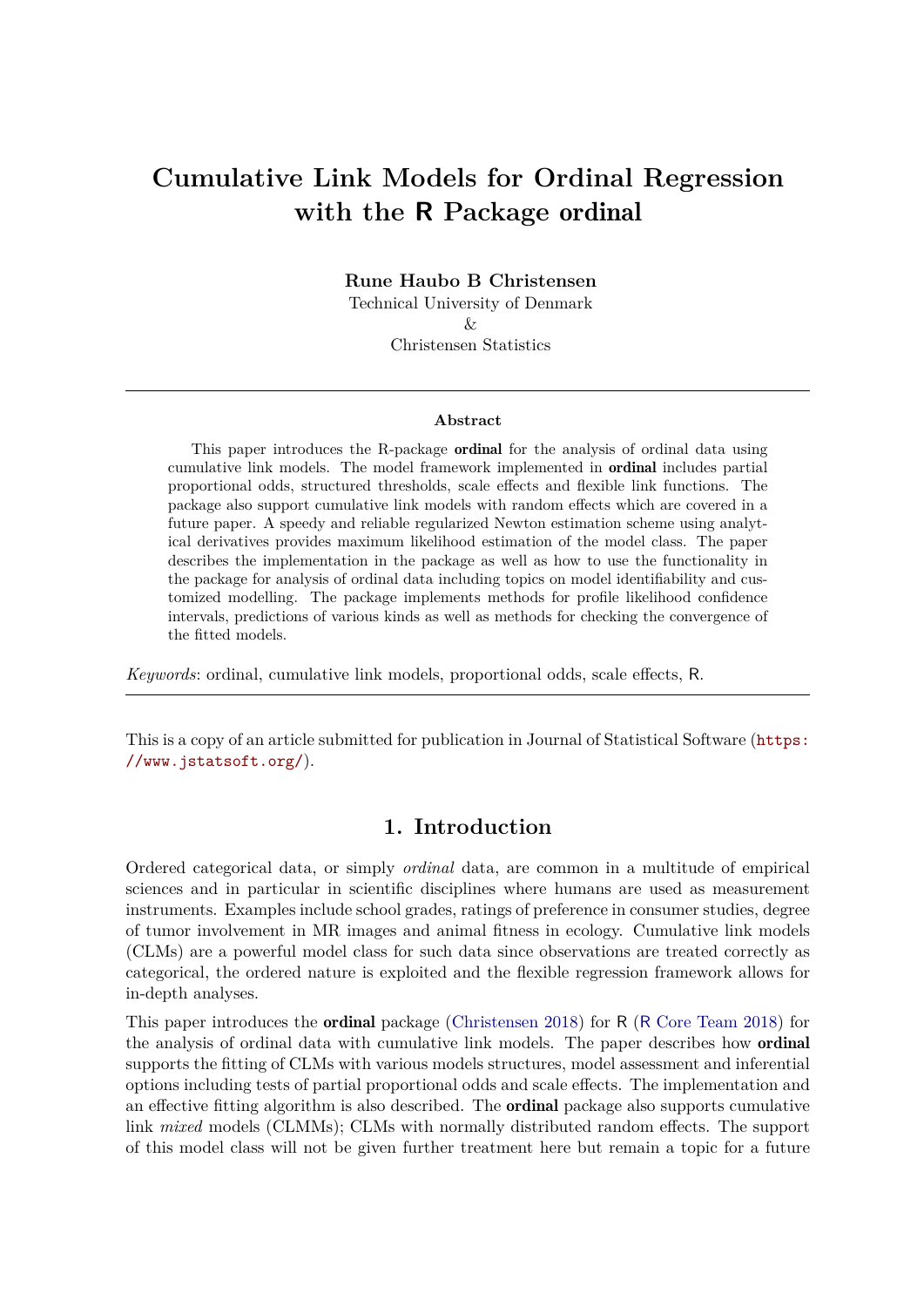paper.

The name *cumulative link models* is adopted from [Agresti](#page-37-0) [\(2002\)](#page-37-0), but the model class has been referred to by several other names in the literatures, such as *ordinal regression models* as well as *ordered logit models* and *ordered probit models* [\(Greene and Hensher 2010\)](#page-38-1) for the logit and probit link functions. The cumulative link model with a logit link is widely known as the *proportional odds model* due to [McCullagh](#page-38-2) [\(1980\)](#page-38-2) and with a complementary log-log link, the model is sometimes referred to as the *proportional hazards model* for grouped survival times.

Cumulative link models can be fitted by all the major software packages and while some software packages support scale effects, partial proportional odds (also referred to as unequal slopes, partial effects, and nominal effects), different link functions and structured thresholds all model structures are usually not available in any one package or implementation. The following brief software review is based on the publically available documentation at software packages websites retreived in june 2018.

IBM SPSS [\(IBM Corp. 2017\)](#page-38-3) implements McCullagh's PLUM [\(McCullagh 1980\)](#page-38-2) procedure, allows for the five standard link functions (cf. Table [3\)](#page-5-0) and scale effects. Estimation is via Fisher-Scoring and a test for equal slopes is available for the location-only model while it is not possible to estimate a partial proportional odds model.

Stata [\(StataCorp 2017\)](#page-39-1) includes the ologit and oprobit procedures for CLMs with logistic and probit links but without support for scale effects, partial effect or structured thresholds. The add-on package oglm allows for all five standard link functions and scale effects. The GLLAMM package [\(Rabe-Hesketh, Skrondal, and Pickles 2004\)](#page-39-2) also has some support for CLMs in addition to some support for random effects.

SAS (SAS [Institute Inc. 2010\)](#page-39-3) implements CLMs with logit links in proc logistic and CLMs with the 5 standard links in prog genmod.

In R, several packages on CRAN implements CLMs. polr from MASS [\(Venables and Ripley](#page-39-4) [2002\)](#page-39-4) implements standard CLMs allowing for the 5 standard link functions but no further extensions; the VGAM package [\(Yee 2010\)](#page-39-5) includes CLMs via the vglm function using the cumulative link. vglm allows for several link functions as well as partial effects. The lrm and orm functions from the rms package [\(Harrell Jr 2018\)](#page-38-4) also implements CLMs with the 5 standard link functions but without scale effects, partial or structured thresholds. A Bayesian alternative is implemented in the brms package [\(Bürkner 2017\)](#page-38-5) which includes structured thresholds in addition to random-effects.

The ordinal package implements CLMs and CLMMs along with functions and methods to support these model classes. The two key functions in **ordinal** are clm and clmm which fits CLMs and CLMMs respectively. Additional functions in ordinal cover distributional support for Gumbel and log-gamma distributions as well as gradients<sup>[1](#page-1-0)</sup> of normal, logistic and Cauchy probability density functions which are used in the iterative methods implemented in clm and clmm. An overview over key functions in ordinal is provided in Table [1.](#page-2-0)

A number of standard methods are implemented for fitted CLMs, i.e., objects of class clm fitted with ordinal::clm which mostly correspond to methods also available for glm objects. Most extractor methods will not be explicitly discussed in this paper as they behave unsurprisingly but otherwise most methods will be discussed in the following sections. As CLMMs are not covered by this paper methods for clmm objects will not be discussed.

<span id="page-1-0"></span><sup>&</sup>lt;sup>1</sup> gradients with respect to  $x$ , the quantile; not the parameters of the distributions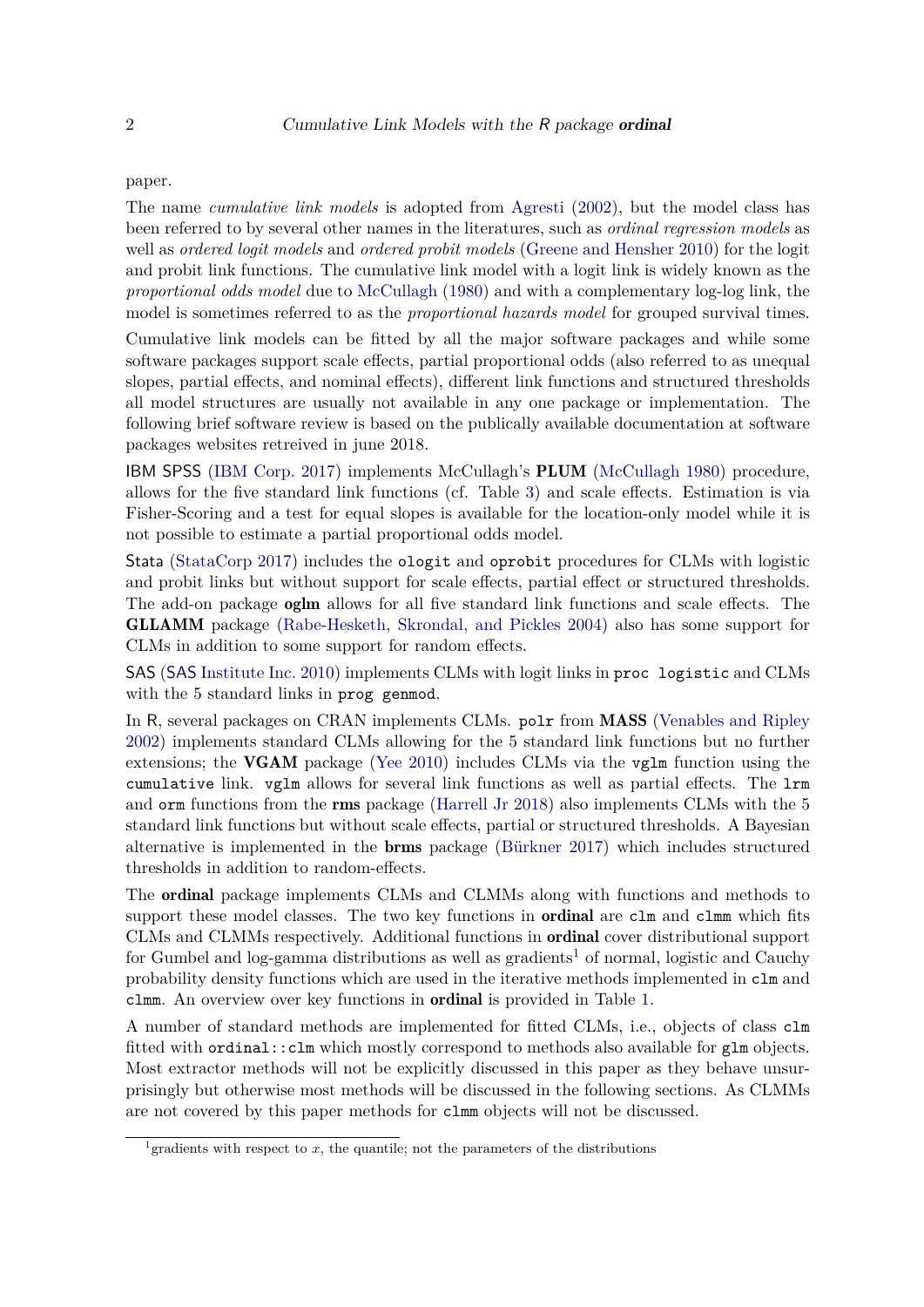| Fitting           | Miscellaneous | Former impl.       | Distributions              |
|-------------------|---------------|--------------------|----------------------------|
| c1m               | convergence   | clm2               | [pdqrg]gumbel <sup>c</sup> |
| clmm <sup>c</sup> | slice         | c1mm2 <sup>c</sup> | [pdg] lgamma <sup>c</sup>  |
| clm.fit           | drop.coef     | clm2.control       | gnorm <sup>c</sup>         |
| clm.control       |               | clmm2.control      | glogis <sup>c</sup>        |
| clmm.control      |               |                    | gcauchy <sup>c</sup>       |

Table 1: Functions in ordinal. Superscript "c" indicates (partial or full) implementation in C.

<span id="page-2-0"></span>

| Extractor and Print |              | Inference     | Checking    |  |
|---------------------|--------------|---------------|-------------|--|
| coef                | print        | anova         | slice       |  |
| fitted              | summary      | drop1         | convergence |  |
| logLik              | model.frame  | add1          |             |  |
| nobs                | model.matrix | confint       |             |  |
| <b>VCOV</b>         | update       | profile       |             |  |
| AIC, BIC            |              | predict       |             |  |
| extractAIC          |              | step, stepAIC |             |  |

Table 2: Methods for clm objects.

The remainder of the paper is organized as follows. The next section establishes notation by defining CLMs and associated log-likelihood functions, then describes the extended class of CLMs that is implemented in ordinal including details about scale effects, structured thresholds, partial proportional odds and flexible link functions. The third section describes how maximum likelihood (ML) estimation of CLMs is implemented in ordinal. The fourth section describes how CLMs are fitted and ordinal data are analysed with **ordinal** including sections on nominal effects, scale effects, structured thresholds, profile likelihoods, assessment of model convergence, fitted values and predictions, issues around model identifiability and finally how ordinal is prepared for customizable fitting of models not otherwise covered by the API. We end in section [5](#page-37-1) with a brief conclusion.

# <span id="page-2-2"></span>**2. Cumulative link models**

A cumulative link model is a model for ordinal-scale observations, i.e., observations that fall in an ordered finite set of categories. Ordinal observations can be represented by a random variable  $Y_i$  that takes a value *j* if the *i*th ordinal observations falls in the *j*'th category where  $j = 1, \ldots, J$  and  $J \geq 2^2$  $J \geq 2^2$  $J \geq 2^2$ A basic cumulative link model is

$$
\gamma_{ij} = F(\eta_{ij}), \quad \eta_{ij} = \theta_j - \boldsymbol{x}_i^{\top} \boldsymbol{\beta} , \quad i = 1, ..., n , \quad j = 1, ..., J-1 ,
$$
\n(1)

where

$$
\gamma_{ij} = P(Y_i \leq j) = \pi_{i1} + ... + \pi_{ij}
$$
 with  $\sum_{j=1}^{J} \pi_{ij} = 1$ 

<span id="page-2-1"></span><sup>&</sup>lt;sup>2</sup>binomial models  $(J = 2)$  are also included.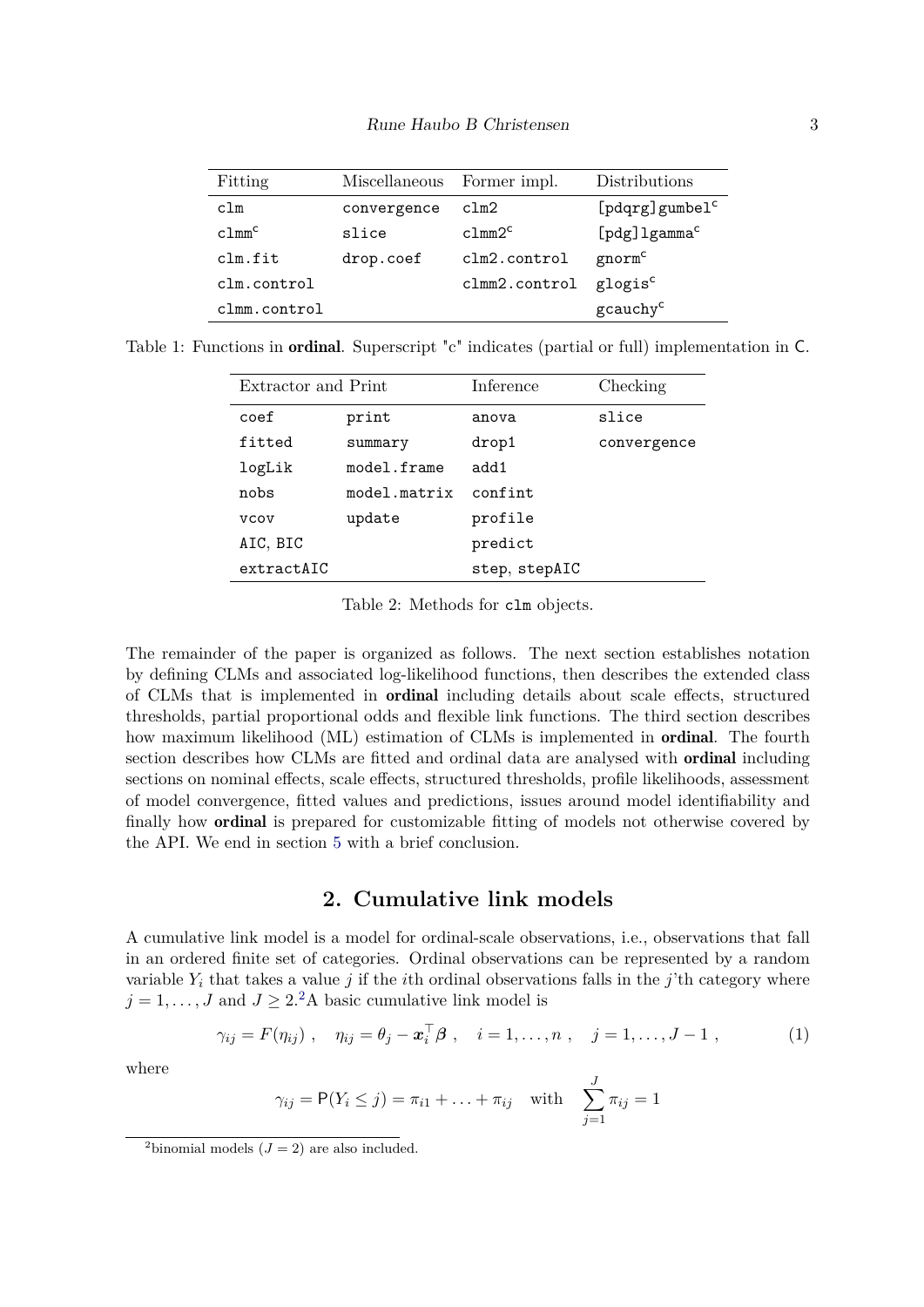are cumulative probabilities<sup>[3](#page-3-0)</sup>,  $\eta_{ij}$  is the linear predictor and  $\boldsymbol{x}_i^{\top}$  $i$ <sup> $\mid$ </sup> is a *p*-vector of regression variables for the parameters,  $\beta$  without a leading column for an intercept and F is the inverse link function. The thresholds (also known as cut-points or intercepts) are strictly ordered:

$$
-\infty \equiv \theta_0 \le \theta_1 \le \ldots \le \theta_{J-1} \le \theta_J \equiv \infty.
$$

#### **2.1. The multinomial distribution and the log-likelihood function**

The ordinal observation  $Y_i$  which assumes the value  $j$  can be represented by a multinomially distributed variable  $Y_i^* \sim \text{multinom}(\pi_i, 1)$ , where  $Y_i^*$  $\mathcal{I}_i^*$  is a *J*-vector with a 1 at the *j*'th entry and 0 otherwise, and with probability mass function

<span id="page-3-2"></span>
$$
\mathsf{P}(\boldsymbol{Y}_i^* = \boldsymbol{y}_i^*) = \prod_j \pi_{ij}^{y_{ij}^*} \tag{2}
$$

The log-likelihood function can therefore be written as

$$
\ell(\boldsymbol{\theta}, \boldsymbol{\beta}; \boldsymbol{y}^*) = \sum_i \sum_j y^*_{ij} \log \pi_{ij}
$$

or equivalently

$$
\ell(\boldsymbol{\theta}, \boldsymbol{\beta}; \boldsymbol{y}) = \sum_{i} \sum_{j} I(y_i = j) \log \pi_{ij}
$$

$$
= \sum_{i} \log \tilde{\pi}_i
$$

where  $\tilde{\pi}_i$  is the *j*'th entry in  $\pi_i$  and I(·) is the indicator function.

Allowing for observation-level weights (case weights),  $w_i$  leads finally to

<span id="page-3-1"></span>
$$
\ell(\boldsymbol{\theta}, \boldsymbol{\beta}; \boldsymbol{y}) = \sum_{i} w_i \log \tilde{\pi}_i .
$$
 (3)

#### *Likelihood based inference*

Confidence intervals for model parameters are obtained by appealing to the asymptotic normal distribution of a statistic  $s(\cdot)$  for a scalar parameter of interest  $\beta_a$  and defined as

$$
CI: \left\{\beta_a; |s(\beta_a)| < z_{1-\alpha/2}\right\}.
$$

where  $z_{1-\alpha/2}$  is the  $(1-\alpha/2)$  quantile of the standard normal cumulative distribution function. Taking *s*(·) to be the Wald statistic  $s(\beta_a): w(\beta_a) = (\hat{\beta}_a - \beta_a)/\hat{se}(\hat{\beta}_a)$  leads to the classical symmetric intervals. Better confidence intervals can be obtained by choosing instead the likelihood root statistic (see e.g., [Pawitan 2001;](#page-38-6) [Brazzale, Davison, and Reid 2007\)](#page-37-2):

$$
s(\beta_a): r(\beta_a) = \text{sign}(\hat{\beta}_a - \beta_a)\sqrt{-2[\ell(\hat{\boldsymbol{\theta}}, \hat{\boldsymbol{\beta}}; \boldsymbol{y}) - \ell_p(\beta_a; \boldsymbol{y})]}
$$

<span id="page-3-0"></span><sup>&</sup>lt;sup>3</sup>we have suppressed the conditioning on the covariate vector,  $x_i$ , i.e.,  $\gamma_{ij} = \gamma_j(x_i)$  and  $P(Y_i \leq j) = P(Y \leq j)$  $j(x_i)$ .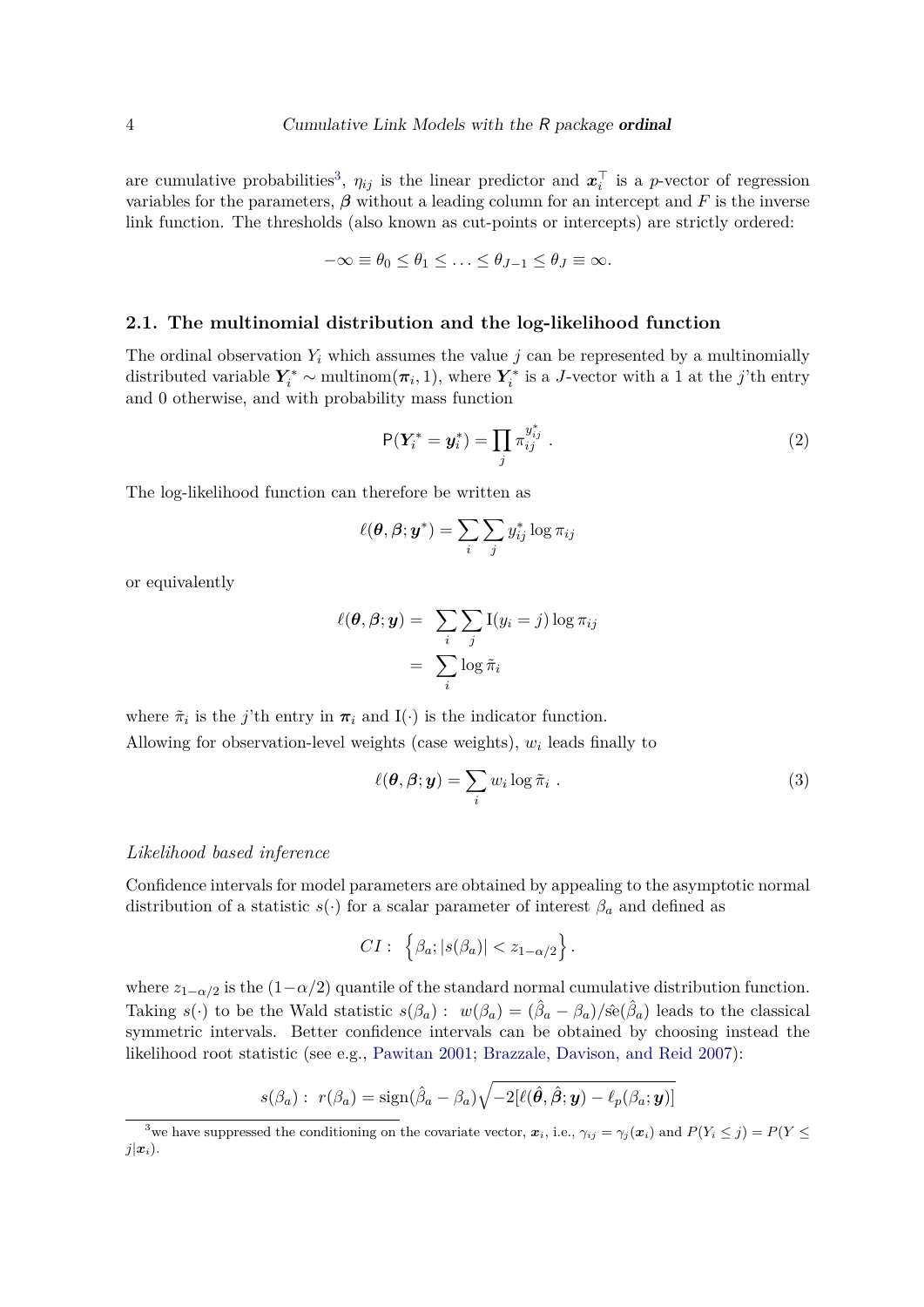where

$$
\ell_p(\beta_a; {\boldsymbol y}) = \max_{{\boldsymbol \theta},{\boldsymbol \beta} = a} \ell({\boldsymbol \theta},{\boldsymbol \beta};{\boldsymbol y})\;,
$$

is the profile likelihood for the scalar parameter  $\beta_a$  and  $\beta_{-a}$  is the vector of regression parameters without the *a*'th one.

While the profile likelihood has to be optimized over all parameters except  $\beta_a$  we define a *log-likelihood slice* as

$$
\ell_{\text{slice}}(\beta_a; \mathbf{y}) = \ell(\beta_a; \hat{\boldsymbol{\theta}}, \hat{\boldsymbol{\beta}}_{-a}, \mathbf{y}), \qquad (4)
$$

which is the log-likelihood function evaluated at  $\beta_a$  while keeping the remaining parameters fixed at their ML estimates.

A quadratic approximation to the log-likelihood slice is  $(\hat{\beta}_a - \beta_a)^2/2\tau_a^2$  where the *curvature unit*  $\tau_a$  is the squareroot of *a*'th diagonal element of the Hessian of  $-\ell(\hat{\theta}, \hat{\beta}; \mathbf{y})$ .

#### **2.2. Link functions**

A commonly used link function is the logit link which leads to

$$
logit(\gamma_{ij}) = log \frac{P(Y_i \leq j)}{1 - P(Y_i \leq j)}
$$
\n(5)

The odds ratio (OR) of the event  $Y_i \leq j$  at  $x_1$  relative to the same event at  $x_2$  is then

OR = 
$$
\frac{\gamma_j(\boldsymbol{x}_1)/[1-\gamma_j(\boldsymbol{x}_1)]}{\gamma_j(\boldsymbol{x}_2)/[1-\gamma_j(\boldsymbol{x}_2)]} = \frac{\exp(\theta_j - \boldsymbol{x}_1^\top \boldsymbol{\beta})}{\exp(\theta_j - \boldsymbol{x}_2^\top \boldsymbol{\beta})} = \exp[(\boldsymbol{x}_2^\top - \boldsymbol{x}_1^\top) \boldsymbol{\beta}]
$$
(6)

which is independent of *j*. Thus the cumulative odds ratio is proportional to the distance between  $x_1$  and  $x_2$  which motivated [McCullagh](#page-38-2) [\(1980\)](#page-38-2) to denote the cumulative logit model a *proportional odds model*. If *x* represent a treatment variable with two levels (e.g., placebo and treatment), then  $x_2 - x_1 = 1$  and the odds ratio is  $\exp(-\beta_{\text{treatment}})$ . Similarly the odds ratio of the event  $Y \geq j$  is  $\exp(\beta_{\text{treatment}})$ .

The probit link has its own interpretation through a normal linear model for a latent variable which is considered in section [2.4.](#page-6-0)

The complentary log-log (clog-log) link is also sometimes used because of its interpretation as a proportional hazards model for grouped survival times:

$$
-\log\{1-\gamma_j(\boldsymbol{x}_i)\}=\exp(\theta_j-\boldsymbol{x}_i^T\boldsymbol{\beta})
$$

Here  $1 - \gamma_j(\boldsymbol{x}_i)$  is the probability or survival beyond category *j* given  $\boldsymbol{x}_i$ . The proportional hazards model has the property that

$$
\log\{\gamma_j(\boldsymbol{x}_1)\} = \exp[(\boldsymbol{x}_2^T - \boldsymbol{x}_1^T)\boldsymbol{\beta}]\log\{\gamma_j(\boldsymbol{x}_2)\}.
$$

thus the ratio of hazards at  $x_1$  relative to  $x_2$  are proportional. If the log-log link is used on the response categories in the reverse order, this is equivalent to using the clog-log link on the response in the original order. This reverses the sign of *β* as well as the sign and order of  $\{\theta_i\}$  while the likelihood and standard errors remain unchanged.

Details of the most common link functions are described in Table [3.](#page-5-0)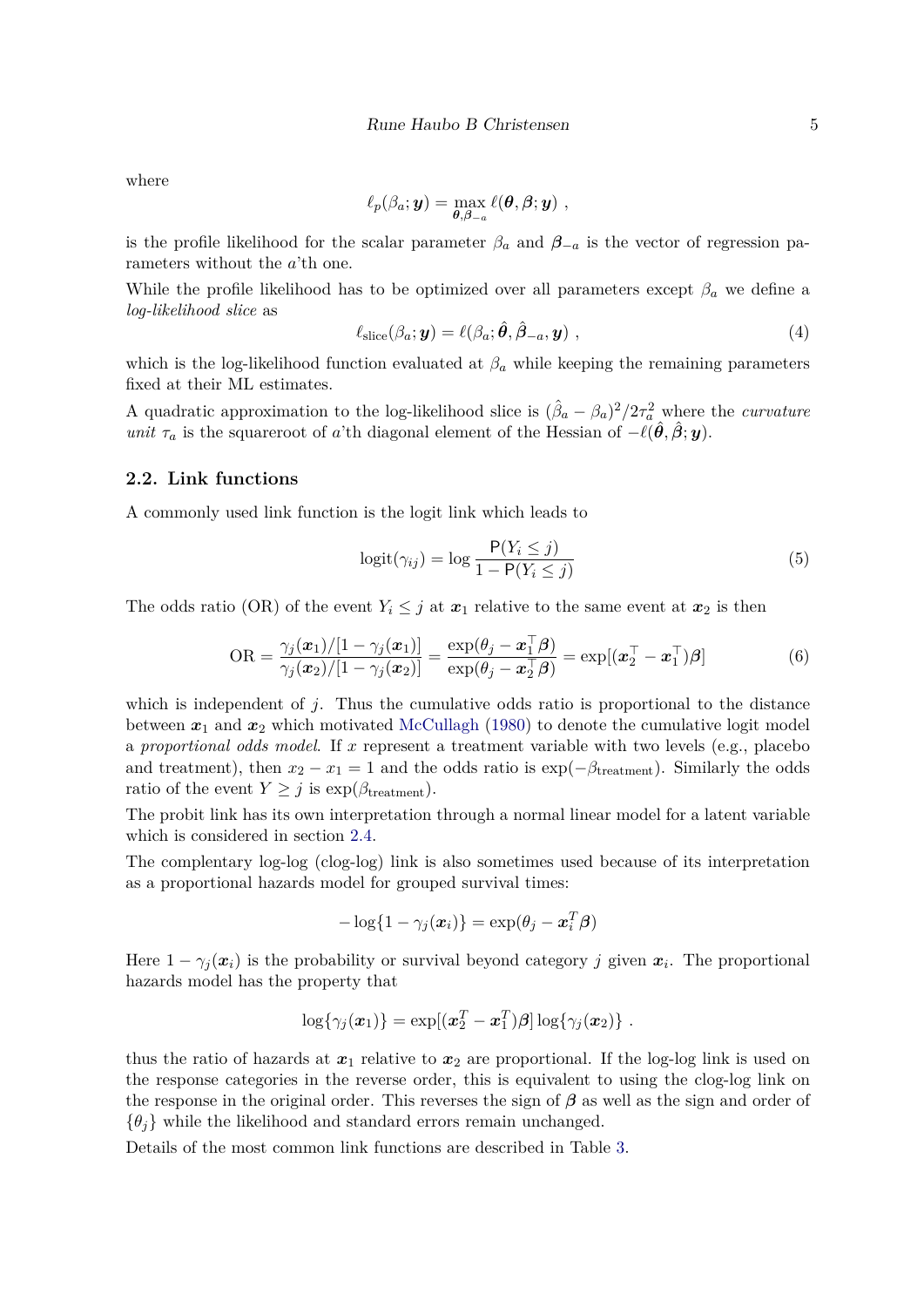| Name                     | logit                           | probit                    | $log-log$               |
|--------------------------|---------------------------------|---------------------------|-------------------------|
| Distribution             | logistic                        | normal                    | Gumbel $(\text{max})^b$ |
| Shape                    | symmetric                       | symmetric                 | right skew              |
| Link function $(F^{-1})$ | $\log[\gamma/(1-\gamma)]$       | $\Phi^{-1}(\gamma)$       | $-\log[-\log(\gamma)]$  |
| Inverse link $(F)$       | $1/[1 + \exp(\eta)]$            | $\Phi(\eta)$              | $\exp(-\exp(-\eta))$    |
| Density $(f = F')$       | $\exp(-\eta)/[1+\exp(-\eta)]^2$ | $\phi(\eta)$              |                         |
| Name                     | $\log$ - $\log$ <sup>a</sup>    | cauchit                   |                         |
| Distribution             | Gumbel $(\min)^b$               | Cauchy <sup>c</sup>       |                         |
| Shape                    | left skew                       | kurtotic                  |                         |
| Link function $(F^{-1})$ | $\log[-\log(1-\gamma)]$         | $\tan[\pi(\gamma - 0.5)]$ |                         |
| Inverse link $(F)$       | $1 - \exp[-\exp(\eta)]$         | $\arctan(\eta)/\pi + 0.5$ |                         |
| Density $(f = F')$       | $\exp[-\exp(\eta)+\eta]$        | $1/[\pi(1+\eta^2)]$       |                         |

<span id="page-5-0"></span>Table 3: Summary of the five standard link functions. <sup>a</sup>: the *complementary log-log* link; <sup>b</sup>: the Gumbel distribution is also known as the extreme value (type I) distribution for extreme minima or maxima. It is also sometimes referred to as the Weibull (or log-Weibull) distribution ([http://en.wikipedia.org/wiki/Gumbel\\_distribution](http://en.wikipedia.org/wiki/Gumbel_distribution)); *<sup>c</sup>* : the Cauchy distribution is a *t*-distribution with one degree of freedom.

The ordinal package allows for the estimation of an extended class of cumulative link models in which the basic model [\(1\)](#page-2-2) is extended in a number of ways including structured thresholds, partial proportional odds, scale effects and flexible link functions. The following sections will describe these extensions of the basic CLM.

#### **2.3. Extensions of cumulative link models**

A general formulation of the class of models (excluding random effects) that is implemented in ordinal can be written

$$
\gamma_{ij} = F_{\lambda}(\eta_{ij}), \quad \eta_{ij} = \frac{g_{\alpha}(\theta_i) - \boldsymbol{x}_i^{\top} \boldsymbol{\beta} - \boldsymbol{w}_i^{\top} \tilde{\boldsymbol{\beta}}_j}{\exp(\boldsymbol{z}_i \boldsymbol{\zeta})}
$$
(7)

where

- $F_{\lambda}$  is the inverse link function. It may be parameterized by the scalar parameter  $\lambda$  in which case we refer to  $F_{\lambda}^{-1}$  as a *flexible link function*,
- $g_{\alpha}(\theta_i)$  parameterises thresholds  $\{\theta_i\}$  by the vector  $\alpha$  such that *g* restricts  $\{\theta_i\}$  to be for example symmetric or equidistant. We denote this *structured thresholds*.
- $x_i^{\top} \beta$  are the ordinary regression effects,
- $w_i^\top \tilde{\beta}_j$  are regression effects which are allowed to depend on the response category *j* and they are denoted *partial* or *non-proportional odds* [\(Peterson and Harrell Jr. 1990\)](#page-38-7) when the logit link is applied. To include other link functions in the terminology we denote these effects *nominal effects* (in text and code) because these effects are not integral to the ordinal nature of the data.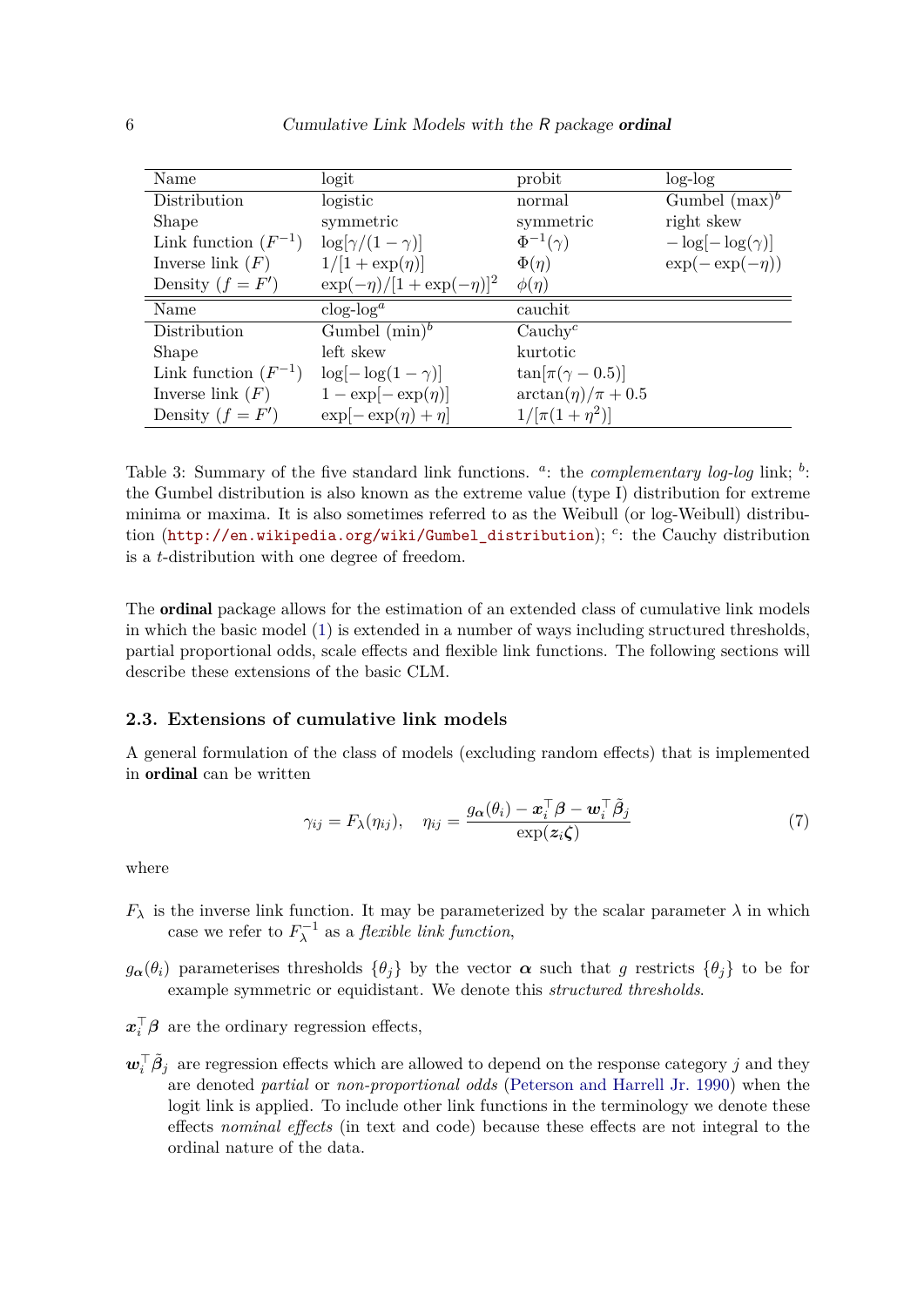$\exp(z_i\zeta)$  are *scale effects* since in a latent variable view these effects model the scale of the underlying location-scale distribution.

With the exception of the structured thresholds, these extensions of the basic CLM have been considered individually in a number of sources but to the author's best knowledge not previously in a unified framework. For example partial proportional odds have been considered by [Peterson and Harrell Jr.](#page-38-7) [\(1990\)](#page-38-7) and scale effect have been considered by [McCullagh](#page-38-2) [\(1980\)](#page-38-2) and [Cox](#page-38-8) [\(1995\)](#page-38-8). [Agresti](#page-37-0) [\(2002\)](#page-37-0) is a good introduction to cumulative link models in the context of categorical data analysis and includes discussions of scale effects.

#### <span id="page-6-0"></span>**2.4. Latent variable motivation of CLMs**

It is natural to motivate the CLM from a linear model for a categorized version of a latent variable. Assume the following linear model for an unobserved latent variable:

$$
S_i = \alpha^* + \boldsymbol{x}_i^{\top} \boldsymbol{\beta}^* + \varepsilon_i, \quad \varepsilon_i \sim N(0, \sigma^{*2})
$$
\n(8)

If  $S_i$  falls between two thresholds,  $\theta_{j-1}^* < S_i \leq \theta_j^*$  where

$$
-\infty \equiv \theta_0^* < \theta_1^* < \ldots < \theta_{J-1}^* < \theta_J^* \equiv \infty \tag{9}
$$

then  $Y_i = j$  is observed and the cumulative probilities are:

$$
\gamma_{ij} = \mathsf{P}(Y_i \leq j) = \mathsf{P}(S_i \leq \theta_j^*) = \mathsf{P}\left(Z \leq \frac{\theta_j^* - \alpha^* - \boldsymbol{x}_i^{\top}\boldsymbol{\beta}^*}{\sigma^*}\right) = \Phi(\theta_j - \boldsymbol{x}_i^{\top}\boldsymbol{\beta})
$$

where  $Z$  follows a standard normal distribution,  $\Phi$  denotes the standard normal cumulative distribution function, parameters with an "<sup>\*</sup>" exist on the latent scale,  $\theta_j = (\theta_j^* - \alpha^*)/\sigma^*$  and  $\beta = \beta^*/\sigma^*$ . Note that  $\alpha^*, \beta^*$  and  $\sigma^*$  would have been identifiable if the latent variable *S* was directly observed, but they are not identifiable with ordinal observations.

If we allow a log-linear model for the scale such that

$$
\varepsilon_i \sim N(0, \sigma_i^{*2}), \quad \sigma_i^* = \exp(\mu + \mathbf{z}_i^{\top} \boldsymbol{\zeta}) = \sigma^* \exp(\mathbf{z}_i^{\top} \boldsymbol{\zeta})
$$

where  $z_i$  is the *i*'th row of a design matrix  $Z$  without a leading column for an intercept and  $\sigma^* = \exp(\mu)$ , then

$$
\gamma_{ij} = \mathsf{P}\left(Z \leq \frac{\theta_j^* - \alpha^* - \boldsymbol{x}_i^\top\boldsymbol{\beta}^*}{\sigma_i^*}\right) = \Phi\left(\frac{\theta_j - \boldsymbol{x}_i^T\boldsymbol{\beta}}{\sigma_i}\right)
$$

where  $\sigma_i = \sigma_i^*$  $i^*/\sigma^* = \exp(z_i^{\top})$  $\mathbf{z}_i^{\dagger}$   $\boldsymbol{\zeta}$  is the *relative* scale.

The common link functions: probit, logit, log-log, c-log-log and cauchit correspond to inverse cumulative distribution functions of the normal, logistic, Gumbel(max), Gumbel(min) and Cauchy distributions respectively. These distributions are all members of the location-scale family with common form  $F(\mu, \sigma)$ , with location  $\mu$  and non-negative scale  $\sigma$ , for example, the logistic distribution has mean  $\mu$  and standard deviation  $\sigma \pi / \sqrt{3}$ . Choosing a link function therefore corresponds to assuming a particular distribution for the latent variable *S* in which  $\boldsymbol{x}_i^{\top} \boldsymbol{\beta}$  and  $\exp(\boldsymbol{z}_i^{\top}$ *i ζ*) models location *differences* and scale *ratios* respectively of that distribution.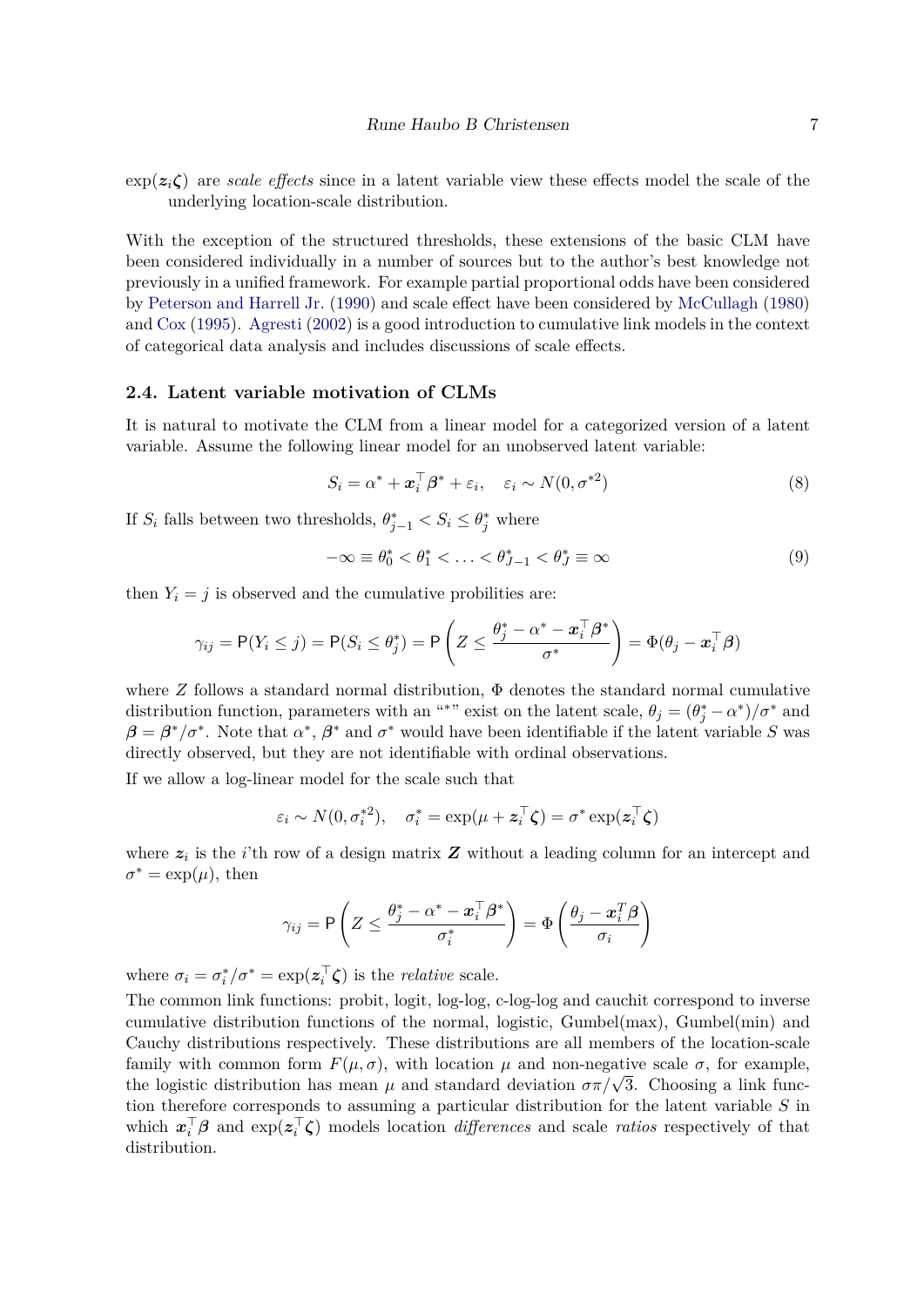#### **2.5. Structured thresholds**

Structured thresholds,  $\{g(\alpha)_i\}$  makes it possible to impose restrictions on the thresholds  $\theta = g(\alpha)$ . For instance restricting the thresholds to be equidistant means that only the location of, say, the first threshold and the spacing between adjacent thresholds has to be estimated, thus only two parameters are used to parameterize the thresholds irrespective of the number of response categories.

ordinal takes  $g(\alpha)$  to be a linear function and operates with

$$
g(\pmb{\alpha}) = \mathcal{J}^\top \pmb{\alpha} = \pmb{\theta}
$$

where the Jacobian  $\mathcal J$  defines the mapping from the parameters  $\alpha$  to the thresholds  $\theta$ . The traditional ordered but otherwise unrestricted thresholds are denoted *flexible thresholds* and obtained by taking  $\mathcal J$  to be an identity matrix.

Assuming  $J = 6$  ordered categories, the Jacobians for equidistant and symmetric thresholds (denoted equidistant and symmetric in clm argument threshold) are

$$
\mathcal{J}_{\text{equidistant}} = \begin{bmatrix} 1 & 1 & 1 & 1 & 1 \\ 0 & 1 & 2 & 3 & 4 \end{bmatrix}, \quad \mathcal{J}_{\text{symmetric}} = \begin{bmatrix} 1 & 1 & 1 & 1 & 1 \\ 0 & -1 & 0 & 1 & 0 \\ -1 & 0 & 0 & 0 & 1 \end{bmatrix}.
$$

Another version of symmetric threshols (denoted symmetric2) is sometimes relevant with an unequal number of reponse categories here illustrated with  $J = 5$  together with the symmetric thresholds:

$$
\mathcal{J}_{\text{symmetric2}} = \begin{bmatrix} 0 & -1 & 1 & 0 \\ -1 & 0 & 0 & 1 \end{bmatrix}, \quad \mathcal{J}_{\text{symmetric}} = \begin{bmatrix} 1 & 1 & 0 & 0 \\ 0 & 0 & 1 & 1 \\ -1 & 0 & 0 & 1 \end{bmatrix}
$$

The nature of  $\mathcal J$  for a particular model can always be inspected by printing the tJac component of the clm fit.

#### **2.6. Partial proportional odds and nominal effects**

The nominal effects  $w_i^{\top} \tilde{\beta}_j$  can be considered an extension of the regression part of the model  $x_i^{\top} \beta$  in which the regression effects are allowed to vary with *j*. The nominal effects can also be considered an extension of the thresholds  $\theta_j$  which allows them to depend on variables  $w_i^{\top}$ :  $\tilde{\theta}_{ij}(\boldsymbol{w}_i^{\top}) = \theta_j - \boldsymbol{w}_i^{\top} \tilde{\beta}_j$  is the *j*'th threshold for the *i*'th observation. The following treatment assumes for latter view.

In general let **W** denote the design matrix for the nominal effects without a leading column for an intercept; the nominal-effects parameter vector  $\tilde{\beta}_j$  is then ncol(*W*) long and  $\tilde{\beta}$  is  $\text{ncol}(\boldsymbol{W}) \cdot (J-1)$  long.

If  $W$  is the design matrix for the nominal effects containing a single column for a continuous variable then  $\tilde{\beta}_j$  is the slope parameter corresponding to the *j*'th threshold and  $\theta_j$  is the *j*'th intercept, i.e., the threshold when the covariate is zero. Looking at  $\tilde{\theta}_{ij}(\boldsymbol{w}_i^{\top}) = \theta_j - \boldsymbol{w}_i^{\top} \tilde{\beta}_j$  as a linear model for the thresholds facilitates the interpretation.

If, on the other hand,  $W$  is the design matrix for a categorical variable (a factor in R) then the interpretation of  $\tilde{\beta}_j$  depends on the contrast-coding of W. If we assume that the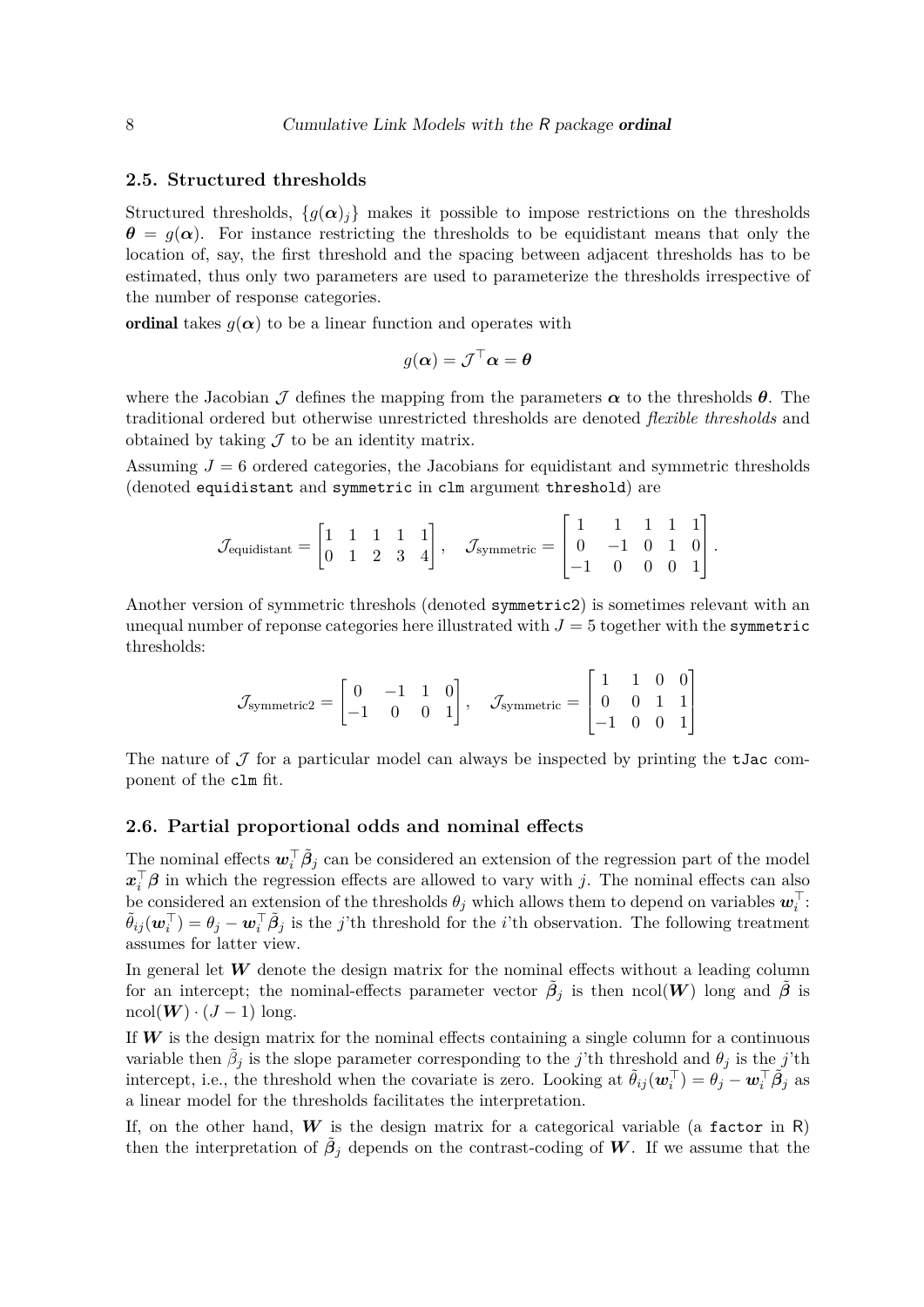categorical variable has 3 levels, then  $\tilde{\beta}_j$  is a 2-vector. In the default treatment contrastcoding ("contr.treatment")  $\theta_j$  is the *j*'th threshold for the first (base) level of the factor,  $\tilde{\beta}_{1j}$  is the differences between thresholds for the first and second level and  $\tilde{\beta}_{2j}$  is the difference betwen the thresholds for the first and third level.

In general we define  $\Theta$  as a matrix with  $J-1$  columns and with 1 row for each combination of the levels of factors in *W*. This matrix can be extracted from the model fit

Note that variables in  $X$  cannot also be part of  $W$  if the model is to remain identifiable. ordinal detects this and automatically removes the offending variables from *X*.

#### **2.7. Flexible link functions**

The ordinal package allows for two kinds of flexible link functions due to [Aranda-Ordaz](#page-37-3) [\(1983\)](#page-37-3) and [Genter and Farewell](#page-38-9) [\(1985\)](#page-38-9).

The link function proposed by [Aranda-Ordaz](#page-37-3) [\(1983\)](#page-37-3) reads

$$
F_{\lambda}^{-1}(\gamma_{ij}) = \log \left\{ \frac{(1 - \gamma_{ij})^{-\lambda} - 1}{\lambda} \right\},\,
$$

which depends on the auxiliary parameter  $\lambda \in ]0,\infty[$ . When  $\lambda = 1$ , the logistic link function arise, and when  $\lambda \to 0$ ,

$$
\{(1-\gamma_{ij})^{-\lambda}-1\}/\lambda \to \log(1-\gamma_{ij})^{-1} ,
$$

so the log-log link arise.

The inverse link function and its derivative are given by

$$
F(\eta) = 1 - (\lambda \exp(\eta) + 1)^{-\lambda^{-1}}
$$

$$
f(\eta) = \exp(\eta)(\lambda \exp(\eta) + 1)^{-\lambda^{-1} - 1}
$$

The density implied by the inverse link function is left skewed if  $0 < \lambda < 1$ , symmetric if  $\lambda = 1$  and right skewed if  $\lambda > 1$ , so the link function can be used to assess the evidence about possible skewness of the latent distribution.

The log-gamma link function proposed by [Genter and Farewell](#page-38-9) [\(1985\)](#page-38-9) is based on the loggamma density by [Farewell and Prentice](#page-38-10) [\(1977\)](#page-38-10). The cumulative distribution function and hence inverse link function reads

$$
F_{\lambda}(\eta) = \begin{cases} 1 - G(q; \lambda^{-2}) & \lambda < 0 \\ \Phi(\eta) & \lambda = 0 \\ G(q; \lambda^{-2}) & \lambda > 0 \end{cases}
$$

where  $q = \lambda^{-2} \exp(\lambda \eta)$  and  $G(\cdot; \alpha)$  denotes the Gamma distribution with shape parameter  $\alpha$ and unit rate parameter and  $\Phi$  denotes the cumulative standard normal distribution function. The corresponding density function reads

$$
f_{\lambda}(\eta) = \begin{cases} |\lambda|k^{k}\Gamma(k)^{-1} \exp{k(\lambda\eta - \exp(\lambda\eta))} & \lambda \neq 0 \\ \phi(\eta) & \lambda = 0 \end{cases}
$$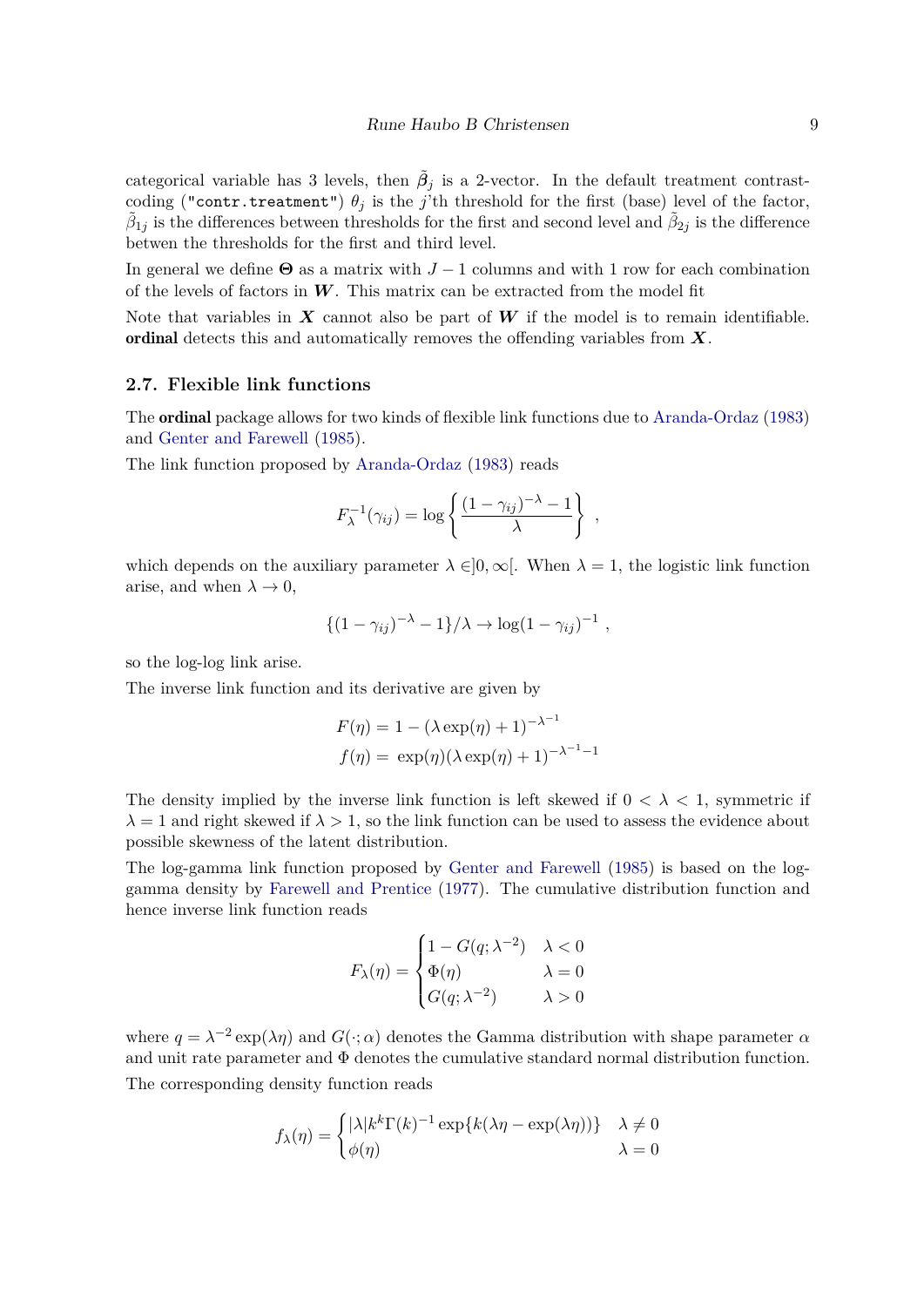where  $k = \lambda^{-2}$ ,  $\Gamma(\cdot)$  is the gamma function and  $\phi$  is the standard normal density function. Note that choice and parameterization of the predictor,  $\eta_{ij}$ , e.g., the use of scale effects, can affect the evidence about the shape of the latent distribution. There are usually several link functions which provide essentially the same fit to the data and choosing among the good candidates is probably best done by appealing to arguments such as ease of interpretation rather than arguments related to fit.

# **3. Implementation of ML Estimation of CLMs in** ordinal

In ordinal cumulative link models are (by default) estimated with a regularized Newton-Raphson (NR) algorithm with step-halving (line search) using analytical expressions for the gradient and Hessian of the negative log-likelihood function.

This NR algorithm with analytical derivatives is used irrespective of whether the model contains structured thresholds, nominal effects or scale effects, the only exception being models with flexible link functions for which a general-purpose quasi-Newton optimiser is used.

Due to computationally cheap and efficient evaluation of the analytical derivatives, the relative well-behaved log-likelihood function (with exceptions described below) and the speedy convergence of the Newton-Raphson algorithm, the estimation of CLMs is virtually instant on a modern computer even with complicated models on large datasets. This also facilitates simulation studies. More important than speed is perhaps that the algorithm is reliable and accurate.

Remainder of this section describes the regularized NR algorithm with step-halving (line search). The analytical gradients are described in detail in [Christensen](#page-38-11) [\(2012\)](#page-38-11).

#### <span id="page-9-0"></span>**3.1. A regularized Newton-Raphson algorithm with step halving**

The regularized NR algorithm is an iterative method that produce a sequence of estimates  $\psi^{(0)}, \ldots, \psi^{(i)}, \ldots$  where parenthesized superscripts denote iterations. From the *i*th estimate, the  $(i + 1)$ 'th estimate is given by

$$
\boldsymbol{\psi}^{(i+1)} = \boldsymbol{\psi}^{(i)} - c_1 \boldsymbol{h}^{(i)}, \quad \boldsymbol{h}^{(i)} = \tilde{\boldsymbol{H}}(\boldsymbol{\psi}^{(i)}; \boldsymbol{y})^{-1} \boldsymbol{g}(\boldsymbol{\psi}^{(i)}; \boldsymbol{y})
$$

where

$$
\tilde{\boldsymbol{H}}(\boldsymbol{\psi}^{(i)};\boldsymbol{y})=\boldsymbol{H}(\boldsymbol{\psi}^{(i)};\boldsymbol{y})+c_2(c_3+\textrm{min}(\boldsymbol{e}^{(i)}))\boldsymbol{I},
$$

 $H(\psi^{(i)}; y)$  and  $g(\psi^{(i)}; y)$  are the Hessian and gradient of the negative log-likelihood function with respect to the parameters evaluated at the current estimates;  $e^{(i)}$  is vector of eigenvalues of  $H(\psi^{(i)}; y)$ ,  $h^{(i)}$  is the *i*'th step,  $c_1$  is a scalar parameter which controls the step halving, and *c*2, *c*<sup>3</sup> are scalar parameters which control the regularization of the Hessian.

Regularization is only enforced when the Hessian is not positive definite, so  $c_2 = 1$  when  $\min(e^{(i)}) < \tau$  and zero otherwise, were  $\tau$  is an appropriate tolerance. The choice of  $c_3$  is to some extent arbitrary (though positive) and the algorithm in **ordinal** sets  $c_3 = 1$ .

Step-halving is enforced when the full step  $h^{(i)}$  causes a decrease in the likelihood function in which case  $c_1$  is consecutively halved,  $c_1 = \frac{1}{2}$  $\frac{1}{2}, \frac{1}{4}$  $\frac{1}{4}, \frac{1}{8}$  $\frac{1}{8}$ ,... until the step  $c_1 h^{(i)}$  is small enough to cause an increase in the likelihood or until the maximum allowed number of consecutive step-halvings has been reached.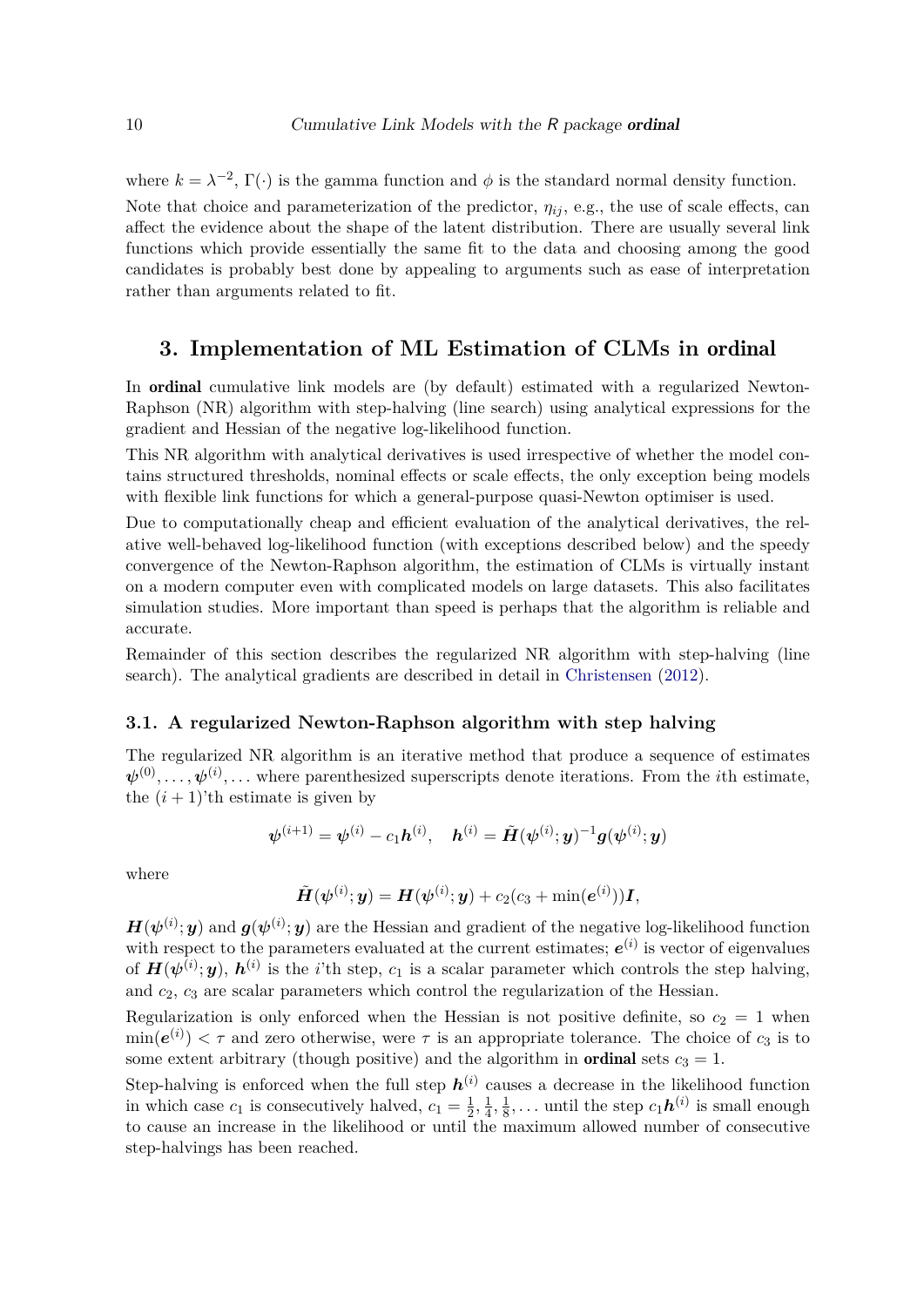The algorithm in ordinal also deals with a couple of numerical issues that may occur. For example, the likelihood function may be sufficiently flat that the change in log-likelihood is smaller than what can be represented in double precision, and so, while the new parameters may be closer to the true ML estimates and be associated with a smaller gradient, it is not possible to measure progress by the change in log-likelihood.

The NR algorithm in ordinal has two convergence criteria: (1) an absolute criterion requesting that  $\max |\mathbf{g}(\boldsymbol{\psi}^{(i)}; \mathbf{y})| < \tau_1$  and (2) a relative criterion requesting that  $\max |\mathbf{h}^{(i)}| < \tau_2$  where the default thresholds are  $\tau_1 = \tau_2 = 10^{-6}$ .

Here the first criterion attempts to establish closeness of  $\psi^{(i)}$  to the true ML estimates in absolute terms; the second criterion is an estimate of relative closeness of to the true ML estimates. Both convergence criteria are needed if both small (e.g.,  $\approx 0.0001$ ) and large (e.g.,  $\approx 1000$ ) parameter estimates are to be determined accurately with an appropriate number of correct decimals as well as significant digits.

The NR algorithm in **ordinal** attempts to satisfy the absolute criterion first and will then only attempt to satisfy the relative criterion if it can take the full un-regularized NR step and then only for a maximum of 5 steps.

#### *Convergence proporties and parameter accuracy*

Convergence to a well-defined optimum is achieved when the gradient of the negative loglikelihood function with respect to the parameters is small and the Hessian is positive definite i.e., having only positive eigenvalues away from zero. Identifiability problems occur when the likelihood function is flat in directions of one or more parameters (or linear functions of the parameters) while well-defined, i.e., pointy in other directions. It may happen that a parameter is exactly unidentifiable and clm is in some cases (including rank-deficient design matrices) able to detect this and exclude the parameter from the optimization procedure. In other cases the likelihood is almost flat in one or more directions. These cases are not uncommon in practice and it is not possible to reduce the parameter space before optimizing the model. To measure the degree of empirical identifiability clm reports the condition number of the Hessian which is the ratio of the largest to the smallest eigenvalue. A large condition number of the Hessian does not necessarily mean there is a problem with the model, but it can be. A small condition number of the Hessian, say smaller than about  $10^4$  or  $10^6$ , on the other hand is a good insurance that a well-defined optimum has been reached.

A key problem for optimization methods is when to stop iterating: when have the parameters that determine optimum of the function been found with sufficient accuracy? The *method independent error estimate* [\(Eldén, Wittmeyer-Koch, and Nielsen 2004\)](#page-38-12) provides a way to approximate the error in the parameter estimates. Sufficiently close to the optimum the Newton-Raphson step provides this estimate:

$$
|\hat{\bm{\alpha}}^{(i)} - \bm{\alpha}^*| \lesssim \bm{h}^{(i)}, \quad \bm{h}^{(i)} = \bm{H}(\bm{\psi}^{(i)}; \bm{y})^{-1}\bm{g}(\bm{\psi}^{(i)}; \bm{y})
$$

where  $\alpha^*$  is the exact (but unknown) value of the ML estimate,  $\hat{\alpha}^{(i)}$  is the ML estimator of  $\alpha$  at the *i*'th iteration and  $h^{(i)}$  is the full unregularized NR step at the *i*'th iteration. Since the gradient and Hessian of the negative log-likelihood function with respect to the parameters is already evaluated and part of the model fit at convergence, it is essentially computationally cost-free to approximate the error in the parameter estimates. Based on the error estimate the number of corretly determined decimals and significant digits is determined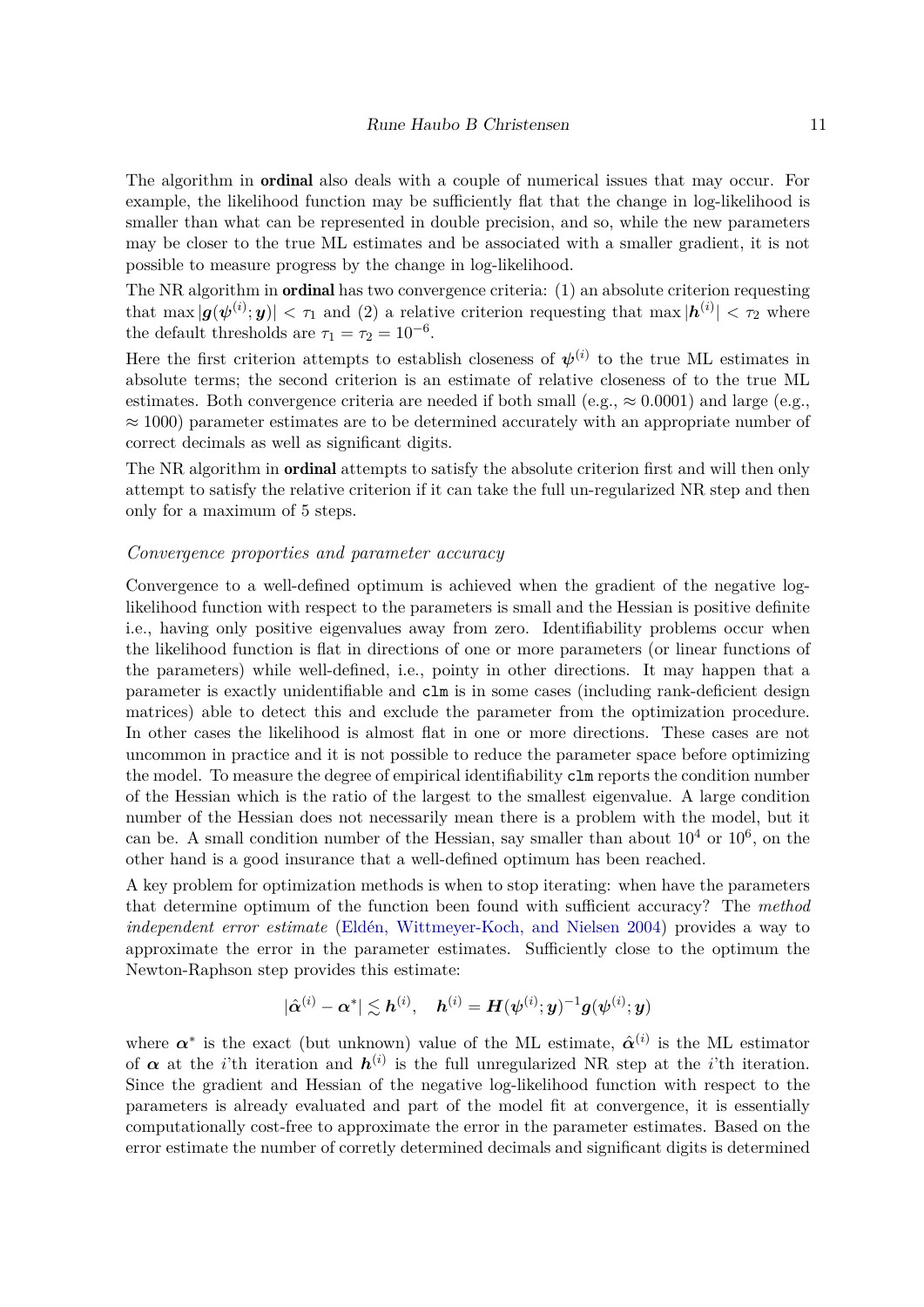for each parameter.

The assessment of the number of correctly determined decimals and significant digits is only reliable sufficiently close to the optimum and when the NR algorithm converges without regularization and step-halving. In practice we caution against this assessment if the algorithm did not converge successfully.

#### *Properties of the log-likelihood function for extended CLMs*

[Pratt](#page-38-13) [\(1981\)](#page-38-13) and [Burridge](#page-37-4) [\(1981\)](#page-37-4) showed (seemingly independent of each other) that the loglikelihood function of the basic cumulative link model [\(1\)](#page-2-2) is concave. This means that there is a unique global optimum of the log-likelihood function and therefore no risk of convergence to a local optimum.

It also means that the Hessian matrix for the negative log-likelihood is strictly positive definite and therefore also that the Newton step is always in direction of higher likelihood. The genuine Newton step may be too long to actually cause an increase in likelihood from one iteration to the next (this is called "overshoot"). This is easily overcome by successively halving the length of the Newton step until an increase in likelihood is achieved.

Exceptions to the strict concavity of the log-likelihood function include models using the cauchit link, flexible link functions as well as models with scale effects. Notably models with structured thresholds as well as nominal effects do not affect the linearity of the predictor,  $\eta_{ij}$  and so are also guaranteed to have concave log-likelihoods.

The non-decreasing restriction on the threshold parameters  $\{\theta_i\}$  is dealt with by defining  $\ell(\theta, \beta; y) = \infty$  when  $\{\theta_i\}$  is not in a non-decreasing sequence. If the algorithm attempts evaluation at such illegal values step-halving automatically brings the algorithm back on track.

Other implementations of CLMs re-parameterize  $\{\theta_i\}$  such that the non-decreasing nature of  $\{\theta_i\}$  is enforced by the parameterization, for example, MASS::polr (package version 7.3.49) optimize the likelihood using

$$
\tilde{\theta}_1 = \theta_1, \ \tilde{\theta}_2 = \exp(\theta_2 - \theta_1), \ \ldots, \ \tilde{\theta}_{J-1} = \exp(\theta_{J-2} - \theta_{J-1})
$$

This is deliberately not used in **ordinal** because the log-likelihood function is generally closer to quadratic in the original parameterization in our experience which facilitates faster convergence.

#### *Starting values*

For the basic CLMs [\(1\)](#page-2-2) the threshold parameters are initialized to an increasing sequence such that the cumulative density of logistic distribution between consecutive thresholds (and below the lowest or above the highst threshold) is the same. The regression parameters  $\beta$ , scale parameters  $\zeta$  as well as nominal effect  $\beta^*$  are initialized to 0.

If the model specifies a cauchit link or includes scale parameters estimation starts at the parameter estimates of a model using the probit link and/or without the scale-part of the model.

## *Estimation problems*

With many nominal effects it may be difficult to find a model in which the threshold pa-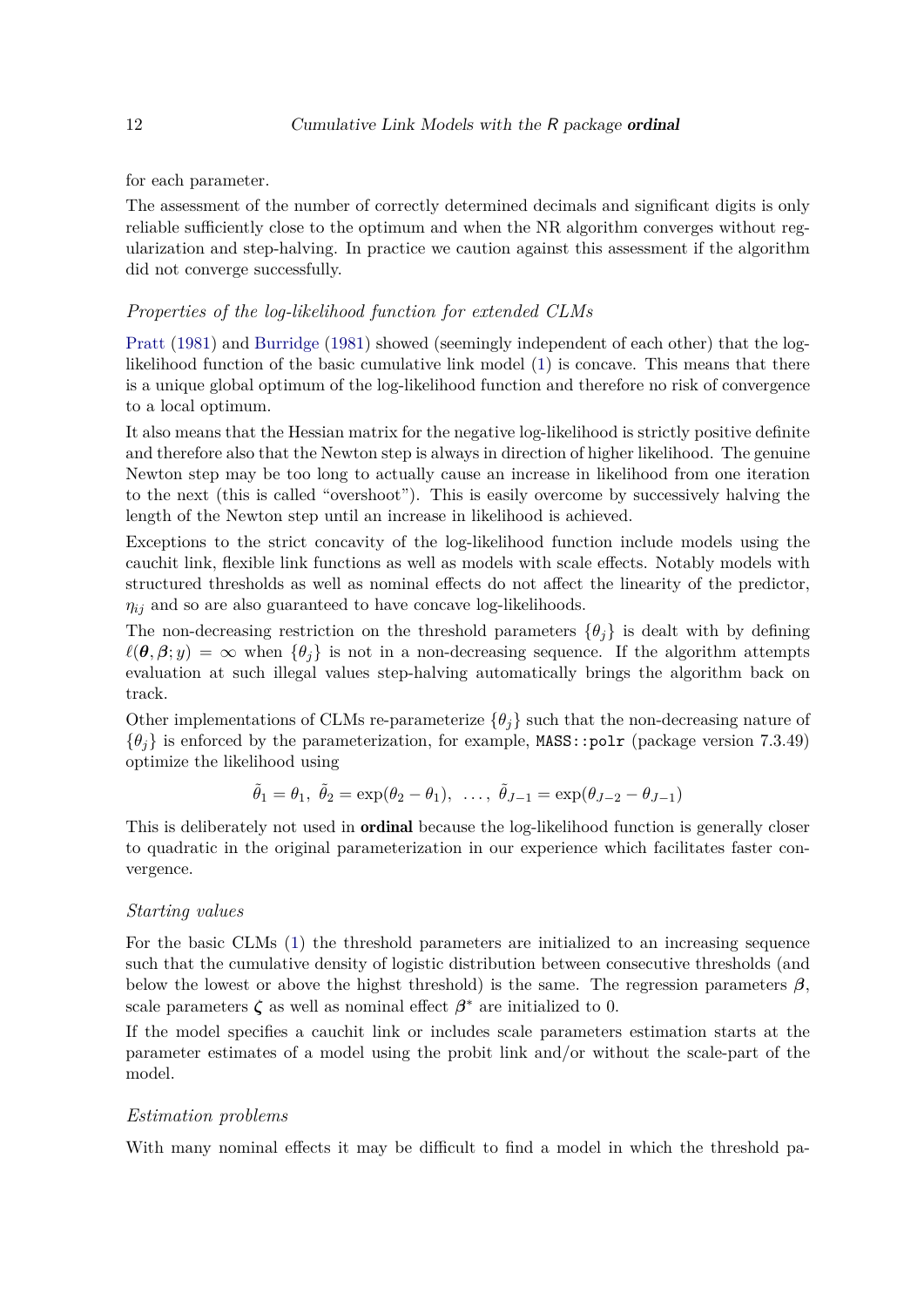rameters are strictly increasing for all combinations of the parameters. Upon convergence of the NR algorithm the model evaluates the **Θ**-matrix and checks that each row of threshold estimates are increasing.

When a continuous variable is included among the nominal effects it is often helpful if the continuous variable is centered at an appropriate value (at least within the observed range of the data). This is because  $\{\theta_i\}$  represent the thresholds when the continuous variable is zero and  $\{\theta_i\}$  are enforced to be a non-decreasing sequence. Since the nominal effects represent different slopes for the continuous variable the thresholds will necessarily be ordered differently at some other value of the continuous variable.

#### *Convergence codes*

Irrespective of the fitting algorithm, ordinal reports the following convergence codes for CLMs in which negative values indicate convergence failure:

- **-3** Not all thresholds are increasing. This is only possible with nominal effects and constitutes an invalid fit.
- **-2** The Hessian has at least one negative eigenvalue. This means that the point at which the algorithm terminated does not represent an optimum.
- **-1** Absolute convergence criterion (maximum absolute gradient) was not satisfied. This means that the algorithm couldn't get close enough to a stationary point of the log-likelihood function.
- **0** Successful convergence.
- **1** The Hessian is singular (i.e., at least one eigenvalue is zero). This means that some parameters are not uniquely determined.

Note that with convergence code **1** the optimum of the log-likelihood function has been found although it is not a single point but a line (or in general a (hyper) plane), so while some parameters are not uniquely determined the value of the likelihood is valid enough and can be compared to that of other models.

In addition to these convergence codes, the NR algorithm in **ordinal** reports the following messages:

- **0** Absolute and relative convergence criteria were met
- **1** Absolute convergence criterion was met, but relative criterion was not met
- **2** iteration limit reached
- **3** step factor reduced below minimum
- **4** maximum number of consecutive Newton modifications reached

Note that convergence is assessed irrespective of messages from the fitting algorithm irrespective of whether the NR algorithm described above or a general-purpose quasi-Newton optimizer is used.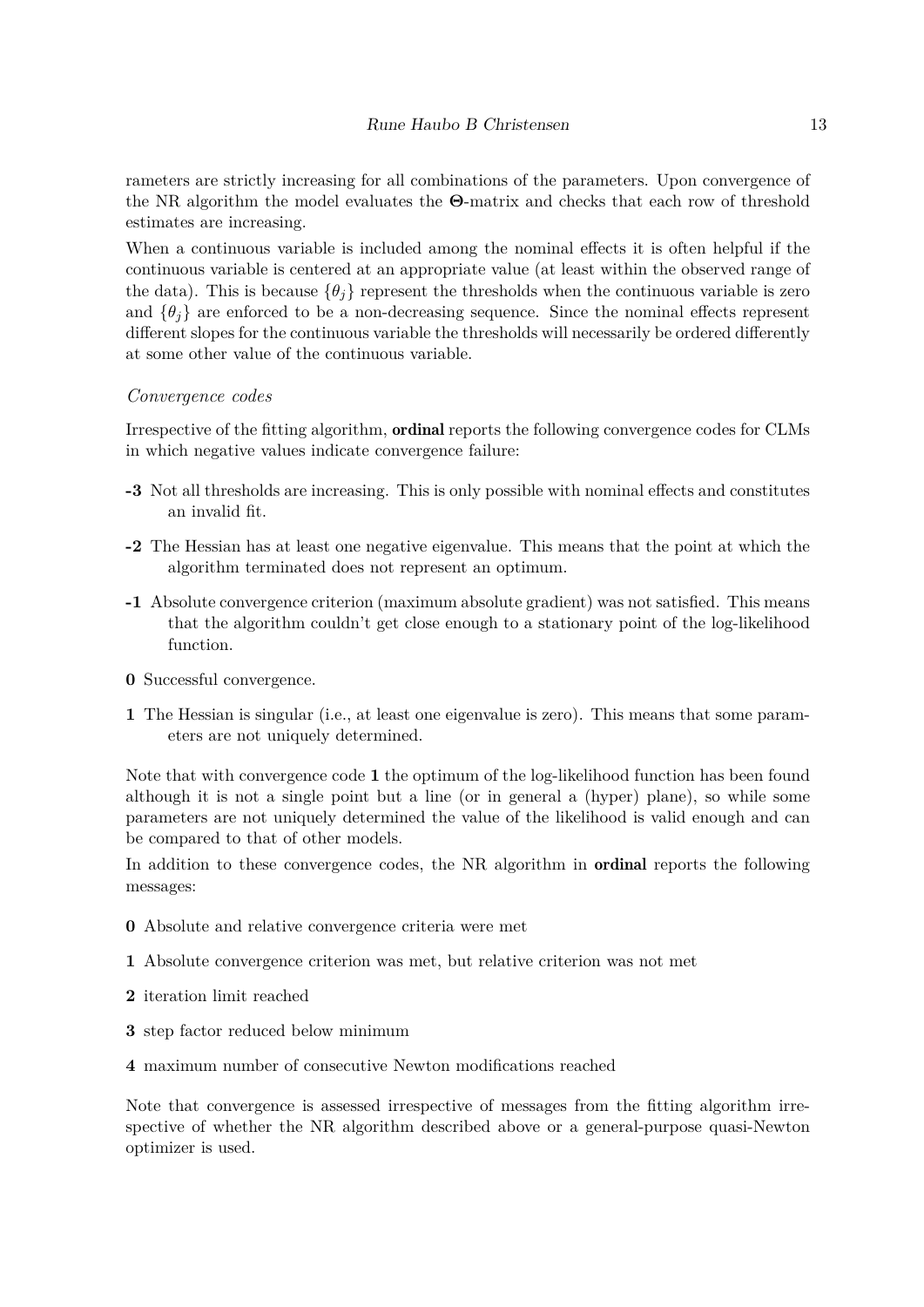## **4. Fitting cumulative link models in** ordinal **with** clm

The clm function takes the following arguments:

```
clm(formula, scale, nominal, data, weights, start, subset,
    dofit = TRUE, na.action, contrasts, model = TRUE, control = list(),link = c("logit", "probit", "cloglog", "loglog", "cauchit",
         "Aranda-Ordaz", "log-gamma"), threshold = c("flexible",
         "symmetric", "symmetric2", "equidistant"), ...)
```
Several arguments are standard and well-known from lm and glm and will not be described in detail; formula, data, weights, subset and na.action are all parts of the standard model specification in R.

scale and nominal are interpreted as R-formulae with no left hand sides and specifies the scale and nominal effects of the model respectively, see sections [4.3](#page-21-0) and [4.2](#page-17-0) for details; start is an optional vector of starting values; doFit can be set to FALSE to prompt clm to return a model *environment*, for details see section [4.9;](#page-34-0) model controls whether the model.frame should be included in the returned model fit; link specifies the link function and threshold specifies an optional threshold structure, for details see section [4.4.](#page-22-0)

Note the absense of a separate offset argument. Since clm allows for different offsets in different formula and scale offsets have to be specified within a each formulae, e.g., scale =  $\sim x1 + \text{offset}(x2)$ .

Control parameters can either be specified as a named list, among the optional ... arguments, or directly as a call to clm.control — in the first two cases the arguments are passed on to clm.control. clm.control takes the following arguments:

```
clm.control(method = c("Newton", "model.frame", "design", "ucminf",
     "nlminb", "optim"), sign.location = c("negative", "positive"),
    sign.nominal = c("positive", "negative"), ..., trace = 0L,maxIter = 100L, gradTol = 1e-06, maxLineIter = 15L, relTol = 1e-06,
    tol = sqrt(.Machine\double.eps), maxModIter = 5L, convergence = c("warn",
         "silent", "stop", "message"))
```
The method argument specifies the optimization and/or return method. The default estimation method (Newton) is the regularized Newton-Raphson estimation scheme described in section [3.1;](#page-9-0) options model.frame and design prompts clm to return respectively the model.frame and a list of objects that represent the internal representation instead of fitting the model; options ucminf, nlminb and optim represent different general-purpose optimizers which may be used to fit the model (the former from package **ucminf** [\(Nielsen and Mortensen](#page-38-14) [2016\)](#page-38-14), the latter two from package stats). The sign.location and sign.nominal options allow the user to flip the signs on the location and nominal model terms. The convergence argument instructs clm how to alert the user of potential convergence problems; ... are optional arguments passed on to the general purpose optimizers; trace applies across all optimizers and positive values lead to printing of progress during iterations; the remaining arguments (maxIter, gradTol, maxLineIter, relTol, tol) control the behavior of the regularized NR algorithm described in section [3.1.](#page-9-0)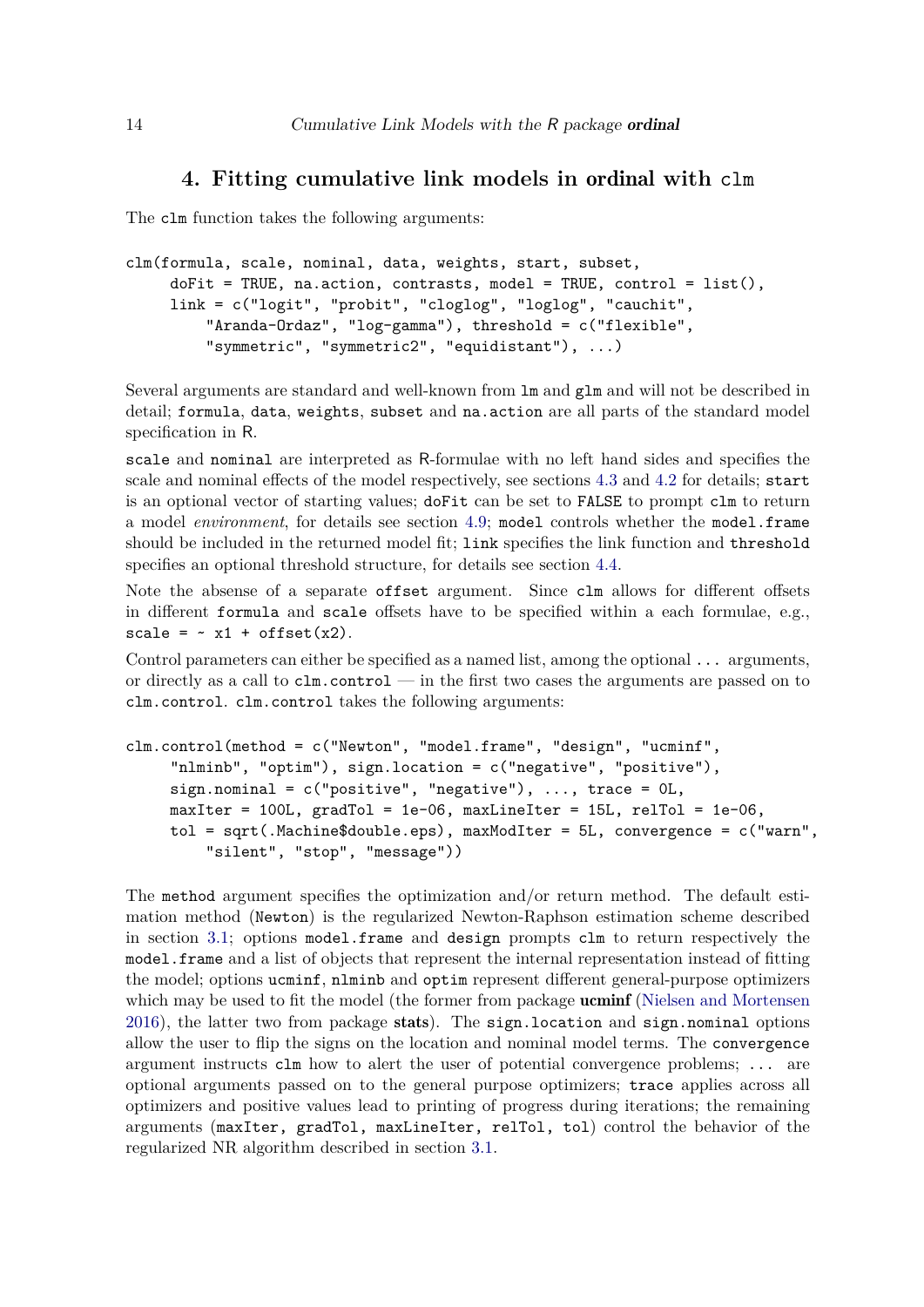|                     |     | Least—Most bitter |    |  |  |  |
|---------------------|-----|-------------------|----|--|--|--|
| Temperature Contact |     |                   |    |  |  |  |
| cold                | no  |                   |    |  |  |  |
| cold                | yes |                   |    |  |  |  |
| warm                | no  |                   | h. |  |  |  |
| warm                | yes |                   |    |  |  |  |

<span id="page-14-0"></span>Table 4: The number of ratings from nine judges in bitterness categories  $1 - 5$ . Wine data from [Randall](#page-39-6) [\(1989\)](#page-39-6) aggregated over bottles and judges.

#### <span id="page-14-2"></span>**4.1. Fitting a basic cumulative link model with** clm

In the following examples we will use the wine data from [Randall](#page-39-6) [\(1989\)](#page-39-6) available in the object wine in package ordinal, cf., Table [4.](#page-14-0) The data represent a factorial experiment on factors determining the bitterness of wine with  $1 =$  "least bitter" and  $5 =$  "most bitter". Two treatment factors (temperature and contact) each have two levels. Temperature and contact between juice and skins can be controlled when crushing grapes during wine production. Nine judges each assessed wine from two bottles from each of the four treatment conditions, hence there are 72 observations in all. The main objective is to examine the effect of contact and temperature on the perceived bitterness of wine.

Initially we consider the following cumulative link model for the wine data:

<span id="page-14-1"></span>
$$
logit(P(Y_i \le j)) = \theta_j - \beta_1(\text{temp}_i) - \beta_2(\text{contact}_i)
$$
  

$$
i = 1, ..., n, \quad j = 1, ..., J - 1
$$
 (10)

where  $\beta_1$ (temp<sub>i</sub>) attains the values  $\beta_1$ (cold) and  $\beta_1$ (warm), and  $\beta_2$ (contact<sub>i</sub>) attains the values  $\beta_2$ (no) and  $\beta_2$ (yes). The effect of temperature in this model is illustrated in Figure [1.](#page-16-0) This is a model for the cumulative probability of the *i*th rating falling in the *j*th category or below, where *i* index all observations  $(n = 72), j = 1, \ldots, J$  index the response categories  $(J = 5)$  and  $\theta_j$  is the intercept or threshold for the *j*th cumulative logit: logit( $P(Y_i \leq j)$ ). Fitting the model with clm we obtain:

```
R> library("ordinal")
R> fm1 <- clm(rating ~ temp + contact, data=wine)
R> summary(fm1)
formula: rating ~ temp + contact
data: wine
link threshold nobs logLik AIC niter max.grad cond.H
logit flexible 72 -86.49 184.98 6(0) 4.02e-12 2.7e+01
Coefficients:
          Estimate Std. Error z value Pr(>|z|)
tempwarm 2.5031 0.5287 4.735 2.19e-06 ***
contactyes 1.5278 0.4766 3.205 0.00135 **
---
```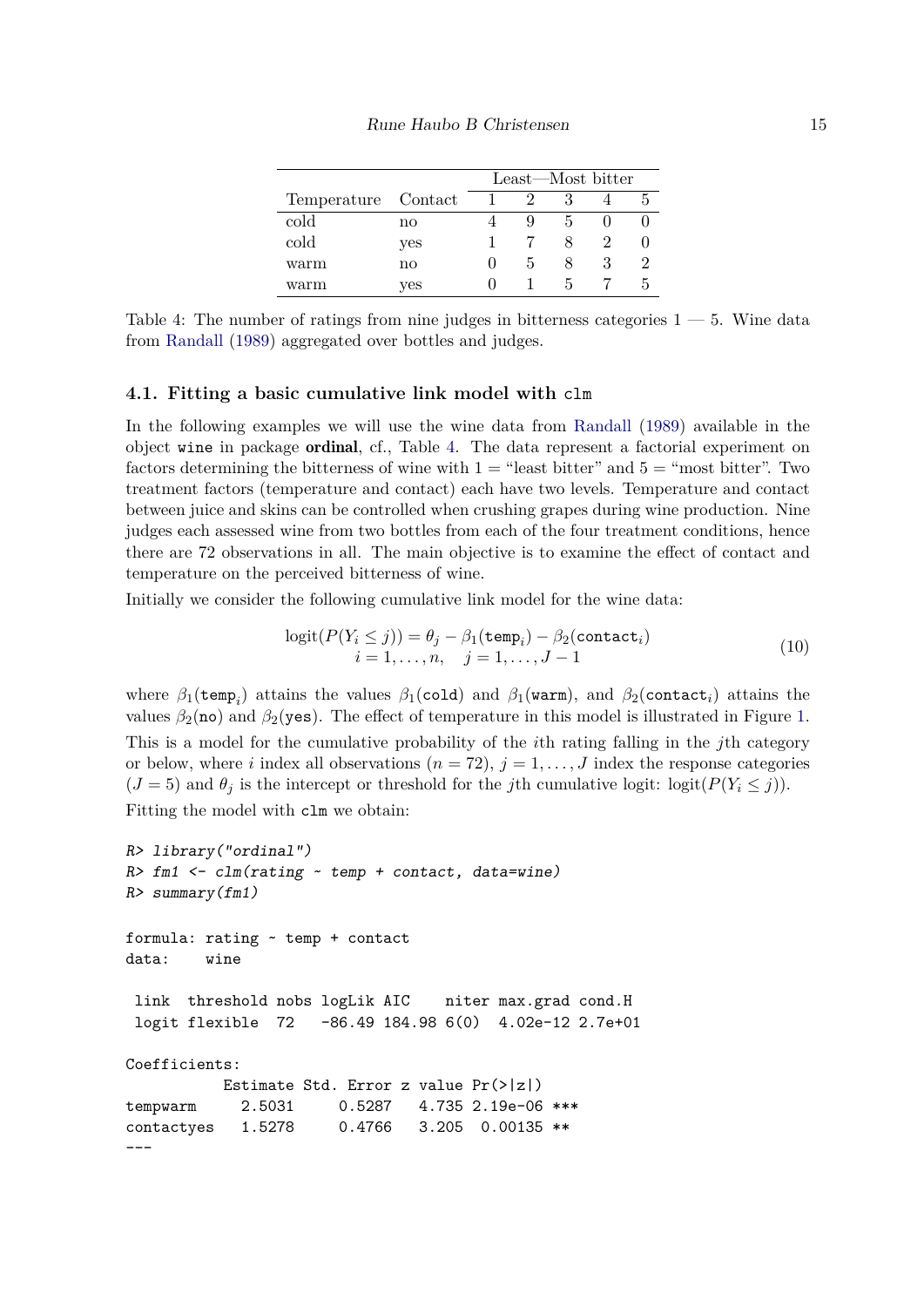```
Signif. codes: 0 '***' 0.001 '**' 0.01 '*' 0.05 '.' 0.1 ' ' 1
```

```
Threshold coefficients:
```

|      |           | Estimate Std. Error z value |                  |
|------|-----------|-----------------------------|------------------|
| 112. | $-1.3444$ |                             | $0.5171 - 2.600$ |
| 213  | 1.2508    | 0.4379                      | 2.857            |
| 3 4  | 3.4669    | 0.5978                      | 5.800            |
| 415  | 5.0064    | 0.7309                      | 6.850            |

The summary method prints basic information about the fitted model. The primary result is the coefficient table with parameter estimates, standard errors and Wald based *p* values for tests of the parameters being zero. If one of the flexible link functions (link = "log-gamma" or link = "Aranda-Ordaz") is used a coefficient table for the link parameter,  $\lambda$  is also included. The maximum likelihood estimates of the model coefficients are:

$$
\hat{\beta}_1(\text{warm} - \text{cold}) = 2.50, \quad \hat{\beta}_2(\text{yes} - \text{no}) = 1.53, \{\hat{\theta}_j\} = \{-1.34, 1.25, 3.47, 5.01\}.
$$
\n(11)

The coefficients for temp and contact are positive indicating that higher temperature and contact increase the bitterness of wine, i.e., rating in higher categories is more likely. Because the treatment contrast coding which is the default in R was used,  $\{\hat{\theta}_j\}$  refers to the thresholds at the setting with  $temp<sub>i</sub> = cold$  and contact<sub>i</sub> = no. Three natural and complementing interpretations of this model are

- 1. The thresholds  $\{\hat{\theta}_j\}$  at contact<sub>i</sub> = yes conditions have been shifted a constant amount 1.53 relative to the thresholds  $\{\hat{\theta}_j\}$  at contact<sub>*i*</sub> = no conditions.
- 2. The location of the latent distribution has been shifted  $+1.53\sigma^*$  (scale units) at contact<sub>i</sub> = yes relative to contact<sub>i</sub> = no.
- 3. The odds ratio of bitterness being rated in category *j* or above  $(OR(Y \geq j))$  is  $\exp(\hat{\beta}_2(\texttt{yes} - \texttt{no})) = 4.61.$

Note that there are no *p* values displayed for the threshold coefficients because it usually does not make sense to test if they equal zero.

The number of Newton-Raphson iterations is given below niter with the number of stephalvings in parenthesis. max.grad is the maximum absolute gradient of the log-likelihood function with respect to the parameters. The condition number of the Hessian (cond.H) is well below  $10<sup>4</sup>$  and so does not indicate a problem with the model.

The anova method produces an analysis of deviance (ANODE) tables also based on Wald  $\chi^2$ -tests and provides tables with type I, II and III hypothesis tests using the SAS definitions. A type I table, the R default for linear models fitted with lm, sequentially tests terms from first to last, type II tests attempt to respect the principle of marginality and test each term after all others while ignoring higher order interactions, and type III tables are based on orthogonalized contrasts and tests of main effects or lower order terms can often be interpreted as averaged over higher order terms. Note that in this implementation any type of contrasts (e.g., contr.treatment or contr.SAS as well as contr.sum) can be used to produce type III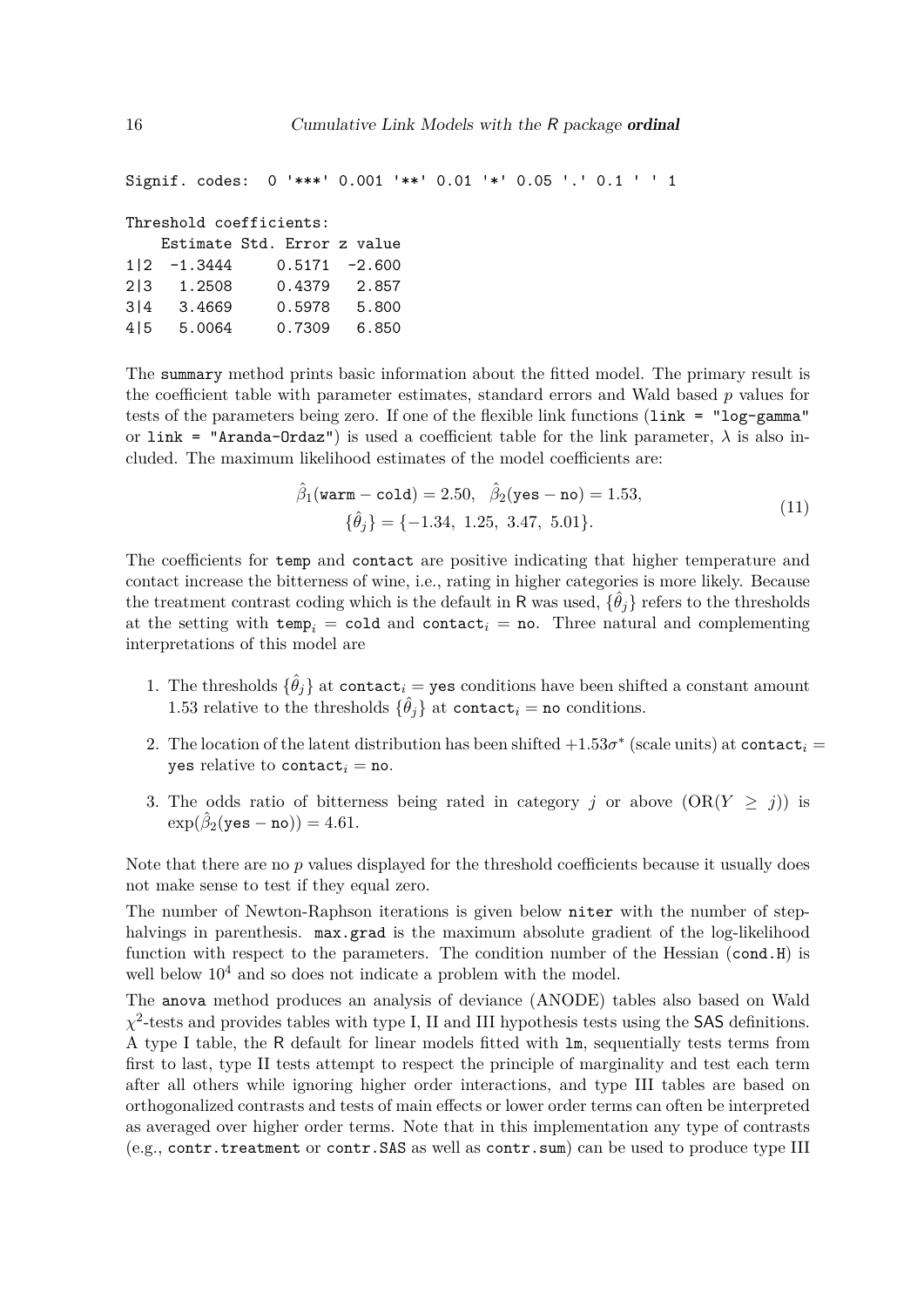

<span id="page-16-0"></span>Figure 1: Illustration of the effect of temperature in the standard cumulative link model in Equation [10](#page-14-1) for the wine data in Table [4](#page-14-0) through a latent variable interpretation.

tests. For further details on the interpretation and definition of type I, II and III tests, please see [\(Kuznetsova, Brockhoff, and Christensen 2017\)](#page-38-15) and (SAS [Institute Inc. 2008\)](#page-39-7).

Here we illustrate with a type III ANODE table, which in this case is equivalent to type I and II tables since the variables are balanced:

```
R> anova(fm1, type="III")
```
Type III Analysis of Deviance Table with Wald chi-square tests

Df Chisq Pr(>Chisq) temp 1 22.417 2.195e-06 \*\*\* contact 1 10.275 0.001348 \*\* --- Signif. codes: 0 '\*\*\*' 0.001 '\*\*' 0.01 '\*' 0.05 '.' 0.1 ' ' 1

Likelihood ratio tests, though asymptotically equivalent to the Wald tests usually better reflect the evidence in the data. These tests can be obtained by comparing nested models with the anova method, for example, the likelihood ratio test of contact is

*R> fm2 <- clm(rating ~ temp, data=wine) R> anova(fm2, fm1)*

Likelihood ratio tests of cumulative link models:

formula: link: threshold: fm2 rating ~ temp logit flexible fm1 rating ~ temp + contact logit flexible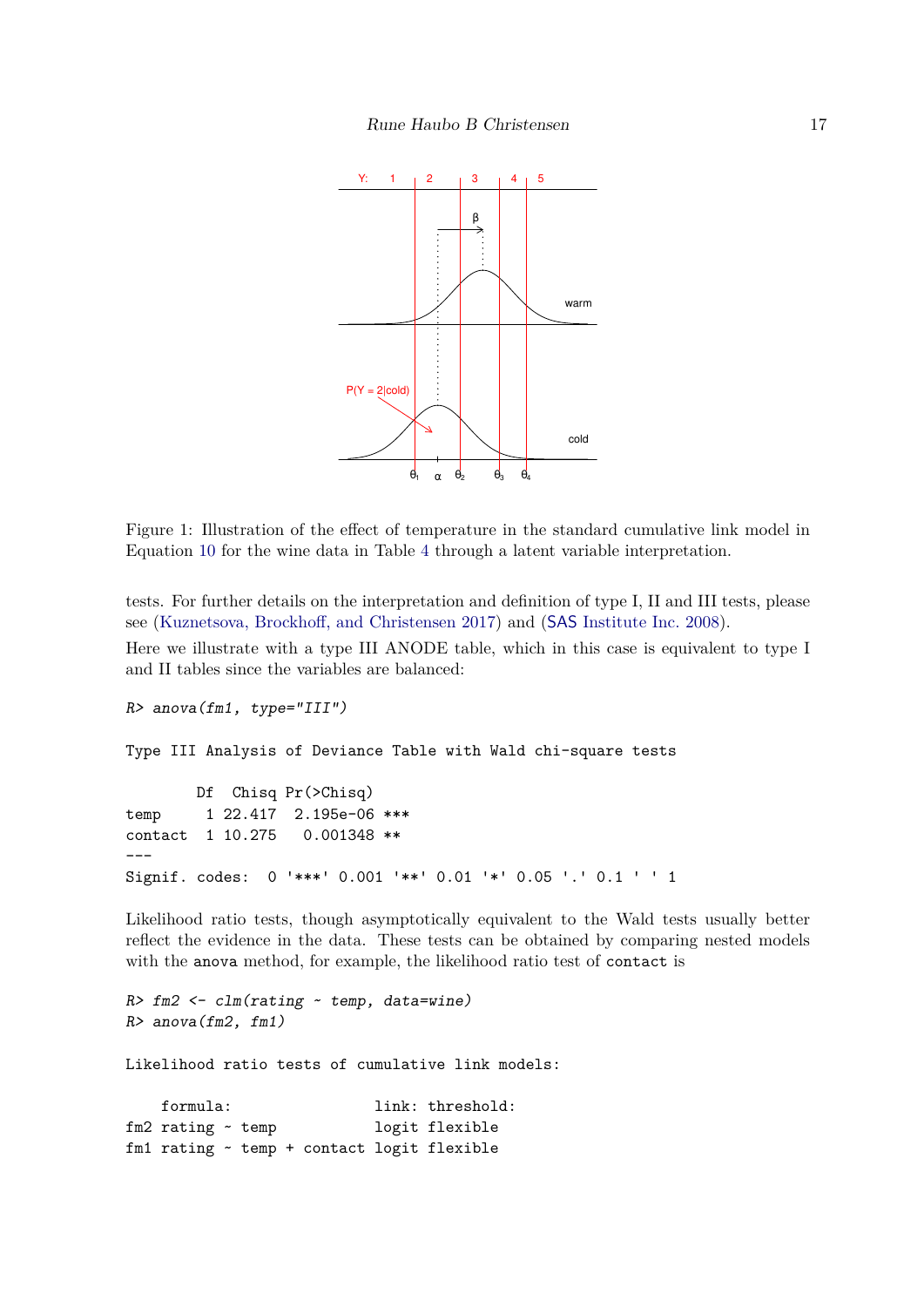no.par AIC logLik LR.stat df Pr(>Chisq) fm2 5 194.03 -92.013 fm1 6 184.98 -86.492 11.043 1 0.0008902 \*\*\*  $---$ Signif. codes: 0 '\*\*\*' 0.001 '\*\*' 0.01 '\*' 0.05 '.' 0.1 ' ' 1

which in this case produces a slightly lower *p* value. Equivalently we can use **drop1** to obtain likelihood ratio tests of the explanatory variables while *controlling* for the remaining variables:

```
R> drop1(fm1, test="Chi")
```
Single term deletions

```
Model:
rating ~ temp + contact
       Df AIC LRT Pr(>Chi)
<none> 184.98
temp 1 209.91 26.928 2.112e-07 ***
contact 1 194.03 11.043 0.0008902 ***
---
Signif. codes: 0 '***' 0.001 '**' 0.01 '*' 0.05 '.' 0.1 ' ' 1
```
Likelihood ratio tests of the explanatory variables while *ignoring* the remaining variables are provided by the add1 method (outputs not shown):

```
R> fm0 <- clm(rating ~ 1, data=wine)
R> add1(fm0, scope = ~ temp + contact, test="Chi")
```
Confidence intervals of the parameter estimates are provided by the confint method which by default compute the so-called profile likelihood confidence intervals:

*R> confint(fm1)*

2.5 % 97.5 % tempwarm 1.5097627 3.595225 contactyes 0.6157925 2.492404

The cumulative link model in Equation [10](#page-14-1) assumes that the thresholds,  $\{\theta_i\}$  are constant for all values of the remaining explanatory variables, here temp and contact. This is generally referred to as the *proportional odds assumption* or *equal slopes assumption*. We can relax this assumption in two general ways: with nominal effects and scale effects examples of which we will now present in turn.

## <span id="page-17-0"></span>**4.2. Partial and non-proportional odds: nominal effects**

The CLM in [\(10\)](#page-14-1) specifies a structure in which the regression parameters, *β* are not allowed to vary with *j* or equivalently that the threshold parameters  ${\theta_i}$  are not allowed to depend on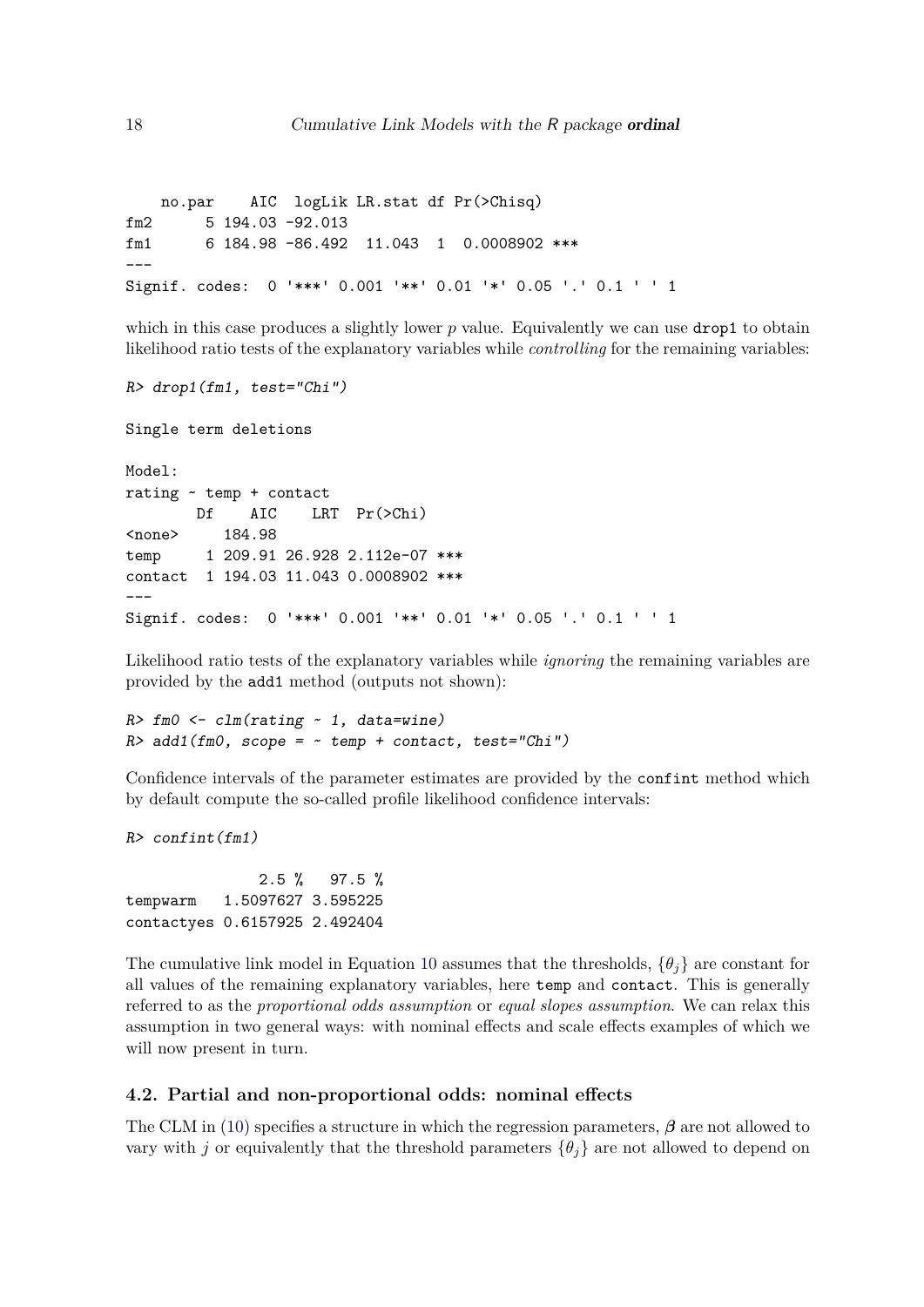<span id="page-18-0"></span>regression variables. In the following model we relax this assumption and allow the threshold parameters to depend on contact which leads to the so-called partial proportional odds for contact:

$$
logit(P(Y_i \le j)) = \theta_j + \tilde{\beta}_j (contact_i) - \beta (temp_i)
$$
  

$$
i = 1, ..., n, \quad j = 1, ..., J - 1
$$
 (12)

One way to view this model is to think of two sets of thresholds being applied at conditions with and without contact as illustrated in Figure [2.](#page-19-0) The model is specified as follows with clm:

```
R> fm.nom <- clm(rating ~ temp, nominal = ~ contact, data=wine)
R> summary(fm.nom)
formula: rating ~ temp
nominal: ~contact
data: wine
link threshold nobs logLik AIC niter max.grad cond.H
logit flexible 72 -86.21 190.42 6(0) 1.64e-10 4.8e+01
Coefficients:
        Estimate Std. Error z value Pr(>|z|)
tempwarm 2.519 0.535 4.708 2.5e-06 ***
---
Signif. codes: 0 '***' 0.001 '**' 0.01 '*' 0.05 '.' 0.1 ' ' 1
Threshold coefficients:
              Estimate Std. Error z value
1|2.(Intercept) -1.3230 0.5623 -2.353
2|3.(Intercept) 1.2464 0.4748 2.625
3|4.(Intercept) 3.5500 0.6560 5.411
4|5.(Intercept) 4.6602 0.8604 5.416
1|2.contactyes -1.6151 1.1618 -1.390
2|3.contactyes -1.5116 0.5906 -2.559
3|4.contactyes -1.6748 0.6488 -2.581
4|5.contactyes -1.0506 0.8965 -1.172
```
As can be seen from the output of summary there are no regression coefficient estimated for contact, but there are additional threshold coefficients estimated instead. The naming and meaning of the threshold coefficients depend on the contrast coding applied to contact. Here the R default treatment contrasts ("contr.treatment") are used.

Here coefficients translate to the following parameter functions:

$$
\hat{\beta}(\text{warm} - \text{cold}) = 2.52,
$$
  
\n
$$
\{\hat{\theta}_j\} = \{-1.32, 1.25, 3.55, 4.66\},
$$
  
\n
$$
\{\hat{\beta}_j(\text{yes} - \text{no})\} = \{-1.62, -1.51, -1.67, -1.05\}.
$$
\n(13)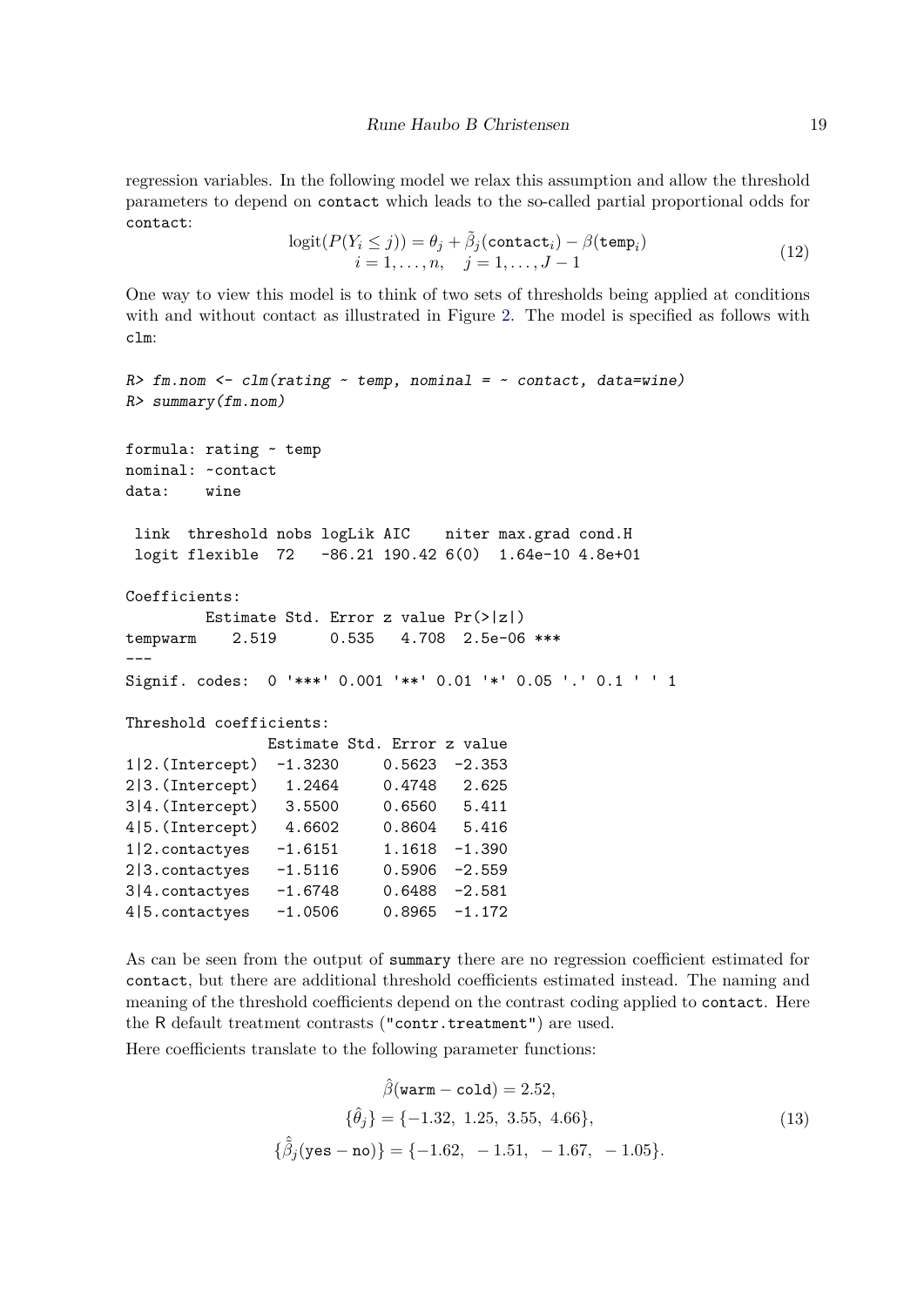

<span id="page-19-0"></span>Figure 2: Illustration of nominal effects leading to different sets of thresholds being applied for each level of contact in a latent variable interpretation, cf., Equation [12.](#page-18-0)

Again  $\{\theta_i\}$  refer to the thresholds at temp<sub>i</sub> = cold and contact<sub>i</sub> = no settings while the thresholds at temp<sub>*i*</sub> = cold and contact<sub>*i*</sub> = yes are  $\{\hat{\theta}_j + \hat{\tilde{\beta}}_j$ (yes - no)}. The odds ratio of bitterness being rated in category *j* or above  $(OR(Y \geq j))$  now depends on *j*: {exp( $-\hat{\beta}_j$ (yes–  $\{ \text{no)} \} = \{ 5.03, 4.53, 5.34, 2.86 \}.$ 

The resulting thresholds for each level of contact, i.e., the estimated **Θ**-matrix can be extracted with:

*R> fm.nom\$Theta*

contact 1|2 2|3 3|4 4|5 1 no -1.323043 1.2464435 3.550044 4.660247 2 yes -2.938103 -0.2651238 1.875288 3.609624

As part of the convergence checks, clm checks the validity of **Θ**, i.e., that each row of the threshold matrix is non-decreasing.

We can perform a likelihood ratio test of the proportional odds assumption for contact by comparing the likelihoods of models [\(10\)](#page-14-1) and [\(12\)](#page-18-0) as follows:

```
R> anova(fm1, fm.nom)
```
Likelihood ratio tests of cumulative link models:

formula: nominal: link: threshold: fm1 rating ~ temp + contact ~1 logit flexible fm.nom rating  $\sim$  temp  $\sim$  contact logit flexible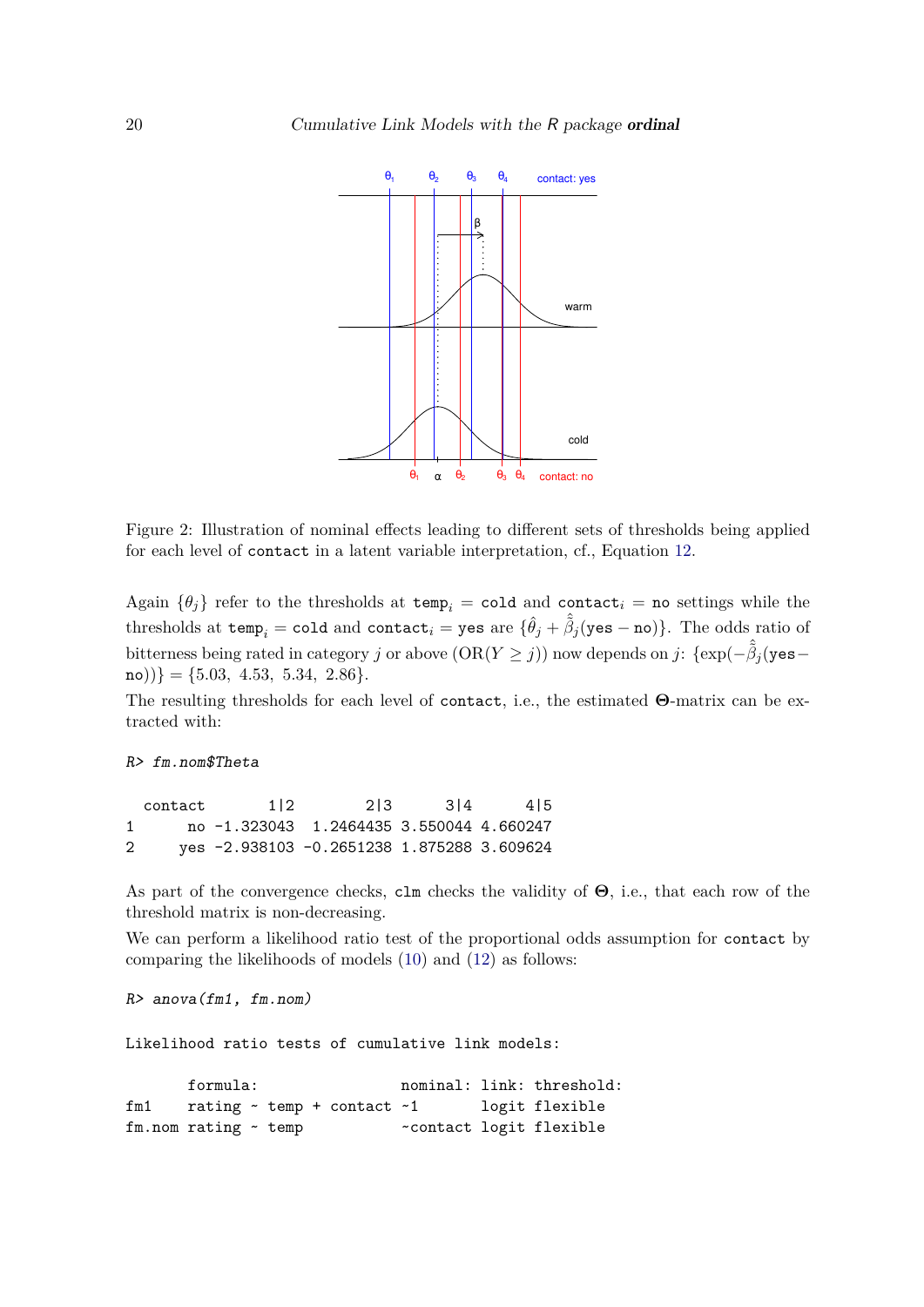no.par AIC logLik LR.stat df Pr(>Chisq) fm1 6 184.98 -86.492 fm.nom 9 190.42 -86.209 0.5667 3 0.904

There is only little difference in the log-likelihoods of the two models and the test is insignificant. Thus there is no evidence that the proportional odds assumption is violated for contact.

It is not possible to estimate both  $\beta_2$ (contact<sub>*i*</sub>) and  $\tilde{\beta}_j$ (contact<sub>*i*</sub>) in the same model. Consequently variables that appear in nominal cannot enter in formula as well. For instance, not all parameters are identifiable in the following model:

```
R> fm.nom2 <- clm(rating ~ temp + contact, nominal = ~ contact, data=wine)
```
We are made aware of this when summarizing or printing the model in which the coefficient for contactyes is NA:

```
R> fm.nom2
formula: rating ~ temp + contact
nominal: ~contact
data: wine
link threshold nobs logLik AIC niter max.grad cond.H
logit flexible 72 -86.21 190.42 6(0) 1.64e-10 4.8e+01
Coefficients: (1 not defined because of singularities)
 tempwarm contactyes
    2.519 NA
Threshold coefficients:
           1|2 2|3 3|4 4|5
(Intercept) -1.323 1.246 3.550 4.660
contactyes -1.615 -1.512 -1.675 -1.051
```
To test the proportional odds assumption for all variables, we can use

*R> nominal\_test(fm1)*

Tests of nominal effects

formula: rating ~ temp + contact Df logLik AIC LRT Pr(>Chi) <none> -86.492 184.98 temp 3 -84.904 187.81 3.1750 0.3654 contact 3 -86.209 190.42 0.5667 0.9040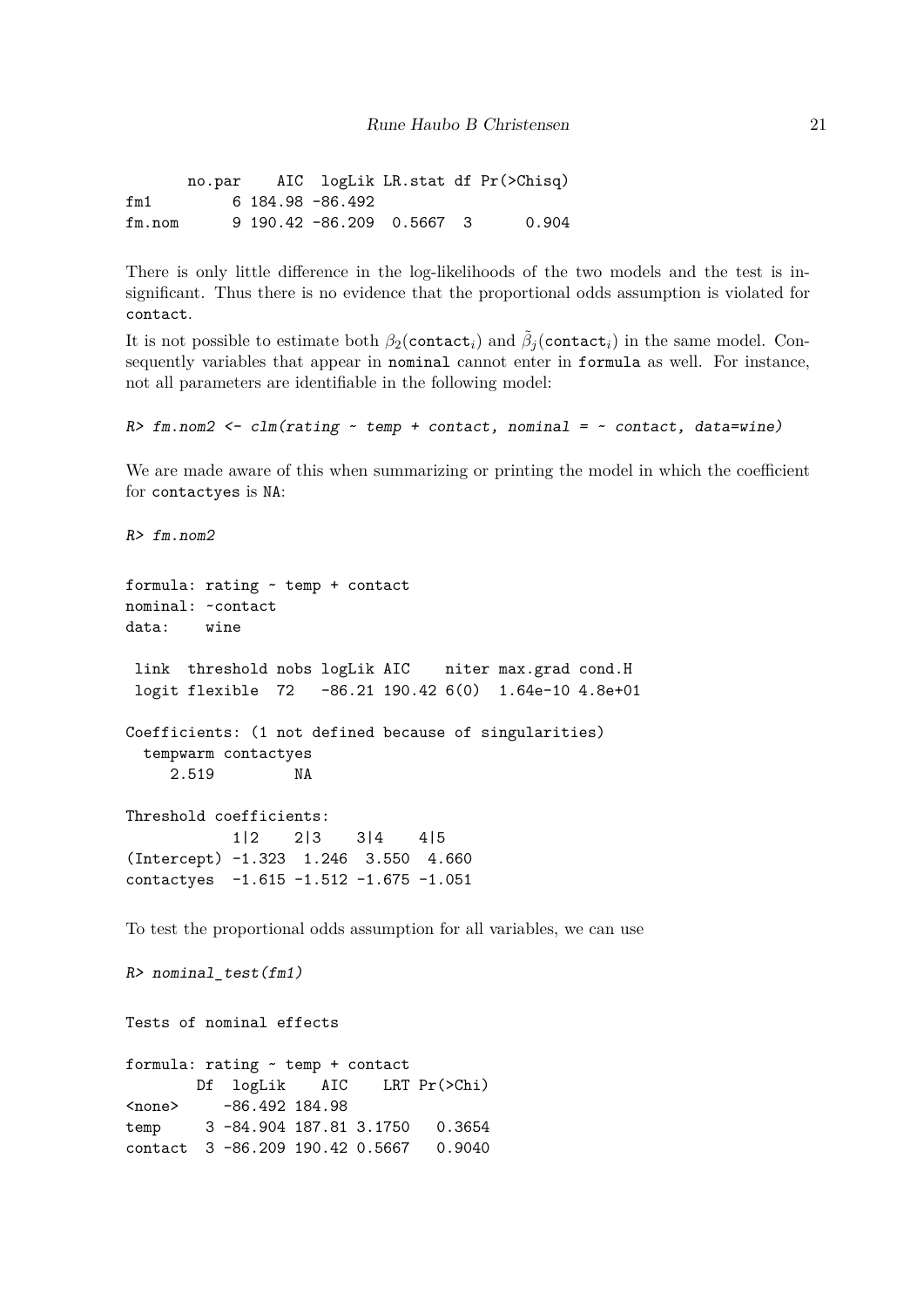This function moves all terms in formula and copies all terms in scale to nominal one by one and produces an add1-like table with likelihood ratio tests of each term.

#### <span id="page-21-0"></span>**4.3. Modelling scale effects**

To allow the scale of the latent variable distribution to depend on explanatory variables we could for instance consider the following model where the scale is allowed to differ between cold and warm conditions. The location of the latent distribution is allowed to depend on both temperature and contact:

<span id="page-21-1"></span>
$$
logit(P(Y_i \le j)) = \frac{\theta_j - \beta_1(\text{temp}_i) - \beta_2(\text{contact}_i)}{\exp(\zeta(\text{temp}_i))}
$$
  

$$
i = 1, ..., n, \quad j = 1, ..., J - 1
$$
 (14)

This model structure is illustrated in Figure [3](#page-22-1) and can be estimated with:

```
R> fm.sca <- clm(rating ~ temp + contact, scale = ~ temp, data=wine)
R> summary(fm.sca)
formula: rating ~ temp + contact
scale: ~temp
data: wine
link threshold nobs logLik AIC niter max.grad cond.H
logit flexible 72 -86.44 186.88 8(0) 5.25e-09 1.0e+02
Coefficients:
          Estimate Std. Error z value Pr(>|z|)
tempwarm 2.6294 0.6860 3.833 0.000127 ***
contactyes 1.5878 0.5301 2.995 0.002743 **
---
Signif. codes: 0 '***' 0.001 '**' 0.01 '*' 0.05 '.' 0.1 ' ' 1
log-scale coefficients:
        Estimate Std. Error z value Pr(>|z|)
tempwarm 0.09536 0.29414 0.324 0.746
Threshold coefficients:
   Estimate Std. Error z value
1|2 -1.3520 0.5223 -2.588
2|3 1.2730 0.4533 2.808
3|4 3.6170 0.7774 4.653
4|5 5.2982 1.2027 4.405
```
In a latent variable interpretation the location of the latent distribution is shifted  $2.63\sigma^*$  (scale units) from cold to warm conditions and  $1.59\sigma^*$  from absense to presence of contact. The scale of the latent distribution is  $\sigma^*$  at cold conditions but  $\sigma^* \exp(\zeta(\text{warm}-\text{cold})) = \sigma^* \exp(0.095)$  $1.10\sigma^*$ , i.e., 10% higher, at warm conditions. However, observe that the *p* value for the scale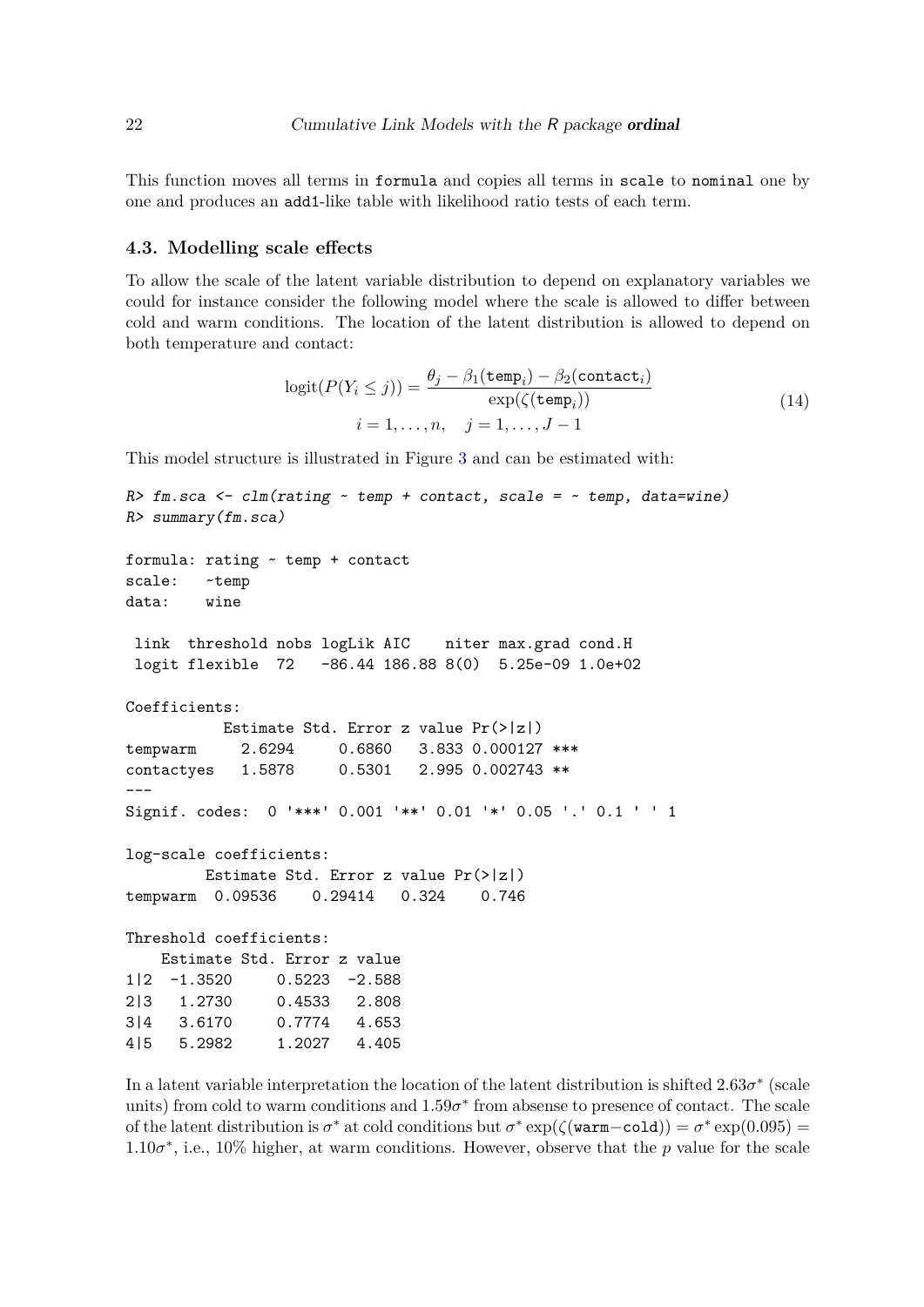

<span id="page-22-1"></span>Figure 3: Illustration of scale effects leading to different scales of the latent variable, cf., Equation [14.](#page-21-1)

effect in the summary output shows that the ratio of scales is not significantly different from 1 (or equivalently that the difference on the log-scale is not different from 0).

Scale effects offer an alternative to nominal effects (partial proportional odds) when nonproportional odds structures are encountered in the data. Using scale effects is often a better approach because the model is well-defined for all values of the explanatory variables irrespective of translocation and scaling of covariates. Scale effects also use fewer parameters which often lead to more sensitive tests than nominal effects. Potential scale effects of variables already included in formula can be discovered using scale\_test. This function adds each model term in formula to scale in turn and reports the likelihood ratio statistic in an add1 fashion:

```
R> scale_test(fm1)
Tests of scale effects
formula: rating ~ temp + contact
       Df logLik AIC LRT Pr(>Chi)
<none> -86.492 184.98
temp 1 -86.439 186.88 0.10492 0.7460
contact 1 -86.355 186.71 0.27330 0.6011
```
confint and anova methods apply with no change to models with scale and nominal parts, but drop1, add1 and step methods will only drop or add terms to the (location) formula.

## <span id="page-22-0"></span>**4.4. Structured thresholds**

In section [4.2](#page-17-0) we described nominal effects where the assumption that regression parameters have the same effect across all thresholds was relaxed. In this section we will instead impose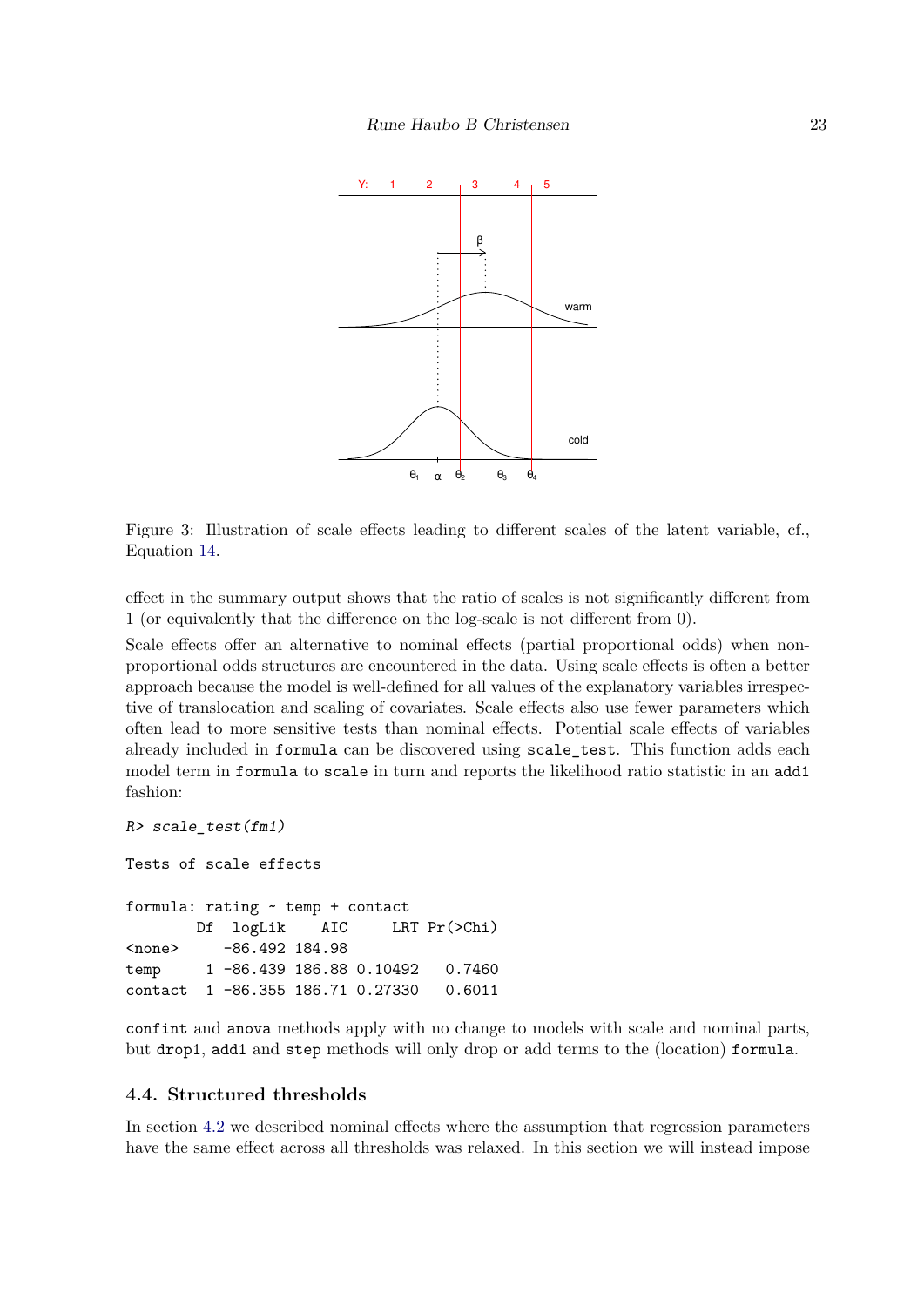additional restrictions on the thresholds. In the following model we require that the thresholds,  $\{\theta_i\}$  are equidistant or equally spaced. This allows us to assess an assumption that judges are using the response scale in such a way that there is the same distance between adjacent response categories, i.e., that  $\theta_j - \theta_{j-1} = \text{constant}$  for  $j = 2, ..., J - 1$ . The effect of equidistant thresholds is illustrated in Figure [4](#page-24-0) and can be fitted with:

```
R> fm.equi <- clm(rating ~ temp + contact, data=wine,
                 + threshold="equidistant")
R> summary(fm.equi)
formula: rating ~ temp + contact
data: wine
link threshold nobs logLik AIC niter max.grad cond.H
logit equidistant 72 -87.86 183.73 5(0) 4.80e-07 3.2e+01
Coefficients:
          Estimate Std. Error z value Pr(>|z|)
tempwarm 2.4632 0.5164 4.77 1.84e-06 ***
contactyes 1.5080 0.4712 3.20 0.00137 **
---
Signif. codes: 0 '***' 0.001 '**' 0.01 '*' 0.05 '.' 0.1 ' ' 1
Threshold coefficients:
           Estimate Std. Error z value
threshold.1 -1.0010 0.3978 -2.517
spacing 2.1229 0.2455 8.646
```
The parameters determining the thresholds are now the first threshold (threshold.1) and the spacing among consecutive thresholds (spacing). The mapping to this parameterization is stored in the transpose of the Jacobian matrix (tJac) component of the model fit. This makes it possible to extract the thresholds imposed by the equidistance structure with

```
R> drop(fm.equi$tJac %*% coef(fm.equi)[c("threshold.1", "spacing")])
```
1|2 2|3 3|4 4|5 -1.001044 1.121892 3.244828 5.367764

These thresholds are in fact already stored in the Theta component of the model fit. The following shows that the average distance between consecutive thresholds in fm1 which did not restrict the thresholds is very close to the spacing parameter from fm.equi:

```
R> mean(diff(coef(fm1)[1:4]))
```
## [1] 2.116929

One advantage of imposing additional restrictions on the thresholds is the use of fewer parameters. Whether the restrictions are warranted by the data can be assessed in a likelihood ratio test: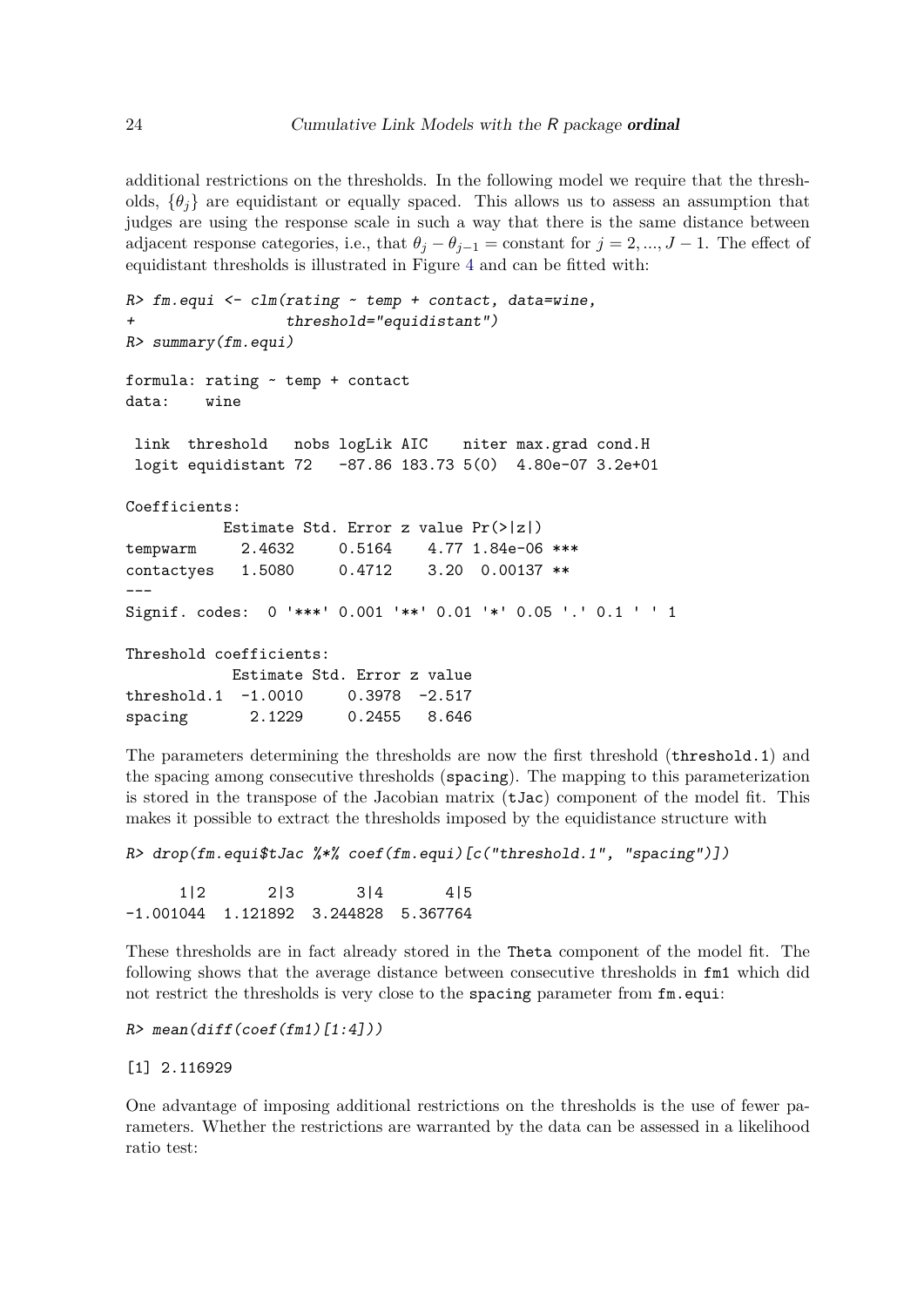

<span id="page-24-0"></span>Figure 4: Illustration of flexible (left) and equidistant (right) thresholds being applied in a cumulative link model in a latent variable interpretation.

*R> anova(fm1, fm.equi)*

Likelihood ratio tests of cumulative link models:

formula: link: threshold: fm.equi rating ~ temp + contact logit equidistant fm1 rating ~ temp + contact logit flexible no.par AIC logLik LR.stat df Pr(>Chisq) fm.equi 4 183.73 -87.865 fm1 6 184.98 -86.492 2.7454 2 0.2534

In this case the test is non-significant, so there is no considerable loss of fit at the gain of saving two parameters, hence we may retain the model with equally spaced thresholds.

Note that the shape of the latent distribution (determined by the choice of link function) also affects the distances between the thresholds. If thresholds are equidistant under a normal distribution (i.e., with the logit link) they will in general<sup>[4](#page-24-1)</sup> not be equidistant under a differently shaped latent distribution such as a skew latent distribution (e.g., with the log-log or clog-log link).

## **4.5. Profile likelihood**

In addition to facilitating the generally quite accurate profile likelihood confidence intervals which were illustrated in section [4.1,](#page-14-2) the profile likelihood function can also be used to illustrate the relative importance of parameter values.

<span id="page-24-1"></span><sup>&</sup>lt;sup>4</sup>The exception is perfect fits such as CLMs with flexible thresholds and no predictors where models have the same likelihood irrespective of link function.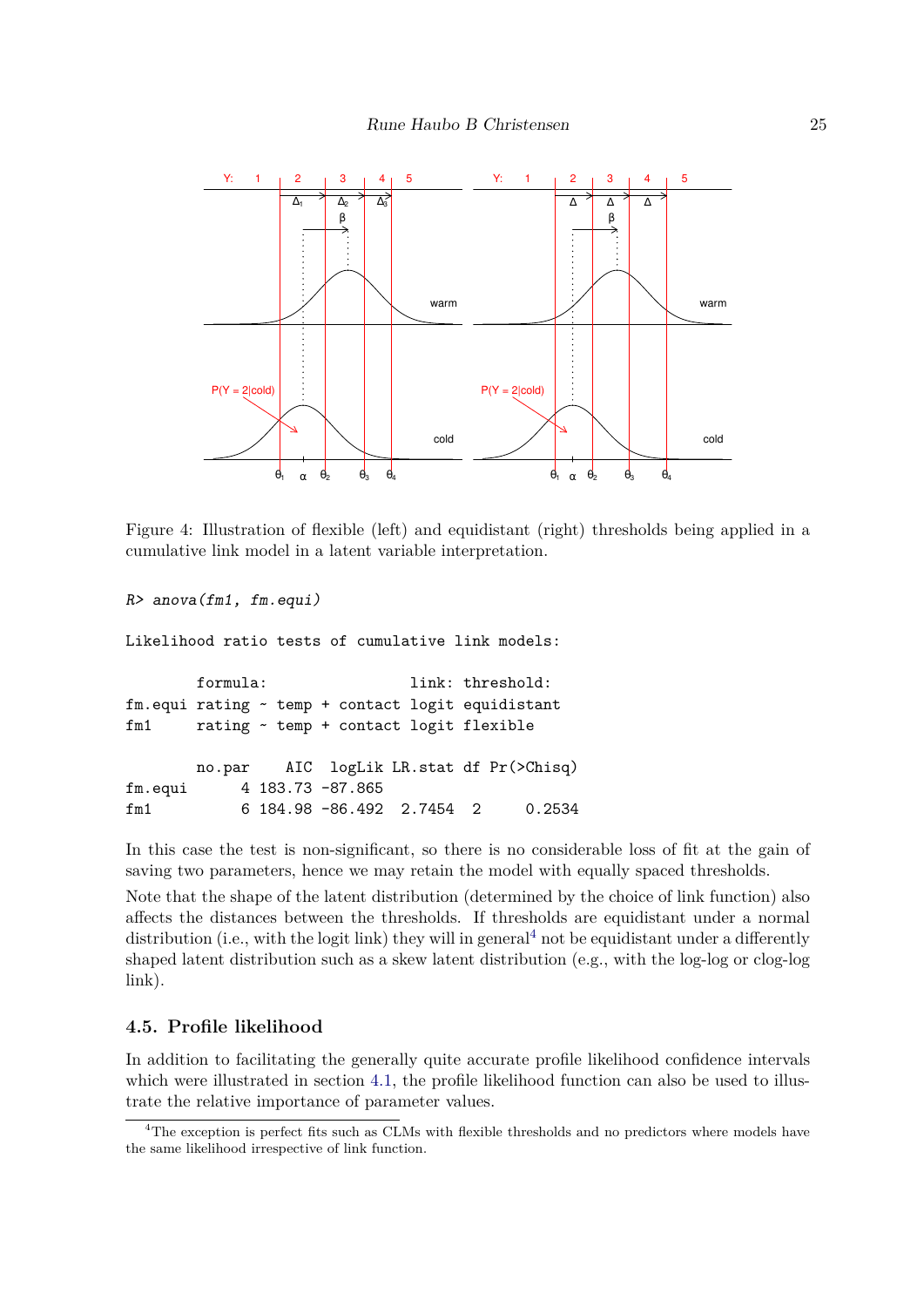

<span id="page-25-0"></span>Figure 5: Relative profile likelihoods for the regression parameters in fm1 for the wine data. Horizontal lines indicate 95% and 99% confidence bounds.

As an example, the profile likelihood of model coefficients for temp and contact in fm1 can be obtained with

```
R> pr1 <- profile(fm1, alpha=1e-4)
R> plot(pr1)
```
The resulting plots are provided in Figure [5.](#page-25-0) The alpha argument controls how far from the maximum likelihood estimate the likelihood function should be profiled: the profile strays no further from the MLE when values outside an  $(1 - \alpha)$  alpha)-level profile likelihood confidence interval.

From the relative profile likelihood in Figure [5](#page-25-0) for tempwarm we see that parameter values between 1 and 4 are reasonably well supported by the data, and values outside this range has little likelihood. Values between 2 and 3 are very well supported by the data and have high likelihood.

Profiling is implemented for regression (*β*) and scale (*ζ*) parameters but not available for threshold, nominal and flexible link parameters.

#### **4.6. Assessment of model convergence**

### *Likelihood slices*

The maximum likelihood estimates of the parameters in cumulative link models do not have closed form expressions, so iterative methods have to be applied to fit the models. Further, CLMs are non-linear models and in general the likelihood function is not garanteed to be well-behaved or even uni-model. In addition the special role of the threshold parameters and the restriction on them being ordered can affect the appearance of the likelihood function.

To confirm that an unequivocal optimum has been reached and that the likelihood function is reasonably well-behaved around the reported optimum we can inspect the likelihood function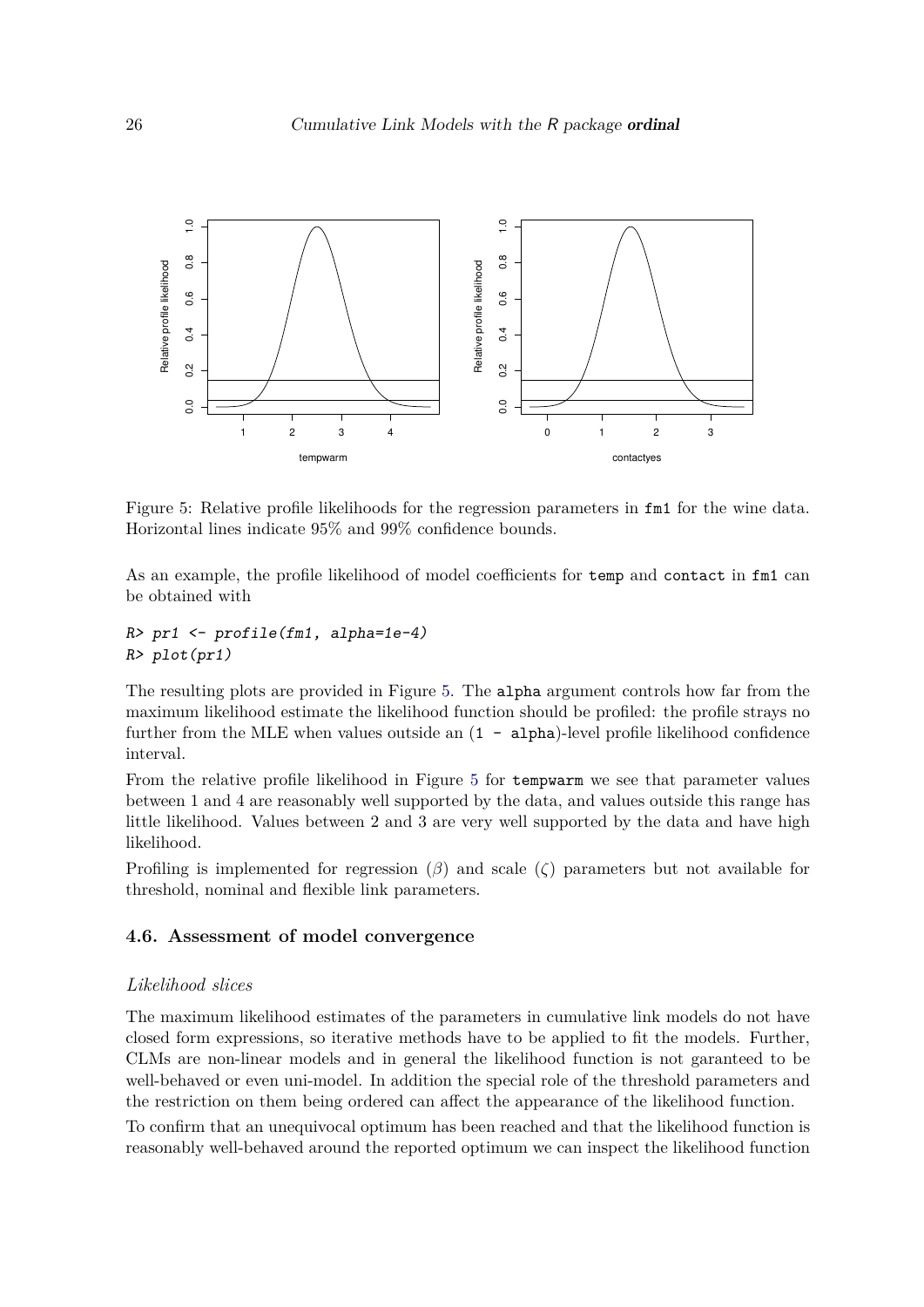

<span id="page-26-0"></span>Figure 6: Slices of the (negative) log-likelihood function (solid) for parameters in fm1 for the wine data. Dashed lines indicate quadratic approximations to the log-likelihood function and vertical bars indicate maximum likelihood estimates.

in a neighborhood around the reported optimum. For these purposes we can display slices of the likelihood function.

The following code produces the slices shown in Figure [6](#page-26-0) which displays the shape of the log-likelihood function in a fairly wide neighborhood around the reported MLE; here we use  $\lambda = 5$  curvature units, as well as it's quadratic approximation.

```
R> slice.fm1 <- slice(fm1, lambda = 5)
R> par(mfrow = c(2, 3))
R> plot(slice.fm1)
```
Figure [6](#page-26-0) shows that log-likelihood function is fairly well behaved and relatively closely quadratic for most parameters.

Looking at the log-likelihood function much closer to the reported optimum (using  $\lambda = 10^{-5}$ ) we can probe how accurately the parameter estimates are determined. The likelihood slices in Figure [7](#page-27-0) which are produced with the following code shows that the parameters are determined accurately with at least 5 correct decimals. Slices are shown for two parameters and the slices for the remaining 4 parameters are very similar.

```
R> slice2.fm1 <- slice(fm1, parm = 4:5, lambda = 1e-5)
R> par(mfrow = c(1, 2))
R> plot(slice2.fm1)
```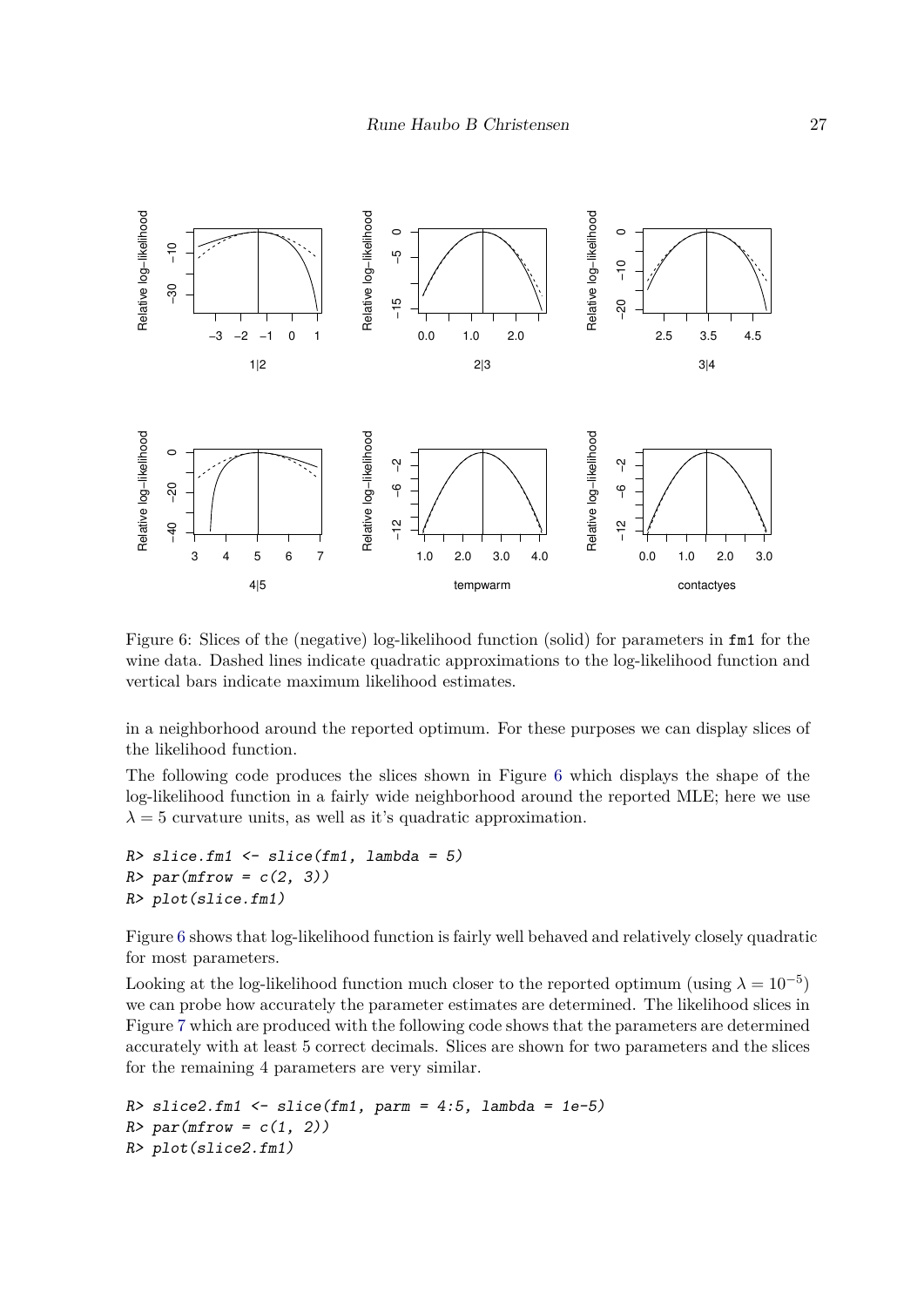

<span id="page-27-0"></span>Figure 7: Slices of the (negative) log-likelihood function (solid) for parameters in fm1 for the wine data very close to the MLEs. Dashed lines (indistinguashable from the solid lines) indicate quadratic approximations to the log-likelihood function and vertical bars the indicate maximum likelihood estimates.

#### *Parameter accuracy*

As discussed in section [3.1](#page-9-0) the method independent error estimate provides an assessment of the accucary with which the ML estimates of the parameters have been determined by the fitting algorithm. This error estimate is implemented in the convergence method which we now illustrate on a model fit:

```
R> convergence(fm1)
nobs logLik niter max.grad cond.H logLik.Error
72 -86.49 6(0) 4.02e-12 2.7e+01 <1e-10
        Estimate Std.Err Gradient Error Cor.Dec Sig.Dig
1|2 -1.344 0.5171 2.06e-12 3.09e-13 12 13
2|3 1.251 0.4379 2.11e-12 -2.43e-13 12 13
3|4 3.467 0.5978 -4.02e-12 -9.33e-13 11 12
4|5   5.006   0.7309   -7.04e-14   -9.21e-13   11   12
tempwarm 2.503 0.5287 -4.54e-13 -6.33e-13 11 12
contactyes 1.528 0.4766 5.38e-14 -2.96e-13 12 13
Eigen values of Hessian:
```
21.7090 18.5615 10.3914 5.2093 4.0955 0.8163

Convergence message from clm: (0) successful convergence In addition: Absolute and relative convergence criteria were met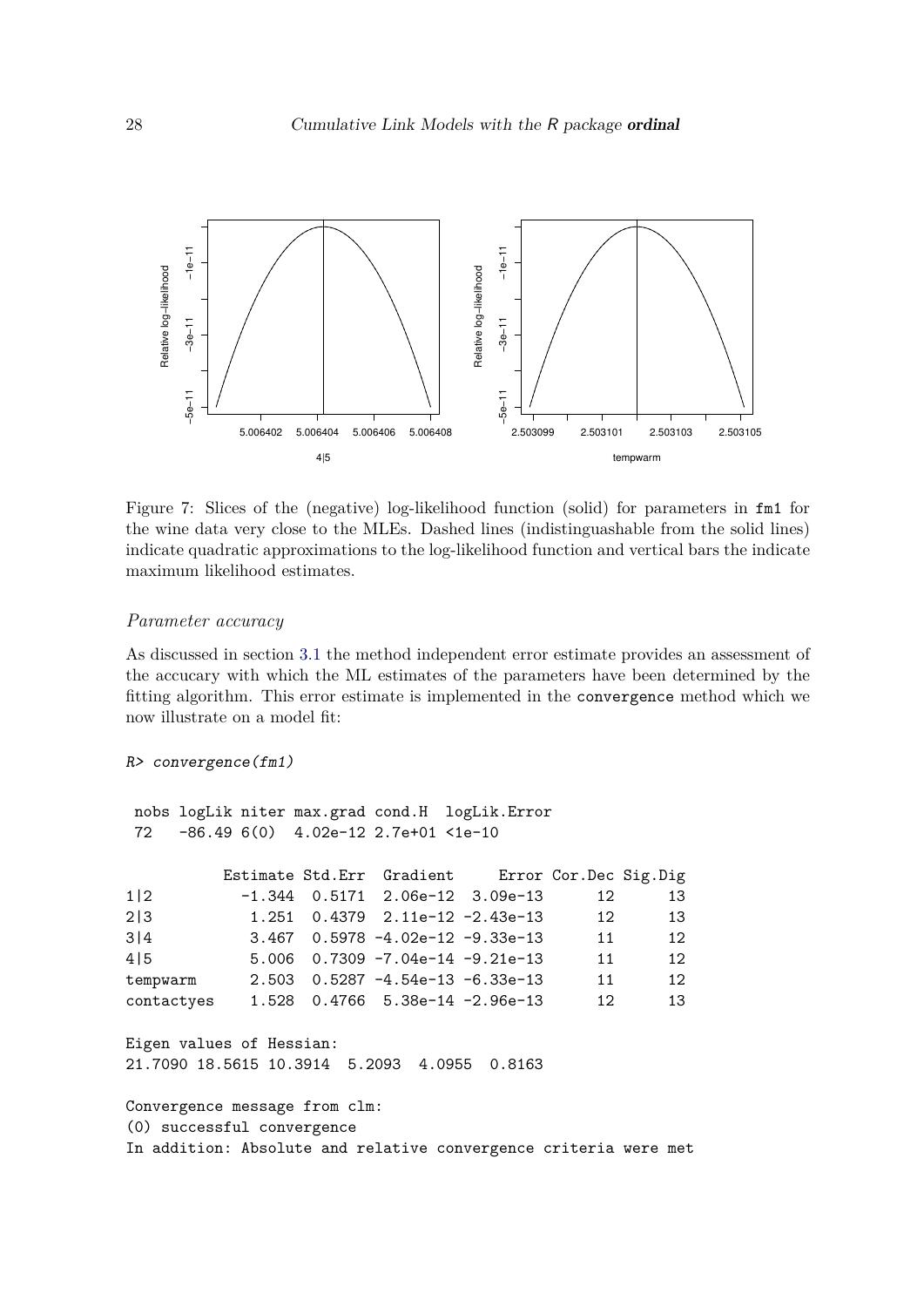The most important information is the number of correct decimals (Cor.Dec) and the number of significant digits (Sig.Dig) with which the parameters are determined. In this case all parameters are very accurately determined, so there is no reason to lower the convergence tolerance. The logLik.error shows that the error in the reported value of the log-likelihood is below 10−10, which is by far small enough that likelihood ratio tests based on this model are accurate.

Note that the assessment of the number of correctly determined decimals and significant digits is only reliable sufficiently close to the optimum so in practice we caution against this assessment if the algorithm did not converge successfully.

## **4.7. Fitted values and predictions**

Several types of fitted values and predictions can be extracted from a CLM depending on how it is viewed.

By *fitted values* we denote the values  $(i = 1, \ldots, n)$ 

$$
\hat{\tilde{\pi}}_i = \tilde{\pi}_i(\hat{\bm{\psi}})
$$

that is, the value of  $\tilde{\pi}_i$ , cf., Equation [3](#page-3-1) evaluated at the ML estimates  $\hat{\psi}$ . These are the values returned by the fitted and fitted.values extractor methods and stored in the fitted.values component of the model fit.

The values of  $\pi_{ij}$  (cf., Equation [2\)](#page-3-2) evaluated at the ML estimates of the parameters (i.e.,  $\hat{\pi}_{ij}$ ) can also be thought of as fitted values for the multinomially distributed variable  $Y_i^*$  $i^*$ . These values can be obtained from the model fit by use of the predict method:

*R> head(pred <- predict(fm1, newdata = subset(wine, select = -rating))\$fit)*

1 2 3 4 5 1 0.20679013 0.5706497 0.1922909 0.02361882 0.00665041 2 0.20679013 0.5706497 0.1922909 0.02361882 0.00665041 3 0.05354601 0.3776461 0.4430599 0.09582084 0.02992711 4 0.05354601 0.3776461 0.4430599 0.09582084 0.02992711 5 0.02088771 0.2014157 0.5015755 0.20049402 0.07562701 6 0.02088771 0.2014157 0.5015755 0.20049402 0.07562701

Note that the original data set should be supplied in the newdata argument *without* the response variable (here rating). If the response variable is *present* in newdata predictions are produced for only those rating categories which were observed and we get back the fitted values:

```
R> stopifnot(isTRUE(all.equal(fitted(fm1), t(pred)[t(col(pred) == wine$rating)])),
+ isTRUE(all.equal(fitted(fm1), predict(fm1, newdata=wine)$fit)))
```
Class predictions are also available and defined here as the response class with the highest probability, that is, for the *i*'th observation the class prediction is the mode of  $\pi_i$ . To obtain class predictions use type = "class" as illustrated in the following small table: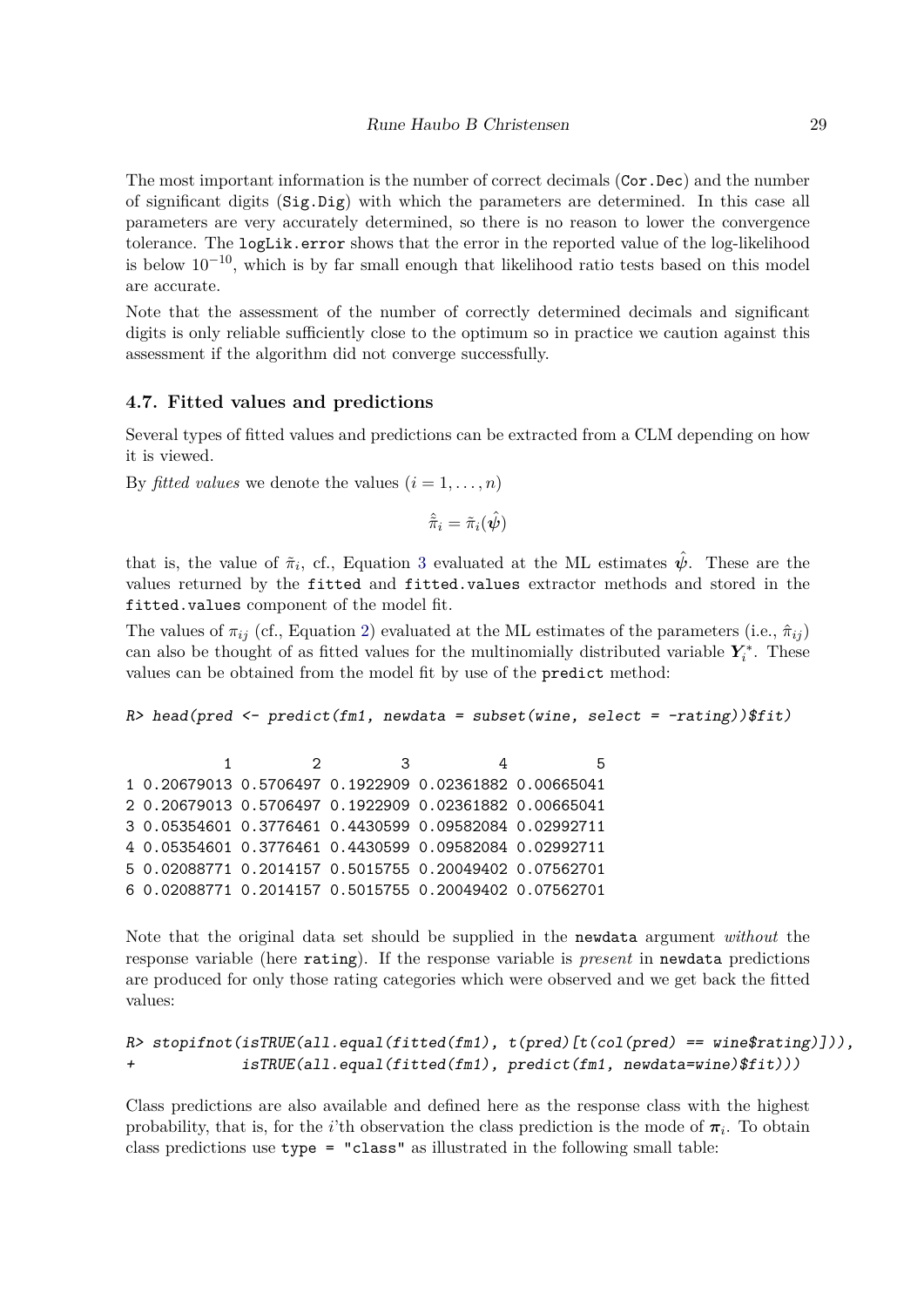```
R> newData <- expand.grid(temp = levels(wine$temp),
+ contact = levels(wine$contact))
R> cbind(newData, round(predict(fm1, newdata=newData)$fit, 3),
       + "class"=predict(fm1, newdata=newData, type="class")$fit)
 temp contact 1 2 3 4 5 class
1 cold no 0.207 0.571 0.192 0.024 0.007 2
2 warm no 0.021 0.201 0.502 0.200 0.076 3
3 cold yes 0.054 0.378 0.443 0.096 0.030 3
4 warm yes 0.005 0.054 0.304 0.364 0.274 4
```
Other definitions of class predictions can be applied, e.g., nearest mean predictions:

```
R> head(apply(pred, 1, function(x) round(weighted.mean(1:5, x))))
```
1 2 3 4 5 6 2 2 3 3 3 3

which in this case happens to be identical to the default class predictions.

Standard errors and confidence intervals of predictions are also available, for example:

```
R> predictions <- predict(fm1, se.fit=TRUE, interval=TRUE)
R> head(do.call("cbind", predictions))
```
fit se.fit lwr upr [1,] 0.57064970 0.08683884 0.39887109 0.7269447 [2,] 0.19229094 0.06388672 0.09609419 0.3477399 [3,] 0.44305990 0.07939754 0.29746543 0.5991420 [4,] 0.09582084 0.04257593 0.03887676 0.2173139 [5,] 0.20049402 0.06761012 0.09886604 0.3643505 [6,] 0.20049402 0.06761012 0.09886604 0.3643505

where the default 95% confidence level can be changed with the level argument. Here the standard errors of fitted values or predictions,  $\hat{\tilde{\pi}} = \tilde{\pi}(\hat{\psi})$  are obtained by application of the delta method:

$$
\text{Var}(\hat{\tilde{\pi}}) = \mathbf{C} \text{Var}(\hat{\psi}) \mathbf{C}^{\top}, \quad \mathbf{C} = \frac{\partial \tilde{\pi}(\psi)}{\partial \psi} \Big|_{\psi = \hat{\psi}}
$$

where  $\text{Var}(\hat{\psi})$  is the estimated variance-covariance matrix of the parameters  $\psi$  evaluated at the ML estimates  $\hat{\psi}$  as given by the observed Fisher Information matrix and finally the standard errors are extracted as the squareroot of the diagonal elements of  $\text{Var}(\hat{\hat{\pi}})$ .

Since symmetric confidence intervals for probabilities are not appropriate unless perhaps if they are close to one half a more generally applicable approach is to form symmetric Wald intervals on the logit scale and then subsequently transform the confindence bounds to the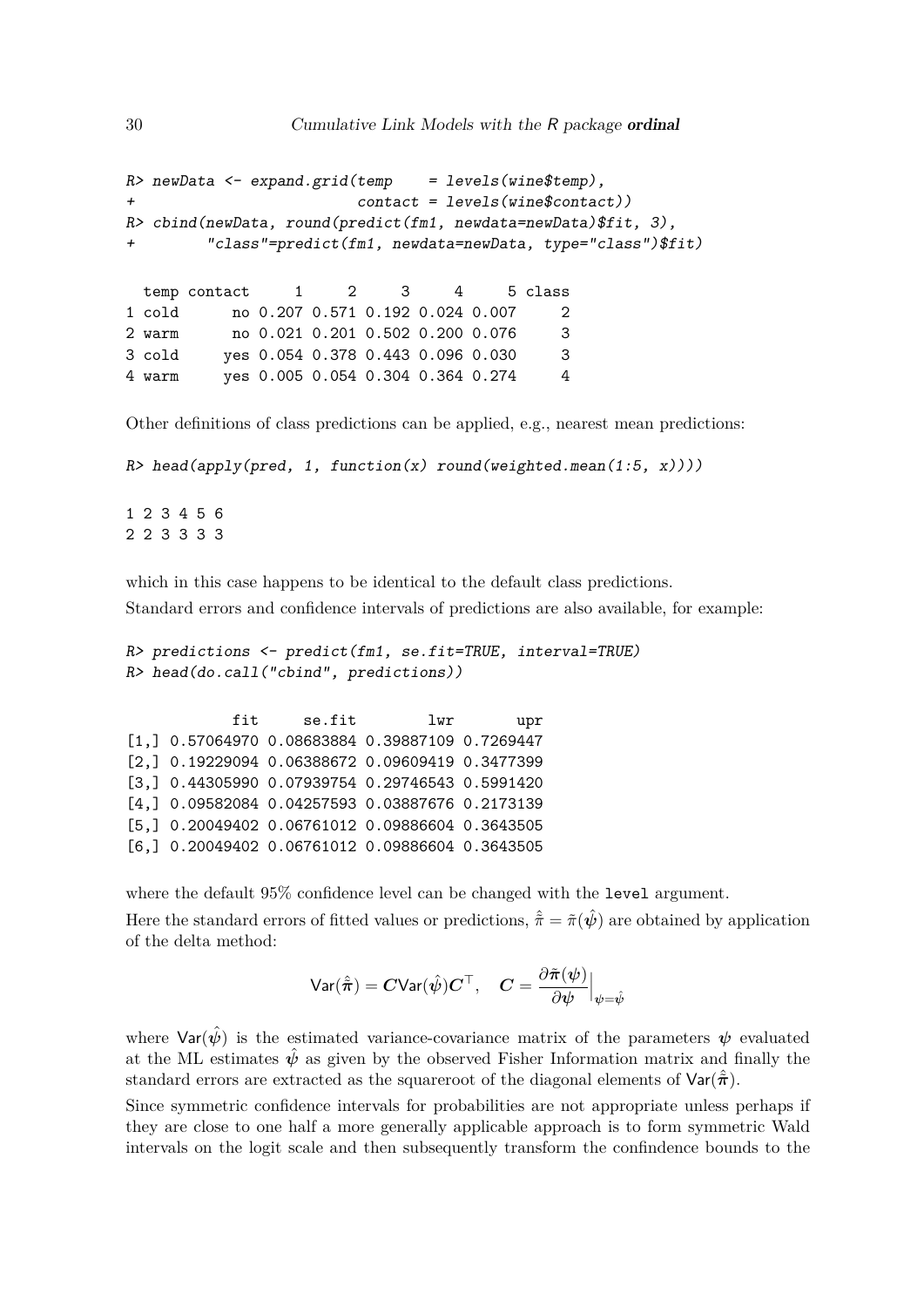probability scale. predict.clm takes this approach and computes the standard error of  $\hat{\kappa}_i = \text{logit}(\hat{\tilde{\pi}}_i)$  by yet an application of the delta method:

$$
\mathrm{se}(\hat{\kappa}_i) = \frac{\partial g(\hat{\tilde{\pi}}_i)}{\partial \hat{\tilde{\pi}}_i} \mathrm{se}(\hat{\tilde{\pi}}_i) = \frac{\mathrm{se}(\hat{\tilde{\pi}}_i)}{\hat{\tilde{\pi}}_i (1 - \hat{\tilde{\pi}}_i)}, \quad g(\hat{\tilde{\pi}}_i) = \log \frac{\hat{\tilde{\pi}}_i}{1 - \hat{\tilde{\pi}}_i}.
$$

## **4.8. Model identifiability**

Unidentifiable models or unidentifiable parameters may happen in CLMs for several reasons some of which are special to the model class. In this section we describe issues around model identifiability and how this is handled by ordinal::clm.

#### *Complete separation*

In binary logistic regression the issue of *complete separation* is well known. This may happen, for example if only "success" or only "failure" is observed for a level of a treatment factor. In CLMs the issue may appear even when outcomes are observed in more than one response category. This can be illustrated using the wine dataset if we combine the three central categories:

```
R> wine <- within(wine, {
+ rating_comb3 <- rating
+ levels(rating_comb3) <- c("1", "2-4", "2-4", "2-4", "5")
+ })
R> ftable(rating_comb3 ~ temp, data=wine)
    rating_comb3 1 2-4 5
temp
cold 5 31 0
warm 0 29 7
R> fm.comb3 <- clm(rating_comb3 ~ temp, data=wine)
R> summary(fm.comb3)
formula: rating_comb3 ~ temp
data: wine
link threshold nobs logLik AIC niter max.grad cond.H
logit flexible 72 -32.24 70.48 22(0) 3.06e-09 5.0e+09
Coefficients:
       Estimate Std. Error z value Pr(>|z|)
tempwarm 21.89 NA NA NA
Threshold coefficients:
     Estimate Std. Error z value
1|2-4 -1.825 NA NA
2-4|5 23.310 NA NA
```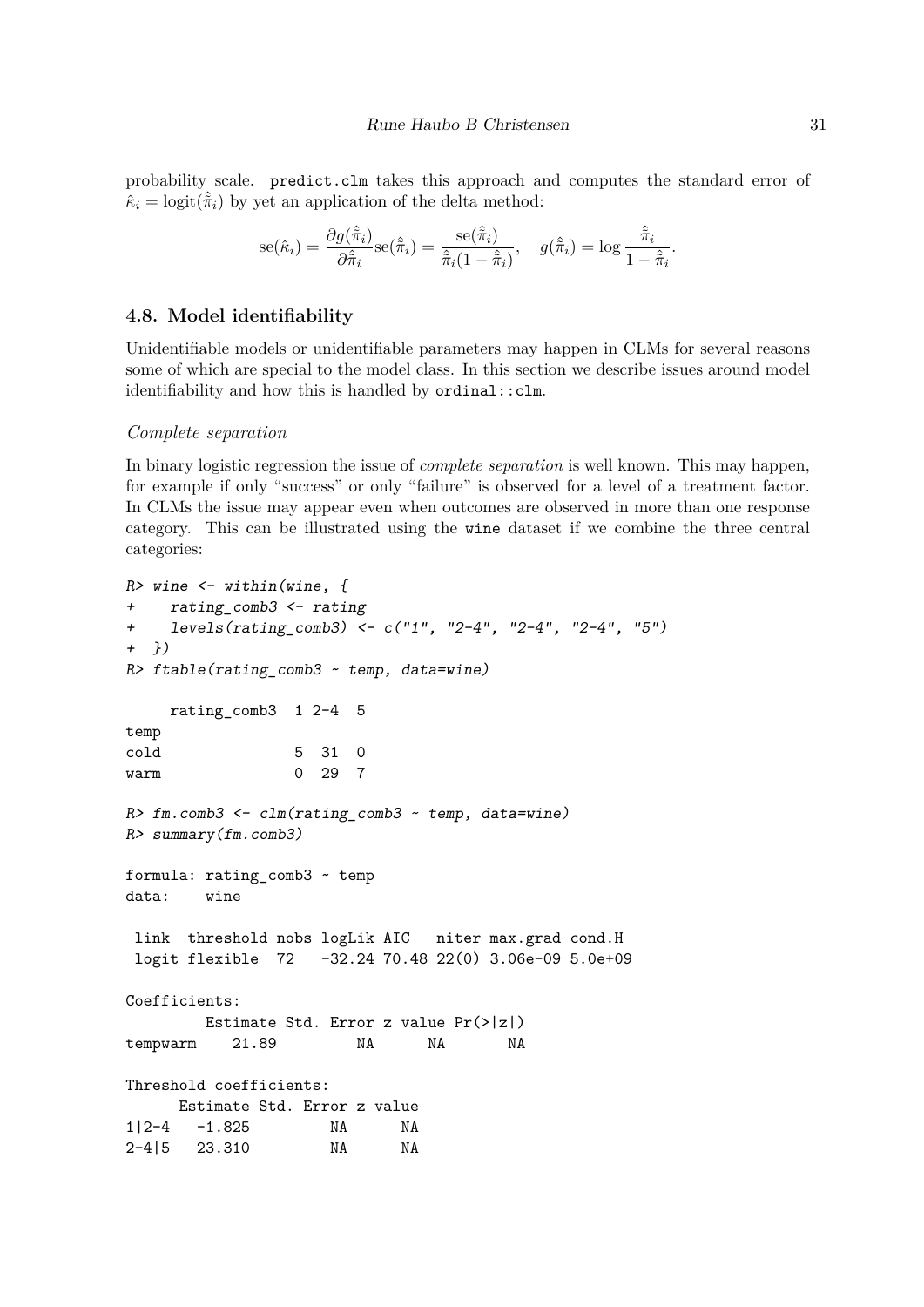Here the true ML estimates of the coefficients for temp and the second threshold are at infinity but the algorithm in clm terminates when the likelihood function is sufficiently flat. This means that the reported values of the coefficients for temp and the second threshold are arbitrary and will change if the convergence criteria are changed or a different optimization method is used. The standard errors of the coefficients are not available because the Hessian is effectively singular and so cannot be inverted to produce the variance-covariance matrix of the parameters. The ill-determined nature of the Hessian is seen from the very large condition number of the Hessian, cond.H.

Note, however, that while the model parameters cannot be uniquely determined, the likelihood of the model is well defined and as such it can be compared to the likelihood of other models. For example, we could compare it to a model that excludes temp

```
R> fm.comb3_b <- clm(rating_comb3 ~ 1, data=wine)
R> anova(fm.comb3, fm.comb3_b)
Likelihood ratio tests of cumulative link models:
          formula: link: threshold:
fm.comb3_b rating_comb3 ~ 1 logit flexible
fm.comb3 rating_comb3 ~ temp logit flexible
          no.par AIC logLik LR.stat df Pr(>Chisq)
fm.comb3_b 2 85.181 -40.591
fm.comb3 3 70.479 -32.240 16.702 1 4.373e-05 ***
---
Signif. codes: 0 '***' 0.001 '**' 0.01 '*' 0.05 '.' 0.1 ' ' 1
```
The difference in log-likelihood is substantial, however, the criteria for the validity of the likelihood ratio test are not fulfilled, so the *p* value should not be taken at face value.

The complete-separation issue may also appear in less obvious situations. If, for example we consider the following model allowing for nominal effects of temp the issue shows up:

```
R> fm.nom2 <- clm(rating ~ contact, nominal = ~ temp, data=wine)
R> summary(fm.nom2)
formula: rating ~ contact
nominal: ~temp
data: wine
link threshold nobs logLik AIC niter max.grad cond.H
logit flexible 72 -84.90 187.81 20(0) 4.35e-09 4.2e+10
Coefficients:
          Estimate Std. Error z value Pr(>|z|)
contactyes 1.465 NA NA NA
```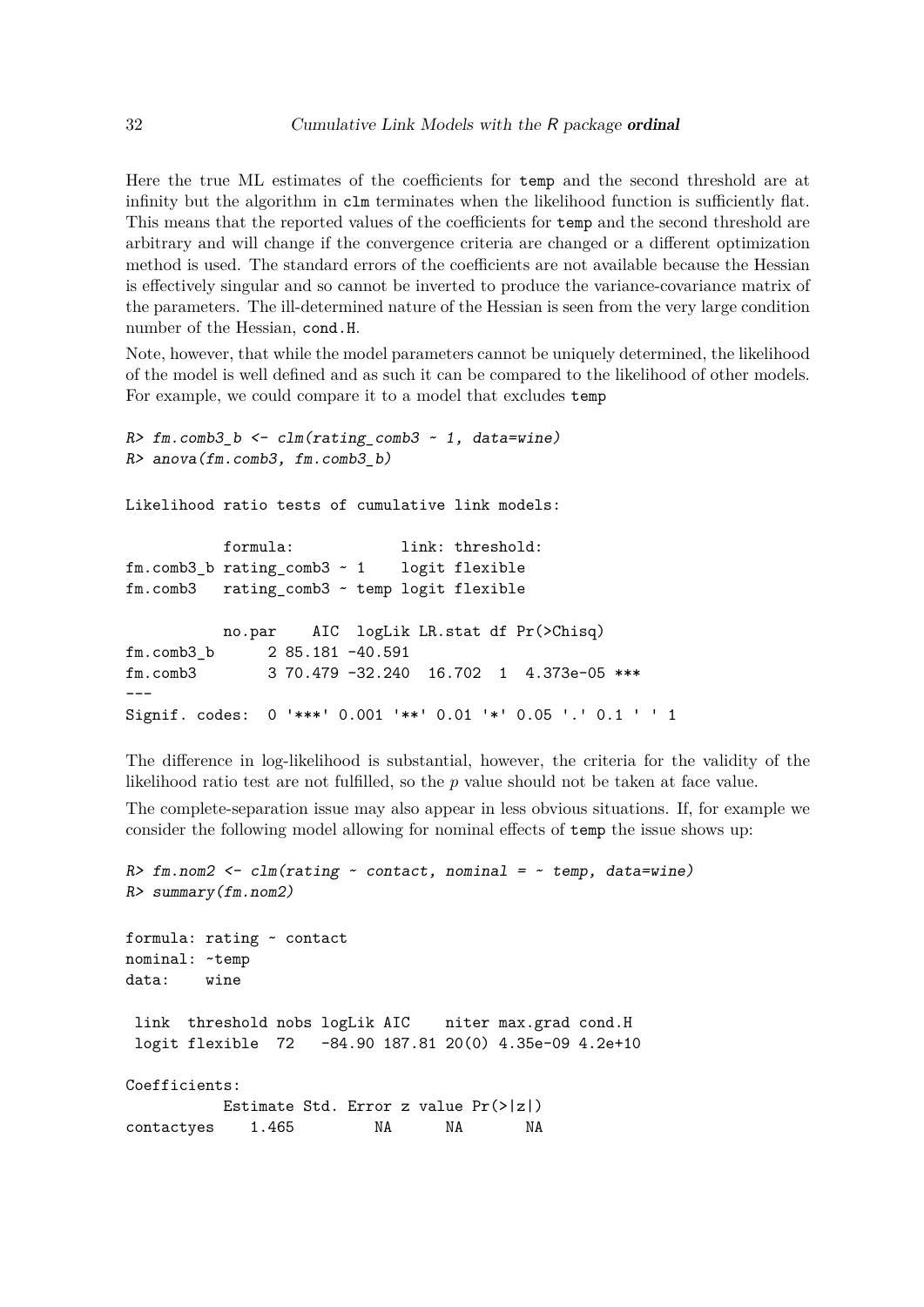## Threshold coefficients:

|                    | Estimate Std. Error z value |    |    |
|--------------------|-----------------------------|----|----|
| $1 2.$ (Intercept) | $-1.266$                    | NA | ΝA |
| $2 3.$ (Intercept) | 1.104                       | ΝA | ΝA |
| 3 4. (Intercept)   | 3.766                       | ΝA | ΝA |
| 4 5. (Intercept)   | 24.896                      | ΝA | ΝA |
| 1 2.tempwarm       | $-21.095$                   | ΝA | ΝA |
| 2 3.tempwarm       | $-2.153$                    | ΝA | ΝA |
| 3 4.tempwarm       | $-2.873$                    | ΝA | ΝA |
| 4   5. tempwarm    | $-22.550$                   | ΝA | ΝA |

Analytical detection of which coefficients suffer from unidentifiability due to *complete separation* is a topic for future research and therefore unavailable in current versions of ordinal.

#### *Aliased coefficients*

Aliased coefficients can occurs in all kinds of models that build on a design matrix including linear models as well as generalized linear models.  $\text{lm}$  and  $\text{glm}$  determine the rank deficiency of the design matrix using the rank-revealing implementation of the QR-decomposition in LINPACK and displays the aliased coefficients as NAs [5](#page-32-0) . Though the QR decomposition is not used during iterations in clm, it used initially to determine aliased coeffients. An example is provided using the soup data available in the ordinal package:

```
R> fm.soup <- clm(SURENESS ~ PRODID * DAY, data=soup)
R> summary(fm.soup)
formula: SURENESS ~ PRODID * DAY
data: soup
link threshold nobs logLik AIC niter max.grad cond.H
logit flexible 1847 -2672.08 5374.16 6(1) 2.88e-13 9.4e+02
Coefficients: (1 not defined because of singularities)
           Estimate Std. Error z value Pr(>|z|)
PRODID2 0.6665 0.2146 3.106 0.00189 **
PRODID3 1.2418 0.1784 6.959 3.42e-12 ***
PRODID4 0.6678 0.2197 3.040 0.00237 **
PRODID5 1.1194 0.2400 4.663 3.11e-06 ***
PRODID6 1.3503 0.2337 5.779 7.53e-09 ***
DAY2 -0.4134 0.1298 -3.186 0.00144 **
PRODID2:DAY2 0.4390 0.2590 1.695 0.09006 .
PRODID3:DAY2 NA NA NA NA
PRODID4:DAY2 0.3308 0.3056 1.083 0.27892
PRODID5:DAY2 0.3871 0.3248 1.192 0.23329
PRODID6:DAY2 0.5067 0.3350 1.513 0.13030
```
---

<span id="page-32-0"></span> $5$ if the singular.ok = TRUE which is default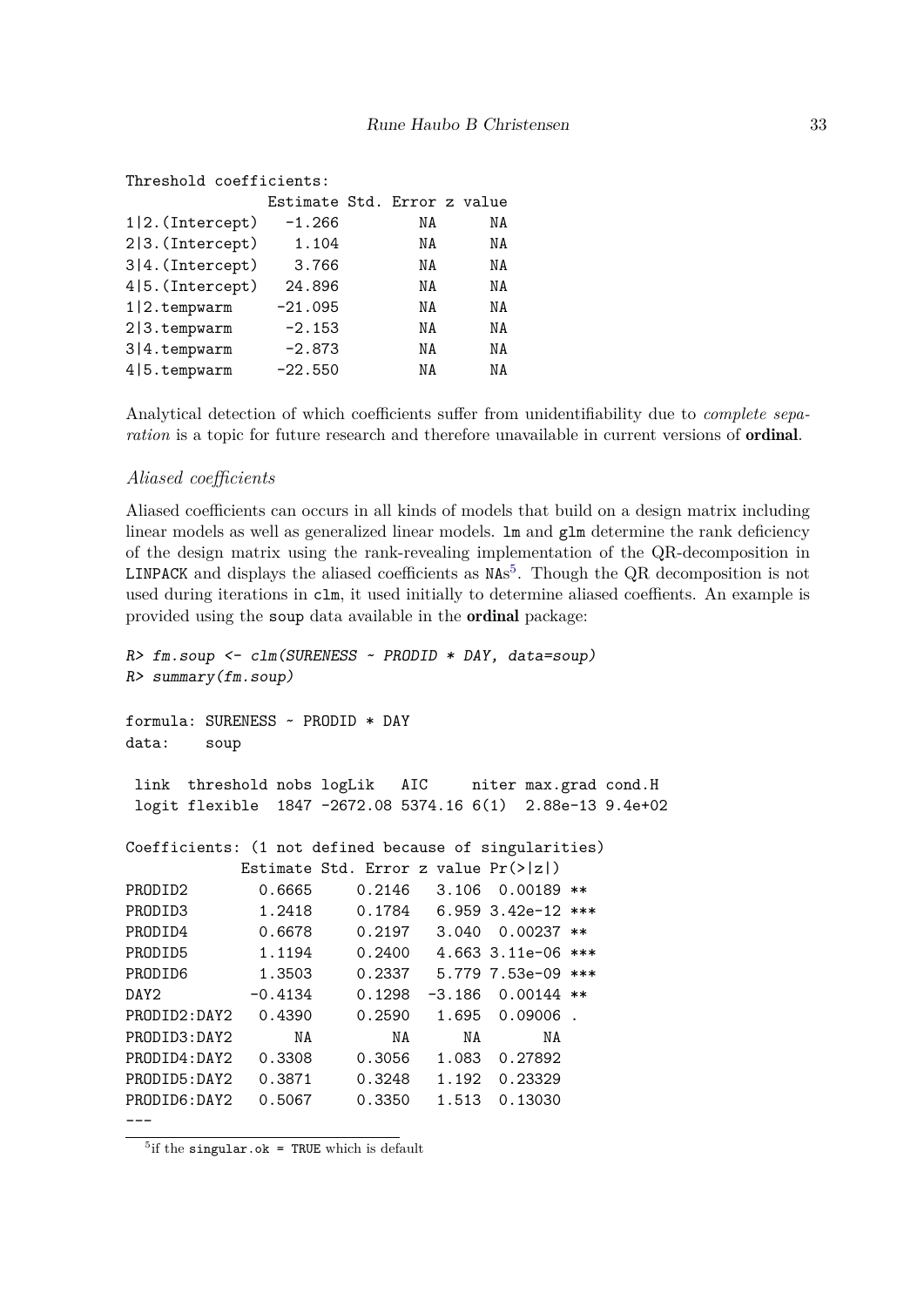Signif. codes: 0 '\*\*\*' 0.001 '\*\*' 0.01 '\*' 0.05 '.' 0.1 ' ' 1 Threshold coefficients: Estimate Std. Error z value 1|2 -1.63086 0.10740 -15.184 2|3 -0.64177 0.09682 -6.629 3|4 -0.31295 0.09546 -3.278 4|5 -0.05644 0.09508 -0.594 5|6 0.61692 0.09640 6.399

The source of the singularity is revealed in the following table:

*R> with(soup, table(DAY, PRODID))*

PRODID DAY 1 2 3 4 5 6 1 369 94 184 93 88 93 2 370 275 0 92 97 92

which shows that the third PRODID was not presented at the third day.

The issue of aliased coefficients extends in CLMs to nominal effects since the joint design matrix for location and nominal effects will be singular if the same variables are included in both location and nominal formulae. clm handles this by not estimating the offending coefficients in the location formula as illustrated with the fm.nom2 model fit in section [4.2.](#page-17-0)

#### *Over parameterization*

*R> summary(fm.comb2)*

The scope of model structures allowed in clm makes it possible to specify models which are over parameterized in ways that do not lead to rank deficient design matrices and as such are not easily detected before fitting the model. An example is given here which includes both additive (location) and multiplicative (scale) effects of contact for a binomial response variable but the issue can also occur with more than two response categories:

```
R> wine <- within(wine, {
+ rating_comb2 <- rating
+ levels(rating_comb2) <- c("1-2", "1-2", "3-5", "3-5", "3-5")
+ })
R> ftable(rating_comb2 ~ contact, data=wine)
       rating_comb2 1-2 3-5
contact
no 18 18
yes 9 27
R> fm.comb2 <- clm(rating_comb2 ~ contact, scale = ~ contact, data=wine)
```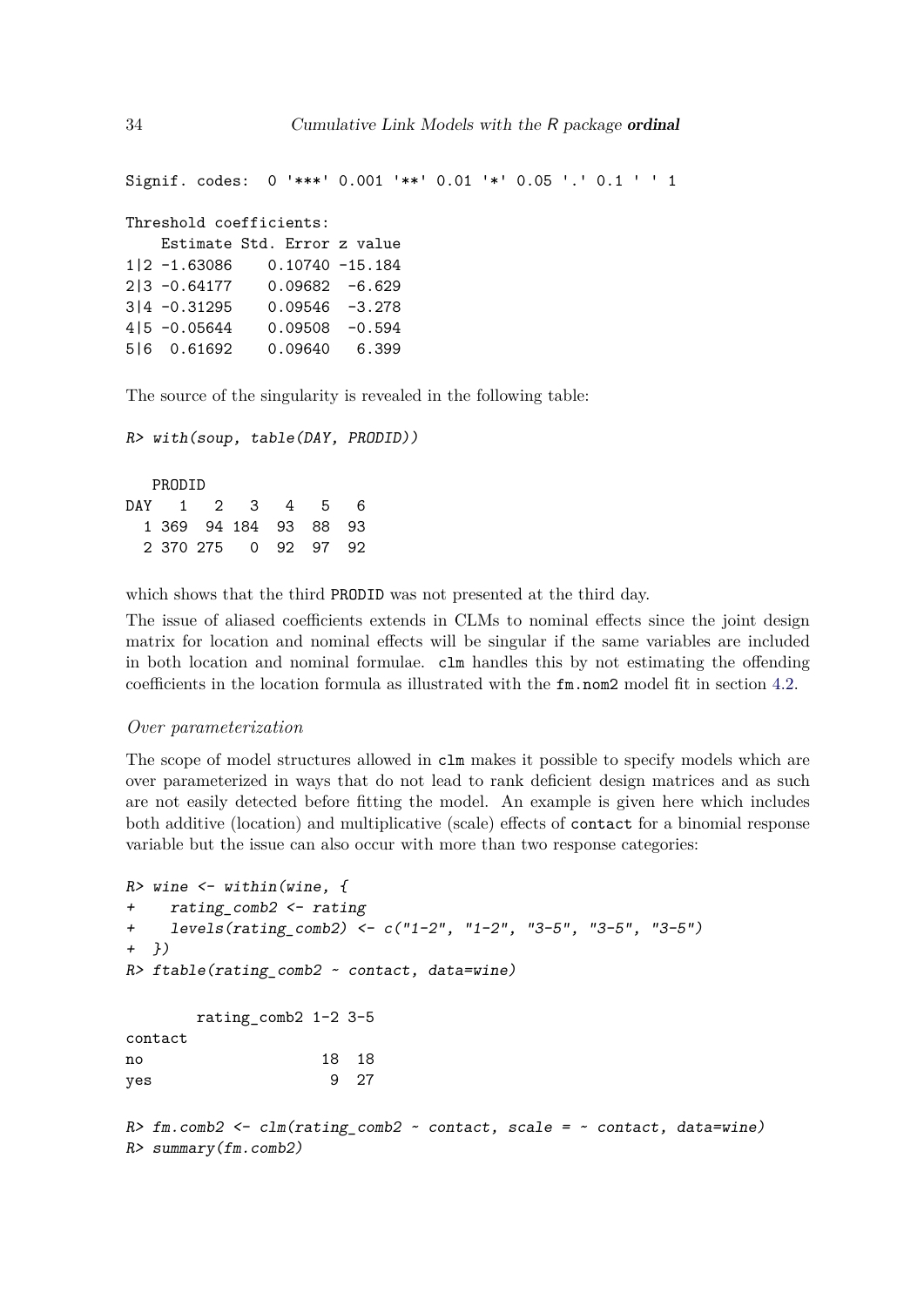```
formula: rating_comb2 ~ contact
scale: ~contact
data: wine
link threshold nobs logLik AIC niter max.grad cond.H
logit flexible 72 -45.20 96.39 4(0) 1.38e-11 -4.1e+12
Coefficients:
         Estimate Std. Error z value Pr(>|z|)
contactves 1.099 NA NA NA
log-scale coefficients:
           Estimate Std. Error z value Pr(>|z|)
contactyes -1.174e-06 NA NA NA
Threshold coefficients:
        Estimate Std. Error z value
1-2|3-5 -7.171e-17 NA NA
```
## <span id="page-34-0"></span>**4.9. Customized modelling**

Using the doFit argument clm can be instructed to return a *model environment* that we denote rho:

```
R> rho <- update(fm1, doFit=FALSE)
R> names(rho)
```

|            | $[1]$ "par"     | "nlambda"             | "link" | "gfun"    | "dfun" |
|------------|-----------------|-----------------------|--------|-----------|--------|
|            | $[6]$ "pfun"    | "clm.hess" "clm.grad" |        | "clm.nll" | "wts"  |
|            | $[11]$ "fitted" | "has.scale" "sigma"   |        | " $k$ "   | "Soff" |
| $[16]$ "S" |                 | "n.psi"               | ് 2"   | "o1"      | "B2"   |
|            | $[21]$ "B1"     |                       |        |           |        |

This environment holds a complete specification of the cumulative link models including design matrices B1, B2, S and other components. The environment also contains the cumulative distribution function that defines the inverse link function pfun and its first and second derivatives, i.e., the corresponding density function dfun and gradient gfun. Of direct interest here is the parameter vector par and functions that readily evaluate the negative loglikelihood (clm.nll), its gradient with respect to the parameters (clm.grad) and the Hessian (clm.hess). The negative log-likelihood and the gradient a the starting values is therefore

```
R> rho$clm.nll(rho)
```
[1] 115.8795

*R> c(rho\$clm.grad(rho))*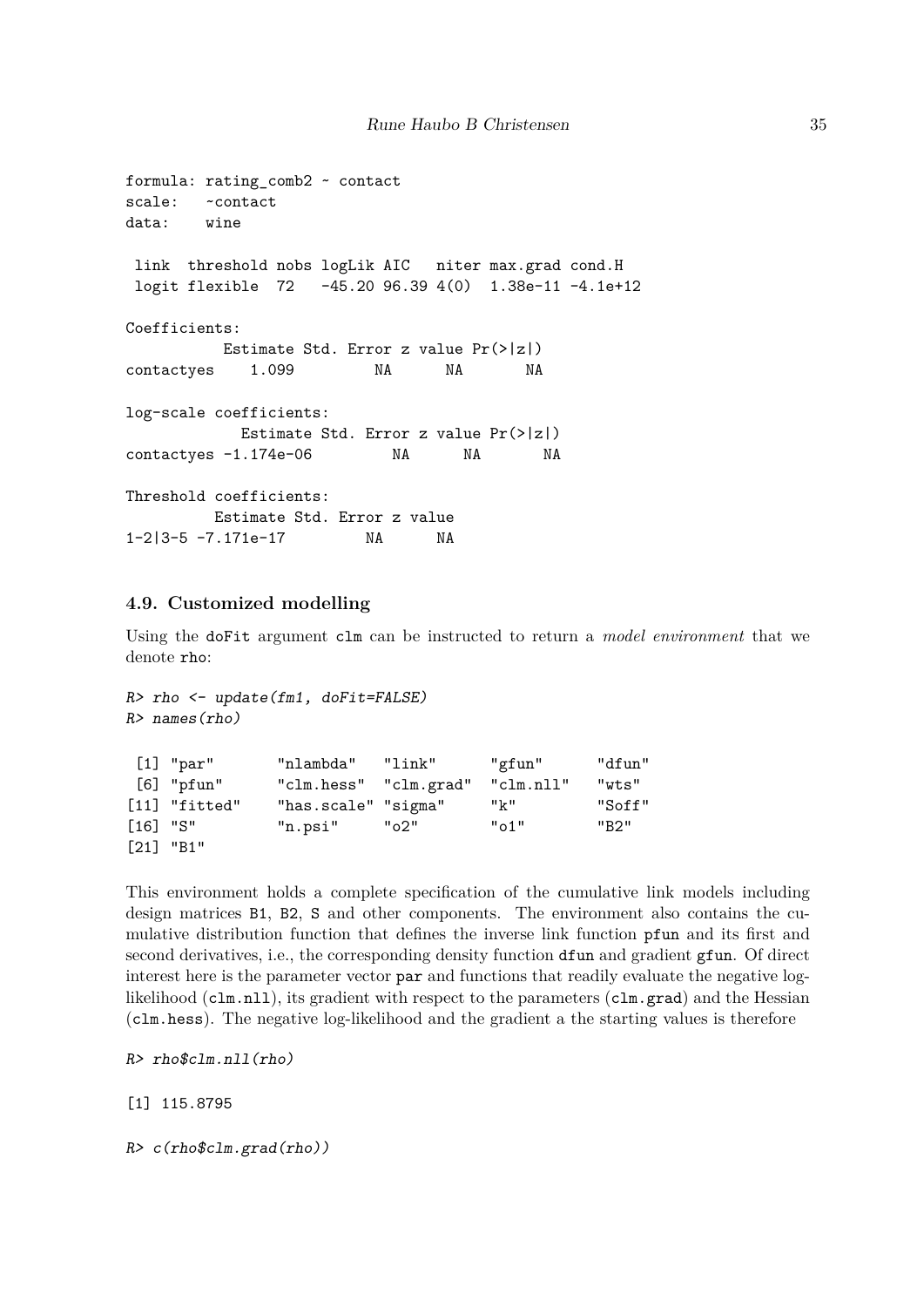$[1]$  13.6 4.8 -16.8 -4.0 -7.2 -3.6

Similarly at the MLE they are:

```
R> rho$clm.nll(rho, par=coef(fm1))
```
[1] 86.49192

```
R> print(c(rho$clm.grad(rho)), digits=3)
```

```
[1] 2.06e-12 2.11e-12 -4.02e-12 -7.04e-14 -4.54e-13 5.38e-14
```
Note that the gradient function clm.grad assumes that clm.nll has been evaluated at the current parameter values; similarly, clm.hess assumes that clm.grad has been evaluated at the current parameter values. The NR algorithm in ordinal takes advantage of this so as to minimize the computational load.

If interest is in fitting a *custom* CLM with, say, restrictions on the parameter space, this can be achived by a combination of a general purpose optimizer and the functions  $clm.nll$  and optionally clm.grad. Assume for instance we know that the regression parameters can be no larger than 2, then the model can be fitted with the following code:

```
R> nll <- function(par, envir) {
    + envir$par <- par
+ envir$clm.nll(envir)
+ }
R> grad <- function(par, envir) {
+ envir$par <- par
    + envir$clm.nll(envir)
+ envir$clm.grad(envir)
+ }
R> nlminb(rho$par, nll, grad, upper=c(rep(Inf, 4), 2, 2), envir=rho)$par
      1|2 2|3 3|4 4|5 tempwarm contactyes
-1.470404 1.014029 3.073575 4.548003 2.000000 1.444449
```
## *Constrained partial proportional odds*

A type of models which are not implemented in full generality in ordinal are the so-called *constrained* partial proportional odds models proposed by [Peterson and Harrell Jr.](#page-38-7) [\(1990\)](#page-38-7). These models impose restrictions on the nominal effects considered in section [4.2](#page-17-0) and are well suited to illustrate the costumizable modelling options available in the ordinal package. We consider an example from [Peterson and Harrell Jr.](#page-38-7) [\(1990\)](#page-38-7) in which disease status is tabulated by smoking status:

```
R> artery <- data.frame(disease = factor(rep(0:4, 2), ordered = TRUE),
+ smoker = factor(rep(c("no", "yes"), each=5)),
+ freq = c(334, 99, 117, 159, 30, 350, 307, 345, 481, 67))
R> addmargins(xtabs(freq ~ smoker + disease, data = artery), margin = 2)
```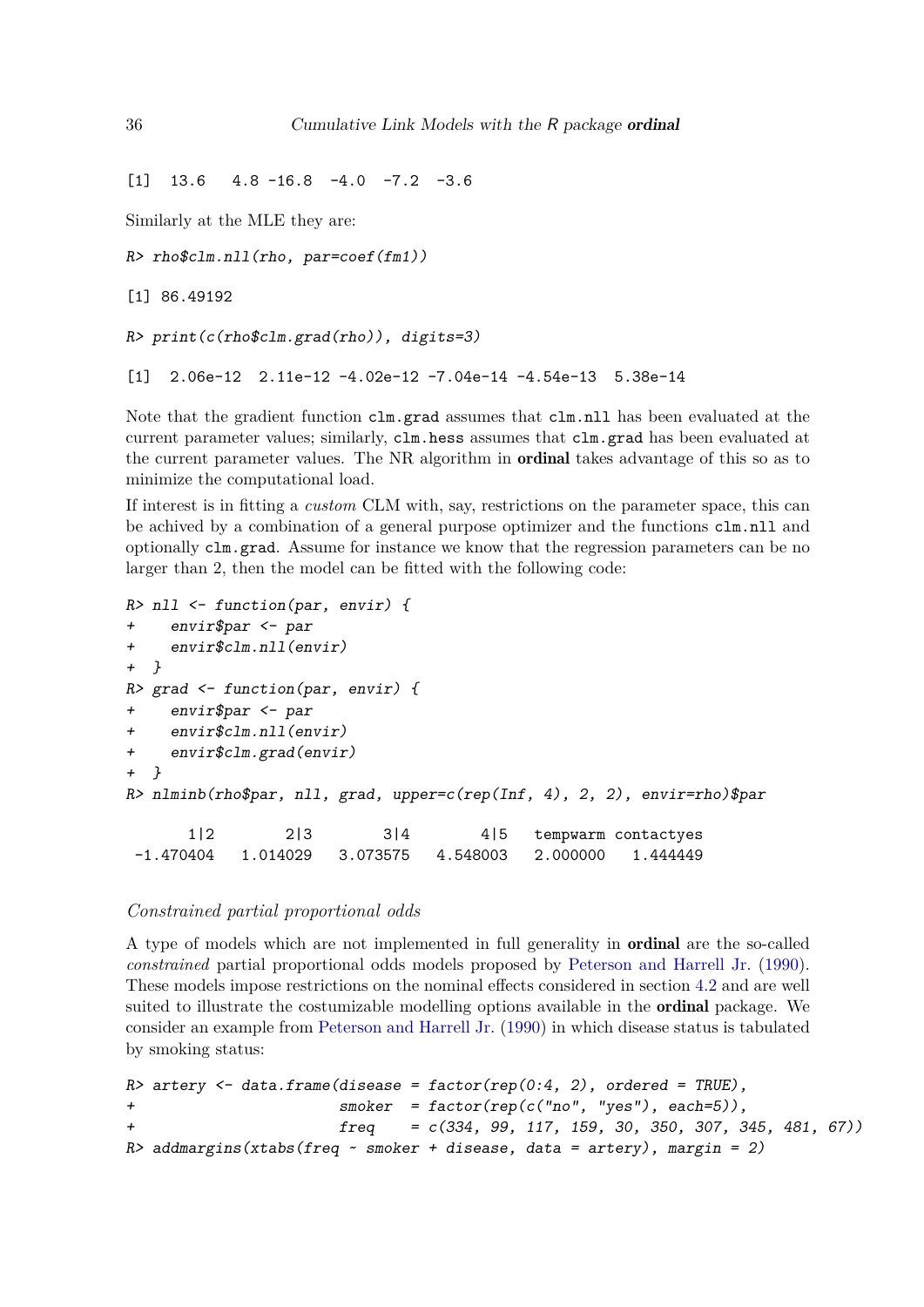|                      | disease |  |                             |  |
|----------------------|---------|--|-----------------------------|--|
| smoker 0 1 2 3 4 Sum |         |  |                             |  |
|                      |         |  | no 334 99 117 159 30 739    |  |
|                      |         |  | yes 350 307 345 481 67 1550 |  |

The overall odds-ratio of smoking is

```
R> fm <- clm(disease ~ smoker, weights=freq, data=artery)
R> exp(fm$beta)
```
smokeryes 2.090131

showing that overall the odds of worse disease rating is twice as high for smokers compared to non-smokers.

Allowing for nominal effects we see that the log odds-ratio for smoking clearly changes with disease status, and that it does so in an almost linearly decreasing manor:

```
R> fm.nom <- clm(disease ~ 1, nominal = ~ smoker, weights=freq, data=artery,
+ sign.nominal = "negative")
R> coef(fm.nom)[5:8]
0|1.smokeryes 1|2.smokeryes 2|3.smokeryes 3|4.smokeryes
   1.03939761 0.65405519 0.46469327 0.06552842
```
[Peterson and Harrell Jr.](#page-38-7) [\(1990\)](#page-38-7) suggested a model which restricts the log odds-ratios to be linearly decreasing with disease status modelling only the intercept (first threshold) and slope of the log odds-ratios:

```
R> coef(fm.lm <- lm(I(coef(fm.nom)[5:8]) ~ I(0:3)))
(Intercept) I(0:3)
  1.0225640 -0.3110969
```
We can implement the log-likelihood of this model as follows. As starting values we combine parameter estimates from fm.nom and the linear model fm.lm, and finally optimize the loglikelihood utilising the fm.nom model environment:

```
R> nll2 <- function(par, envir) {
+ envir$par <- c(par[1:4], par[5] + par[6] * (0:3))
+ envir$clm.nll(envir)
+ }
R> start <- unname(c(coef(fm.nom)[1:4], coef(fm.lm)))
R> fit <- nlminb(start, nll2, envir=update(fm.nom, doFit=FALSE))
R> round(fit$par[5:6], 2)
```

```
[1] 1.02 -0.30
```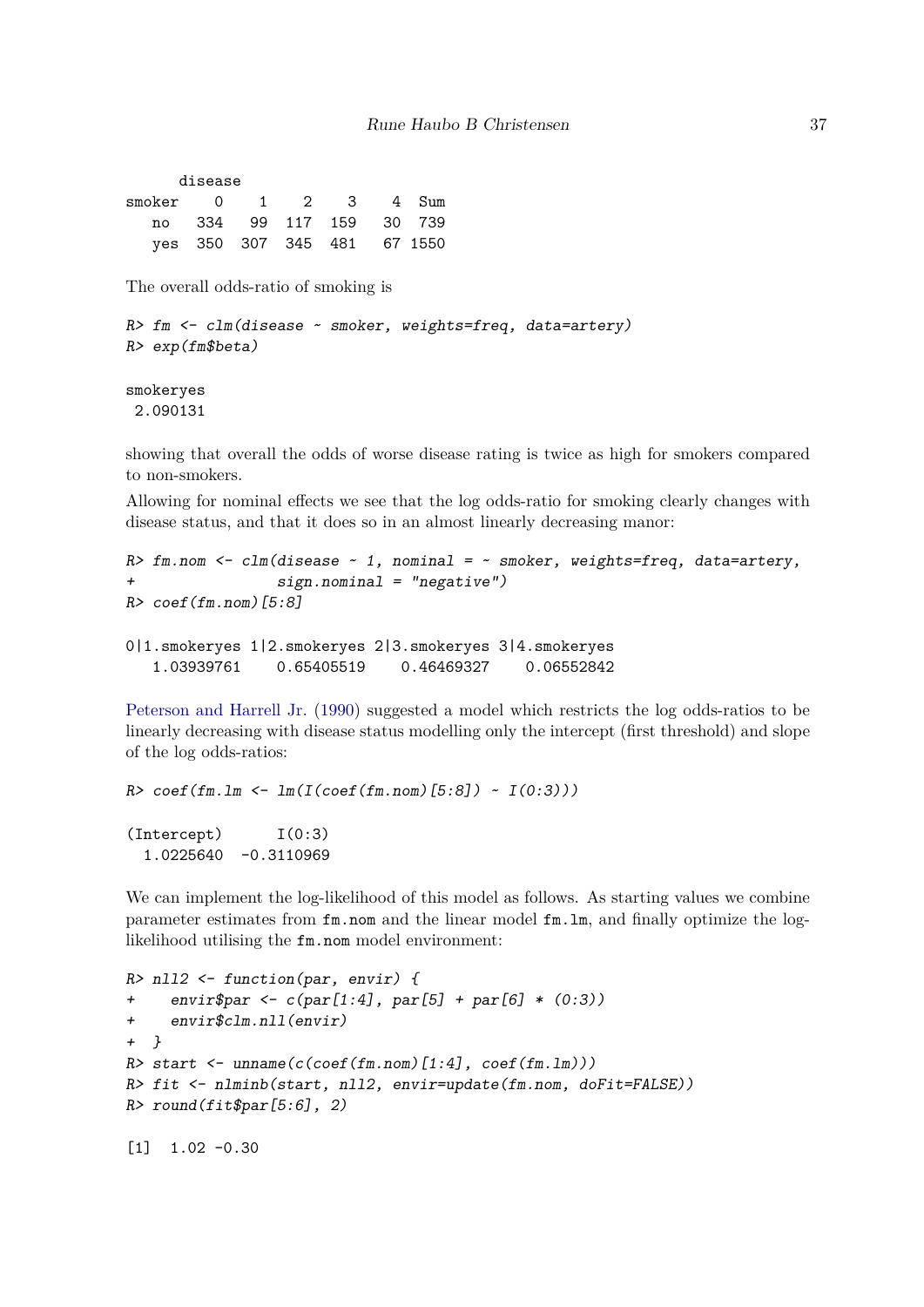Thus the log-odds decrease linearly from 1.02 for the first two disease categories by 0.3 per disease category.

## **5. Conclusions**

<span id="page-37-1"></span>Cumulative link models is a very rich model class in between, in a sense, the perhaps the two most important model classes in statistics; linear models and logistic regression models. The greater flexibility of CLMs relative to binary logistic regression models also facilitates to the ability to check assumptions such as the partial proportional odds assumption. Non-linear structures such as scale effects arise naturally in a latent variable interpretation. In addition to nominal effects and the non-linear scale effects, the ordered nature of the thresholds gives rise to computational challanges which we have described and addressed in the ordinal package.

In addition to computational challenges, practical data analysis with CLMs can also be challanging. In our experience a top-down approach in which a "full" model is fitted and gradually simplified is often problematic, not only because this easily leads to unidentifiable models but also because there are many different ways in which models can be reduced or expanded. A more pragmatic approach is often preferred; understanding the data through plots, tables, and even linear models can aid in finding a suitable intermediate ordinal starting model.

Attempts to identify a "correct" model will also often lead to frustrations; the greater the model framework, the greater the risk that there are multiple models which fit the data (almost) equally well. It is well known statistical wisdom that with enough data many goodness of fit tests become sensitive to even minor deviations of little practical relevance. This is particularly true for tests of partial proportional odds; in the author's experience almost all CLMs on real data show some evidence of non-proportional odds for one or more variables while the most useful representation of the data is often a model that simply assumes proportional odds.

# **Computational details**

The results in this paper were obtained using R 4.0.0 with ordinal, version 2019.12.10. R itself and all packages used are available from the Comprehensive R Archive Network (CRAN) at <https://CRAN.R-project.org/>.

# **References**

<span id="page-37-0"></span>Agresti A (2002). *Categorical Data Analysis*. 3rd edition. Wiley. ISBN 978-0470463635.

- <span id="page-37-3"></span>Aranda-Ordaz FJ (1983). "An Extension of the Proportional-Hazards Model for Grouped Data." *Biometrics*, **39**, 109–117. [doi:10.2307/2530811](http://dx.doi.org/10.2307/2530811).
- <span id="page-37-2"></span>Brazzale AR, Davison AC, Reid N (2007). *Applied Asymptotics—Case Studies in Small-Sample Statistics*. Cambridge University Press. ISBN 9780521847032.
- <span id="page-37-4"></span>Burridge J (1981). "A Note on Maximum Likelihood Estimation for Regression Models Using Grouped Data." *Journal of the Royal Statistical Society. Series B (Methodological)*, **43**(1), 41–45. ISSN 00359246.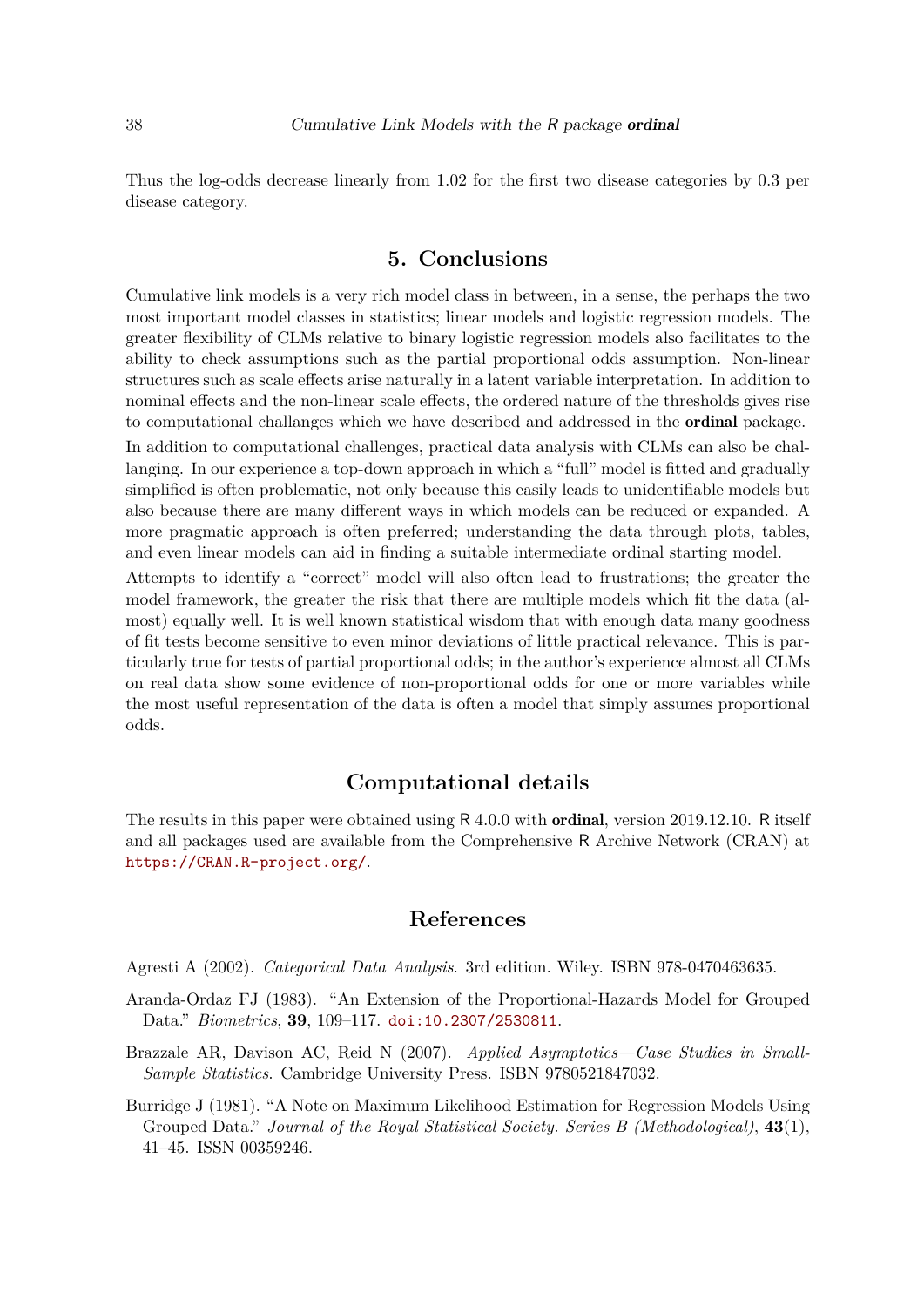- <span id="page-38-5"></span>Bürkner PC (2017). "brms: An R Package for Bayesian Multilevel Models Using Stan." *Journal of Statistical Software*, **80**(1), 1–28. [doi:10.18637/jss.v080.i01](http://dx.doi.org/10.18637/jss.v080.i01).
- <span id="page-38-11"></span>Christensen RHB (2012). *Sensometrics: Thurstonian and Statistical Models*. Ph.D. thesis, Technical University of Denmark (DTU). URL [http://orbit.dtu.dk/files/12270008/](http://orbit.dtu.dk/files/12270008/phd271_Rune_Haubo_net.pdf) [phd271\\_Rune\\_Haubo\\_net.pdf](http://orbit.dtu.dk/files/12270008/phd271_Rune_Haubo_net.pdf).
- <span id="page-38-0"></span>Christensen RHB (2018). "ordinal—Regression Models for Ordinal Data." R package version 2018.8-25, URL <http://www.cran.r-project.org/package=ordinal/>.
- <span id="page-38-8"></span>Cox C (1995). "Location-Scale Cumulative Odds Models for Ordinal Data: A Generalized Non-Linear Model Approach." *Statistics in Medicine*, **14**, 1191–1203. [doi:10.1002/sim.](http://dx.doi.org/10.1002/sim.4780141105) [4780141105](http://dx.doi.org/10.1002/sim.4780141105).
- <span id="page-38-12"></span>Eldén L, Wittmeyer-Koch L, Nielsen HB (2004). *Introduction to Numerical Computation — Analysis and MATLAB Illustrations*. Studentlitteratur. ISBN 978-9144037271.
- <span id="page-38-10"></span>Farewell VT, Prentice RL (1977). "A Study of Distributional Shape in Life Testing." *Technometrics*, **19**, 69–77. [doi:10.2307/1268257](http://dx.doi.org/10.2307/1268257).
- <span id="page-38-9"></span>Genter FC, Farewell VT (1985). "Goodness-of-Link Testing in Ordinal Regression Models." *The Canadian Journal of Statistics*, **13**(1), 37–44. [doi:10.2307/3315165](http://dx.doi.org/10.2307/3315165).
- <span id="page-38-1"></span>Greene WH, Hensher DA (2010). *Modeling Ordered Choices: A Primer*. Cambridge University Press.
- <span id="page-38-4"></span>Harrell Jr FE (2018). *rms: Regression Modeling Strategies*. R package version 5.1-2, URL <https://CRAN.R-project.org/package=rms>.
- <span id="page-38-3"></span>IBM Corp (2017). IBM SPSS *Statistics for Windows, Version 25.0*. IBM Corp., Armonk, NY.
- <span id="page-38-15"></span>Kuznetsova A, Brockhoff P, Christensen R (2017). "lmerTest Package: Tests in Linear Mixed Effects Models." *Journal of Statistical Software, Articles*, **82**(13), 1–26. ISSN 1548-7660. [doi:10.18637/jss.v082.i13](http://dx.doi.org/10.18637/jss.v082.i13). URL <https://www.jstatsoft.org/v082/i13>.
- <span id="page-38-2"></span>McCullagh P (1980). "Regression Models for Ordinal Data." *Journal of the Royal Statistical Society, Series B*, **42**, 109–142.
- <span id="page-38-14"></span>Nielsen HB, Mortensen SB (2016). *ucminf: General-Purpose Unconstrained Non-Linear Optimization*. R package version 1.1-4, URL <https://CRAN.R-project.org/package=ucminf>.
- <span id="page-38-6"></span>Pawitan Y (2001). *In All Likelihood—Statistical Modelling and Inference Using Likelihood*. Oxford University Press. ISBN 978-0198507659.
- <span id="page-38-7"></span>Peterson B, Harrell Jr FE (1990). "Partial Proportional Odds Models for Ordinal Response Variables." *Applied Statistics*, **39**, 205–217. [doi:10.2307/2347760](http://dx.doi.org/10.2307/2347760).
- <span id="page-38-13"></span>Pratt JW (1981). "Concavity of the Log Likelihood." *Journal of the American Statistical Association*, **76**(373), 103–106. ISSN 01621459. [doi:10.2307/2287052](http://dx.doi.org/10.2307/2287052).